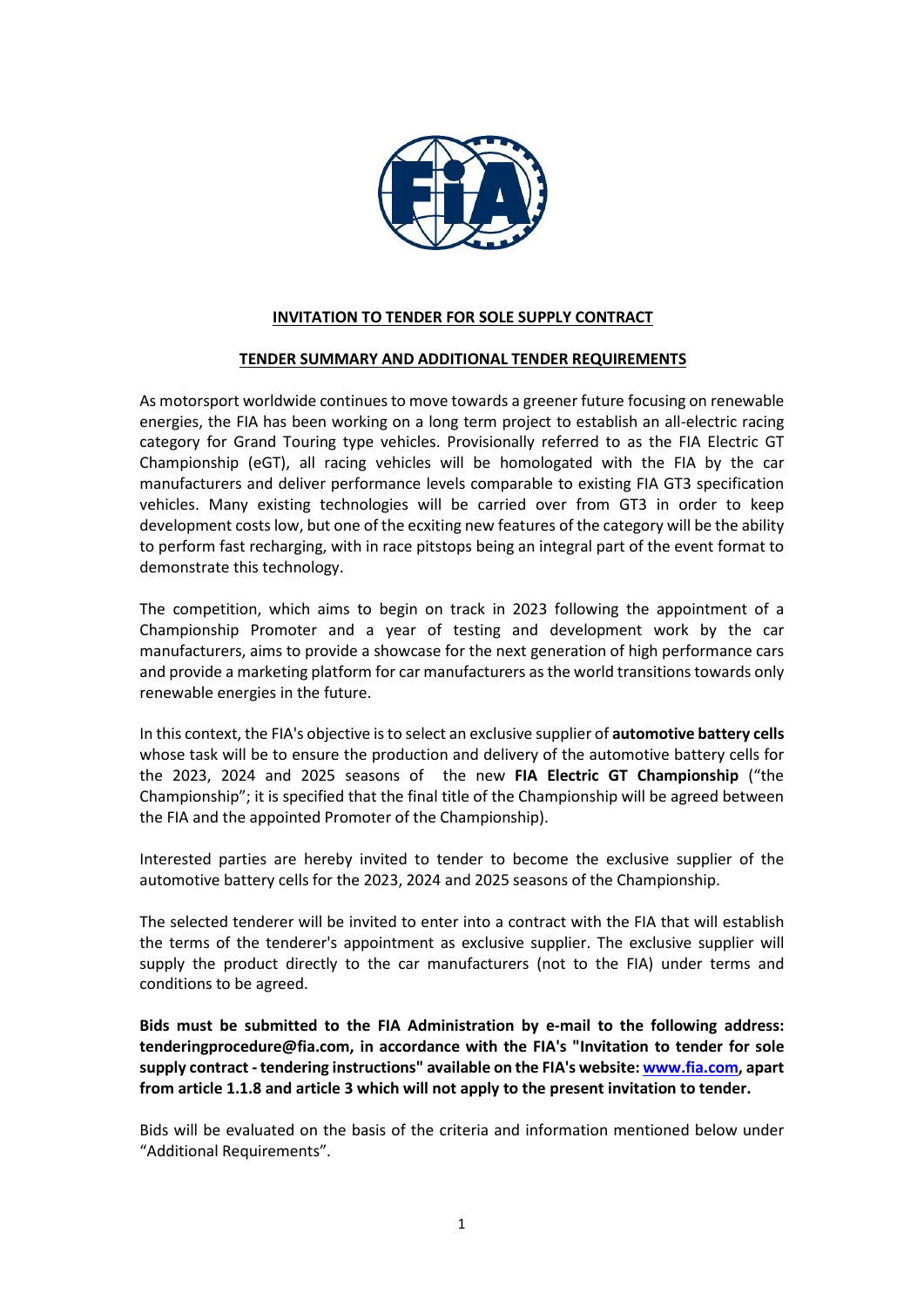The FIA reserves the right at any time, without giving reasons therefore and at its sole discretion, to amend, modify or terminate this invitation to tender and the timeline below (including doing a further round of bids among all or part of the tenderers) and/or to issue a new invitation to tender. Moreover, the FIA reserves the right, without giving reasons therefore and at its sole discretion, not to select any tenderer and/or not to enter into a contract with the selected tenderer. In case the tenderer is directly or indirectly involved in the Championship (in particular if the tenderer is also a car manufacturer in the Championship), the FIA reserves the right to implement measures to ensure that the principles of sporting equality are respected.

Publication of invitation to tender: 11 September 2020

**Tender submission date: 31 October 2020 30 November 2020 21 December 2020** FIA final selection: 9 December 2020 By end January 2021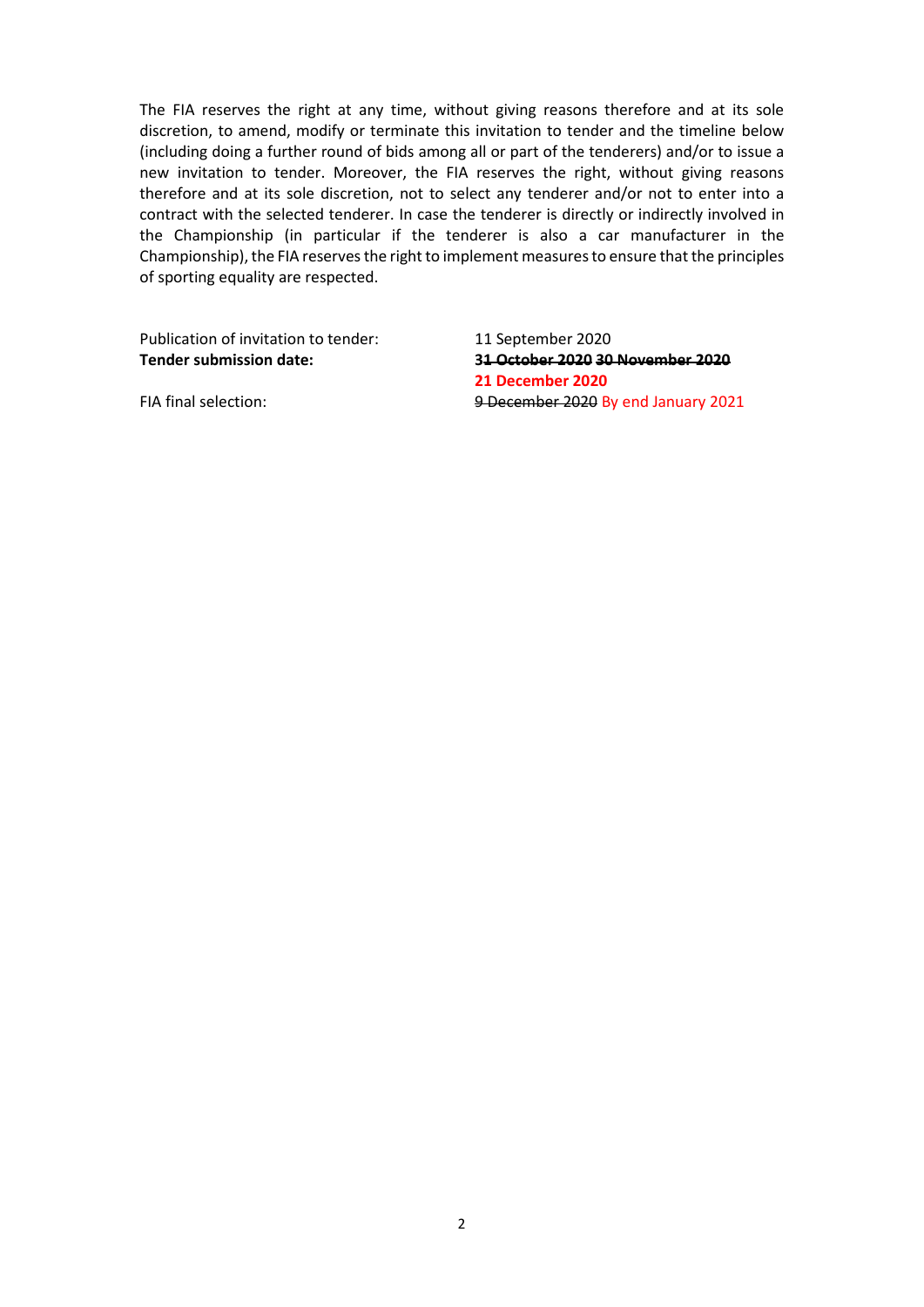#### **ADDITIONAL REQUIREMENTS**

### **1. CRITERIA**

Among other elements mentioned in these "Additional Requirements", bids will be evaluated on the basis of the Technical Specifications (Appendix III) and other applicable regulations, sporting equity, industry expertise, safety and cost reduction.

In addition, the FIA may consider the following parameters, taking into account the particular context of and the aims pursued by the Championship:

- ― Commitments, actions, credibility and experience from the tenderer in favour of a more sustainable motorsport and mobility;
- ― Steps taken and efforts made to allow the transfer of battery technology developments between competition vehicles and ordinary vehicles;
- ― Proposal relating to innovative design of the battery considering the specificities of the Championship compared to other existing championships.

### **2. TECHNICAL INFORMATION**

Tenderers are invited to fill in the technical information (Appendix III).

### **3. PRICING OF THE AUTOMOTIVE BATTERY CELLS**

The cost of the total amount of automotive battery cells needed to produce a battery pack, including all development costs, parts and services included in the perimeter of this tender (**inclusive of VAT, all other taxes and charges**), should not exceed the target of **EUR 100,000 per car per season.** However, if the tenderer is unable to meet this target, other proposed prices will still be considered.

Is is specified that no NRE (non-recurring-engineering) payment shall be paid by the car manufacturers or the FIA.

The cost of the total amount of automotive battery cells needed to produce a battery pack, including all cell chemistry and cell design development costs included within the perimeter of this tender **(inclusive of VAT, all other taxes and charges)**, should not exceed the target of **EUR 100,000 per car per season**. However, if the tenderer is unable to meet this target, other proposed prices will still be considered.

It is specified that **no NRE** (non-recurrent-engineering) payment shall be paid by the car manufacturers or the FIA **for the development of the cell**.

The services which will have to be provided to the car manufacturers for the development of the battery on the basis of the elements supplied within the framework of this tender is not included in the budget envelope mentioned above. This support must nevertheless be detailed and costed as part of the response to the invitation to tender for battery cells.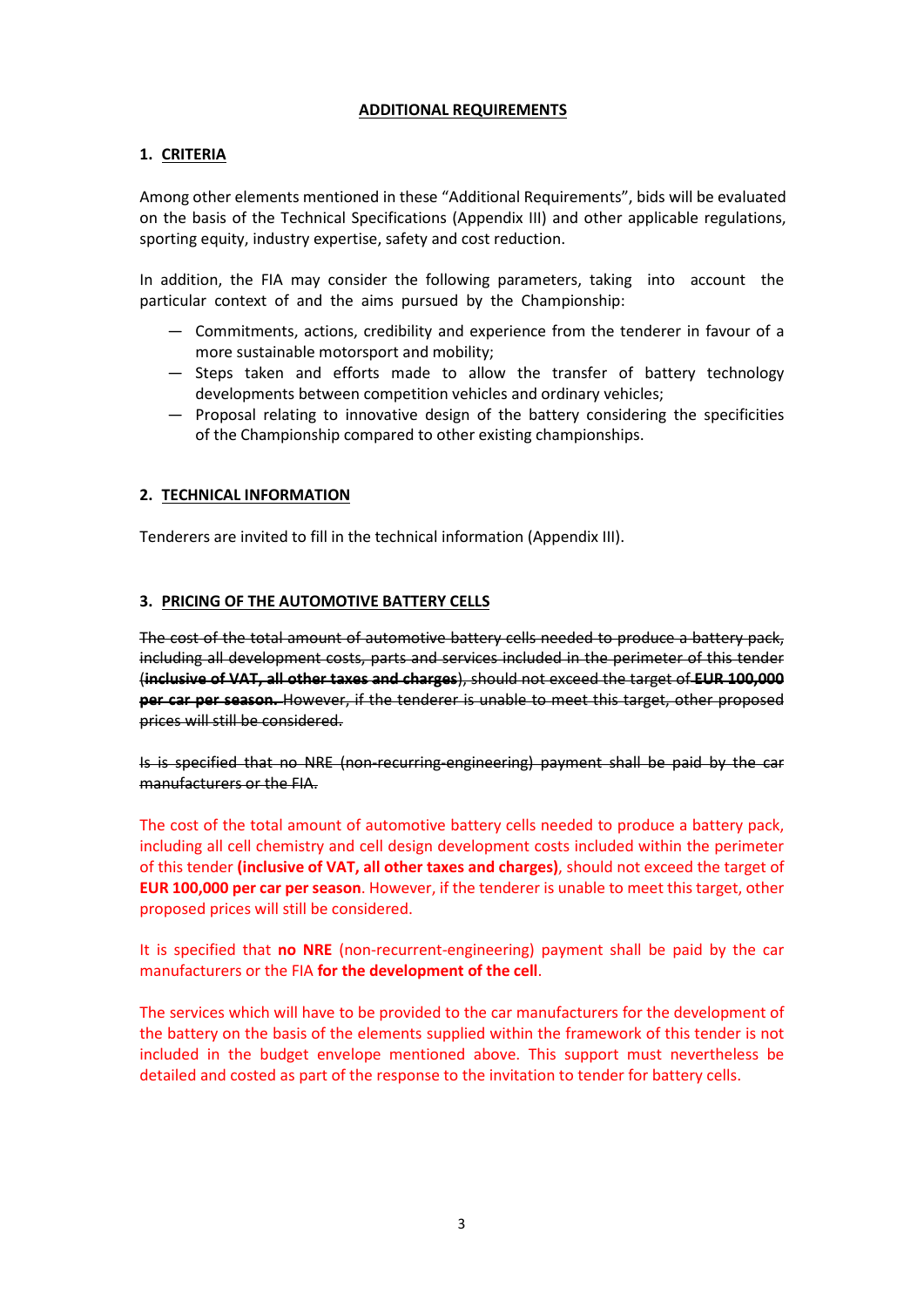#### **4. MARKETING**

#### **a) COMMERCIAL RIGHTS IN CONNECTION WITH THE CHAMPIONSHIP**

Tenderers are invited to contact the FIA with regard to the acquisition of commercial rights in connection with the Championship.

The tenderer shall provide all details relating to the financial or in-kind contribution it undertakes to make in exchange for commercial rights in its bid.

The person to contact is:

James Hough Fédération Internationale de l'Automobile E-mail: jhough@fia.com Phone number: +41 78 698 76 89

### **b) OPTIONAL CSR CONTRIBUTION**

In addition to the opportunity described above to acquire commercial rights in connection with the Championship, tenderers are invited to make a financial or in-kind proposal to the FIA regarding FIA campaigns relating to diversity, inclusivity and advocacy. To this end, a presentation is available from the FIA Marketing and Events Department.

Without any obligation to do so, if the tenderer chooses to offer a CSR contribution, it shall provide all details relating to the financial or in-kind commitments it would make in exchange for such actions to take place.

The person to contact is:

James Hough Fédération Internationale de l'Automobile E-mail: jhough@fia.com Phone number: +41 78 698 76 89

#### **5. DUE DILIGENCE**

In the context of this invitation to tender, tenderers are also invited to fill in the "Questionnaire Compliance – Due Diligence" attached in Appendix V.

The fia reserves the right to carry out further due diligence, including financial due diligence, on the tenderers and their considered sub-contractors.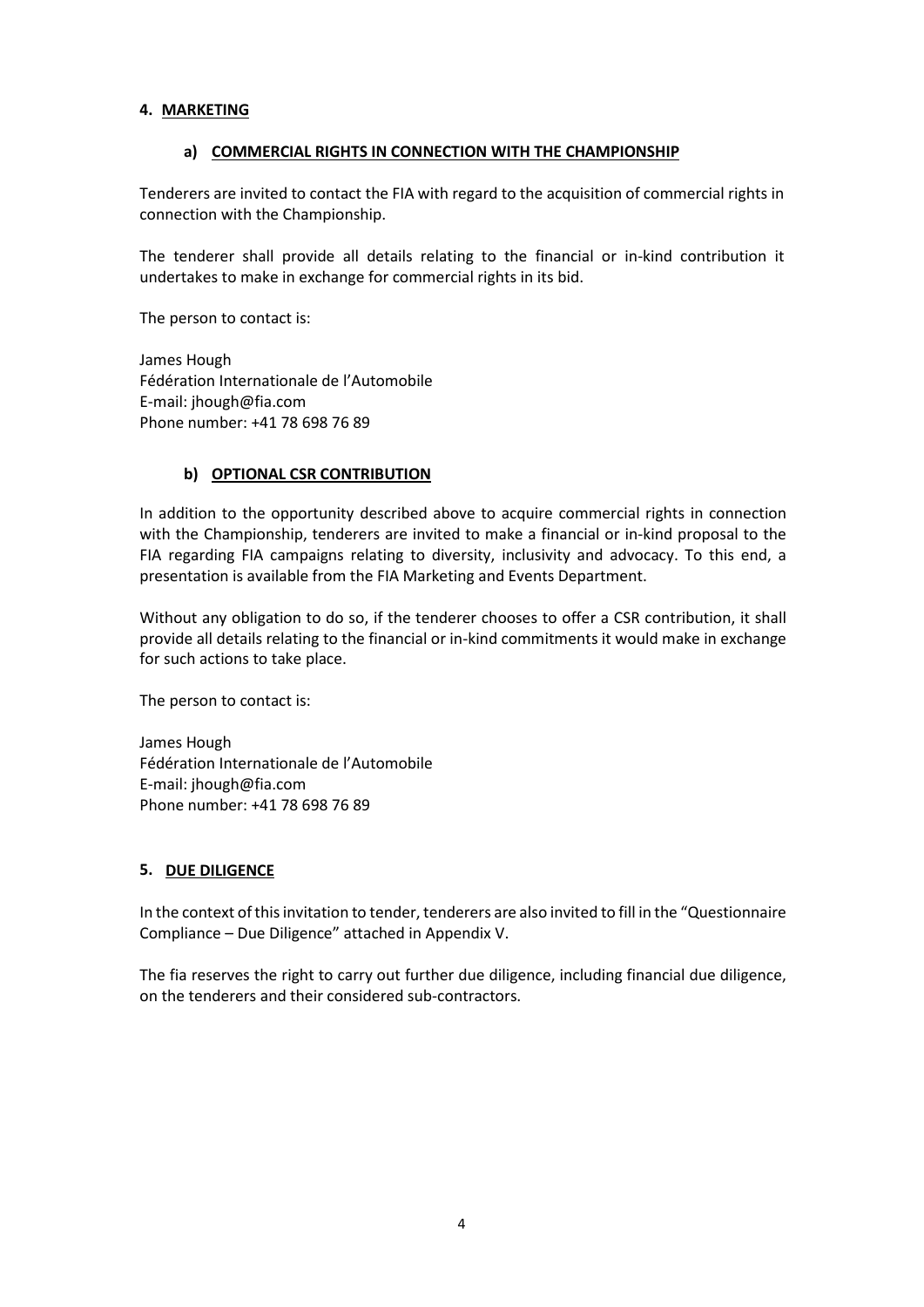# DRAFT CONTRACT FOR THE SUPPLY OF THE AUTOMOTIVE BATTERY CELLS IN THE 2023, 2024 AND 2025 SEASONS OF THE FIA ELECTRIC GT CHAMPIONSHIP

### **BETWEEN**

#### **The FEDERATION INTERNATIONALE DE L'AUTOMOBILE (FIA)**

Place de la Concorde 8 75008 Paris France

hereinafter referred to as the "**FIA**"

ON THE ONE HAND,

AND

[•]

hereinafter referred to as the "**PROVIDER**"

ON THE OTHER HAND.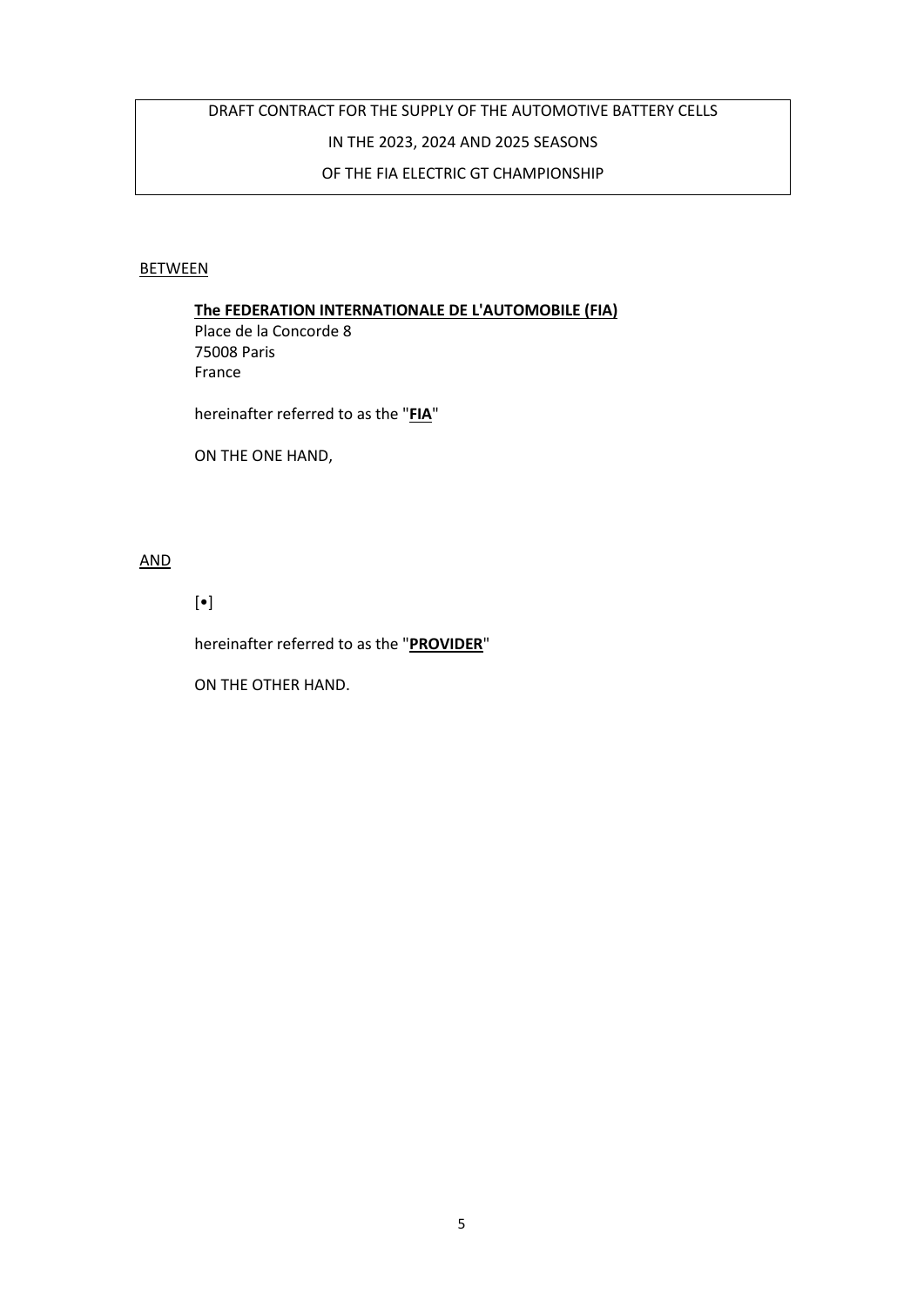### **PART 1 - GENERAL CONDITIONS**

### **RECITALS**

- (A) The FIA's authority in relation to international motor sport has been recognised since 1904 when national automobile clubs came together to establish the FIA to provide, amongst other things, an international forum to regulate motor sport internationally.
- (B) The FIA is the sole body governing international motor sport and is recognised by its members as the sole authority having the sporting power with the right to organise international FIA championships, including the CHAMPIONSHIP.
- (C) The FIA has an absolute obligation conferred on it by its members to safeguard its authority over all safety, sporting, technical and disciplinary matters relating to the CHAMPIONSHIP, as well as traditional values.
- (D) The FIA will publish the GOVERNING RULES annually.
- (E) The FIA has determined that the interests of the CHAMPIONSHIP require that a single supplier of the PRODUCT should be appointed for a limited term.
- (F) It is intended that the FIA and the PROVIDER will enter into this CONTRACT pursuant to which the PROVIDER will be appointed as the sole supplier of the PRODUCT to the CHAMPIONSHIP for the term set out herein.

#### **1. APPOINTMENT AND SUPPLY**

- 1.1 The FIA hereby appoints the PROVIDER to be the exclusive supplier of the PRODUCT to the CAR MANUFACTURERS for the CHAMPIONSHIP and the PROVIDER hereby accepts this appointment and agrees to supply the PRODUCT to the CAR MANUFACTURERS for the CHAMPIONSHIP in accordance with the terms of this CONTRACT and the terms of the SUPPLY AGREEMENTS.
- 1.2 Following from its appointment, the PROVIDER shall enter into a SUPPLY AGREEMENT with each CAR MANUFACTURER setting out the terms upon which the PRODUCT shall be supplied.
- 1.3 The PRODUCT that is supplied by the PROVIDER to the CAR MANUFACTURERS shall be compliant with the TECHNICAL REGULATIONS, the SPORTING REGULATIONS and the TECHNICAL SPECIFICATIONS.

#### **2. RELATIONS BETWEEN THE PROVIDER AND THE CAR MANUFACTURERS**

- 2.1 The PROVIDER shall treat all CAR MANUFACTURERS in accordance with the PRINCIPLES OF SPORTING EQUALITY.
- 2.2 The PROVIDER shall supply the PRODUCT to all CAR MANUFACTURERS on equivalent terms. It shall enter into a standard SUPPLY AGREEMENT with each CAR MANUFACTURER.
- 2.3 All SUPPLY AGREEMENTS shall be fully compliant with the PRINCIPLES OF SPORTING EQUALITY, the CONTRACT, the SPORTING REGULATIONS, the TECHNICAL REGULATIONS and the TECHNICAL SPECIFICATIONS.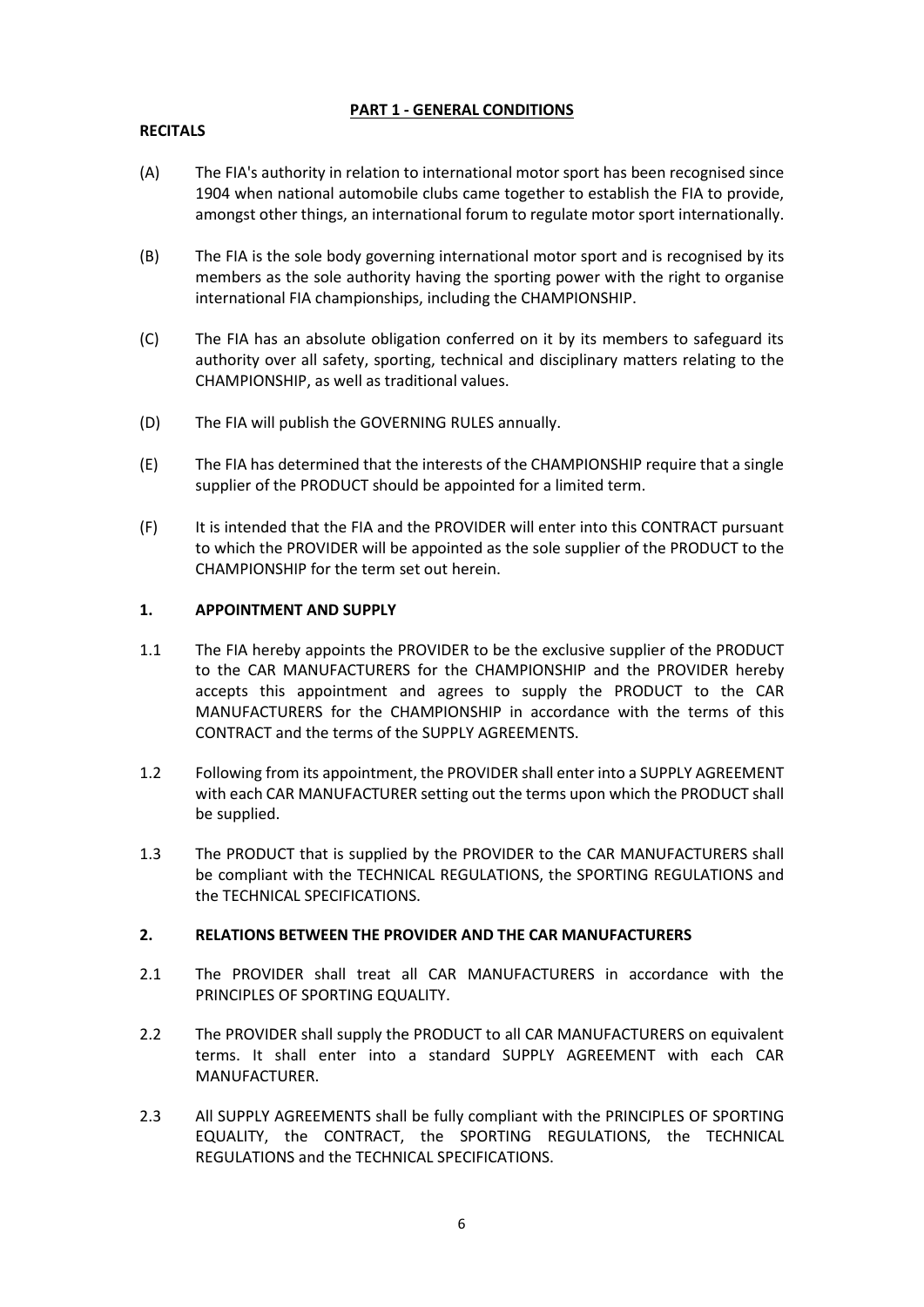- 2.4 Each SUPPLY AGREEMENT requiring a CAR MANUFACTURER to purchase the PRODUCT for use at more than one COMPETITION shall include a clause permitting the CAR MANUFACTURER and/or PROVIDER to terminate the SUPPLY AGREEMENT without a penalty of any kind in the event of expiry or earlier termination of the CONTRACT.
- 2.5 If requested by the FIA, the PROVIDER shall supply a copy of each SUPPLY AGREEMENT in order to demonstrate that the PRINCIPLES OF SPORTING EQUALITY are maintained. With respect to the FIA, the PROVIDER hereby waives and confirms that it shall not assert or seek to rely on any confidentiality provision in any SUPPLY AGREEMENT or other agreement relevant to the supply of the PRODUCT to prevent the FIA from reviewing relevant agreements or carrying out its regulatory functions (including ensuring that the PRINCIPLES OF SPORTING EQUALITY are maintained).
- 2.6 The FIA may request amendments to a SUPPLY AGREEMENT if it considers that the SUPPLY AGREEMENT is not consistent or compatible with, or is otherwise contrary to, the PRINCIPLES OF SPORTING EQUALITY. For the avoidance of doubt, the PROVIDER's obligation to abide by the PRINCIPLES OF SPORTING EQUALITY shall not be limited or otherwise affected by the FIA's review of a SUPPLY AGREEMENT and/or a request for an amendment to be made.
- 2.7 In the event of uncertainty regarding whether any action taken or proposed to be taken by the PROVIDER may breach the PRINCIPLES OF SPORTING EQUALITY, the PROVIDER shall request guidance from the FIA, which shall make a determination in this regard.
- 2.8 Where such a determination is made by the FIA, the PROVIDER's actions in complying with that determination shall be deemed to be in compliance with the PROVIDER's obligation in GENERAL CONDITION 2.1 to treat all CAR MANUFACTURERS in accordance with the PRINCIPLES OF SPORTING EQUALITY.

### **3. LIABILITY**

- 3.1 Without prejudice to the FIA's other rights, the PROVIDER shall indemnify and hold harmless the FIA from and against all reasonably foreseeable losses incurred by the FIA as a direct result of the PROVIDER's:
	- (a) failure to supply the PRODUCT of the requisite quantity;
	- (b) failure to supply the PRODUCT of the requisite quality;
	- (c) negligence in the supply of the PRODUCT; or
	- (d) any other default in the supply of the PRODUCT
- 3.2 The PROVIDER represents and warrants that it is in a position to meet any liability that may arise under GENERAL CONDITION 3.1 above and hereby covenants to maintain such position for the period of time during which the PROVIDER may be liable.
- 3.3 Notwithstanding GENERAL CONDITIONS 3.1 and 3.2 above, the PROVIDER which enters into the CONTRACT will produce an attestation certifying that an insurance policy (including but not limited to public liability, product liability, professional indemnity and employer's liability) has been contracted in its name with a top-ranking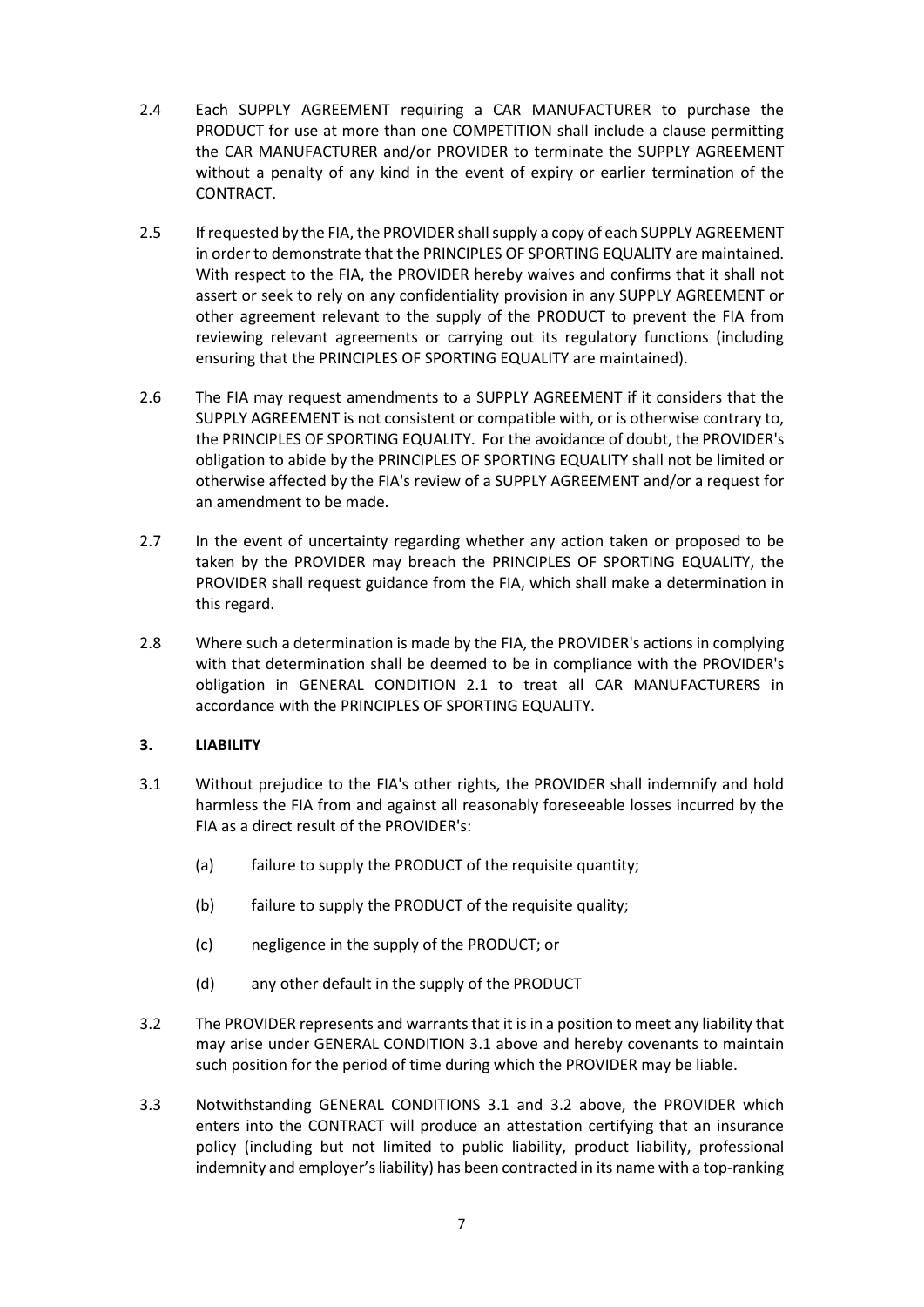international insurance company for covering its liability as PROVIDER for any and all action which might be taken to obtain compensation for prejudice caused by a manufacturing defect affecting the PRODUCT used pursuant to the CONTRACT.

### **4. WARRANTIES**

- 4.1 The PROVIDER represents and warrants that it has full power and authority to enter into and fully perform its obligations under the CONTRACT and the provisions of the CONTRACT, when executed, will constitute valid and binding obligations on the PROVIDER in accordance with its terms. The PROVIDER also represents and warrants that it has full power and authority to enter into and fully perform its obligations under the SUPPLY AGREEMENTS when executed.
- 4.2 The FIA represents and warrants that it has full power and authority to enter into and fully perform its obligations under the CONTRACT and the provisions of the CONTRACT, when executed, will constitute valid and binding obligations on the FIA in accordance with its terms.

### **5. TERMINATION**

- 5.1 Notwithstanding any other provision hereof, either party may terminate the CONTRACT with immediate effect by written notice to the other if any of the following events occur:
	- (a) the other party has committed a material breach of the CONTRACT which is not capable of remedy or, if remediable, has not remedied it within 14 days of the non-breaching party's written notice requiring the default to be remedied (for the avoidance of doubt, a breach by the PROVIDER of any of GENERAL CONDITIONS 1.2, 1.3, 2, 3 and 4.1 and any of the SPECIAL CONDITIONS is acknowledged by the parties to be a material breach);
	- (b) steps (including any steps analogous to those following) have been taken to wind up the other party or to place the other party into administration or to have a receiver appointed over any of its assets, other than as part of a scheme of solvent reconstruction or amalgamation; or
	- (c) the other party shall cease or threaten to cease carrying on business or the other party shall make any composition or arrangement with its creditors or become subject to any other insolvency process or proceeding (other than as part of a scheme of solvent reconstruction or amalgamation) or have all or any of its assets or undertakings seized by a government or governmental agency or authority (including any acts analogous to the above).

#### **6. GOVERNING RULES**

- 6.1 The GOVERNING RULES constitute the legal, administrative and technical framework of the CHAMPIONSHIP and the conditions set forth therein shall have binding force and prevail among the parties to the CONTRACT.
- 6.2 The CONTRACT shall in principle be interpreted in a manner that gives effect to the provisions of the GOVERNING RULES, the intention of the parties being to construe the provisions of the CONTRACT in the context of the more general framework of the GOVERNING RULES.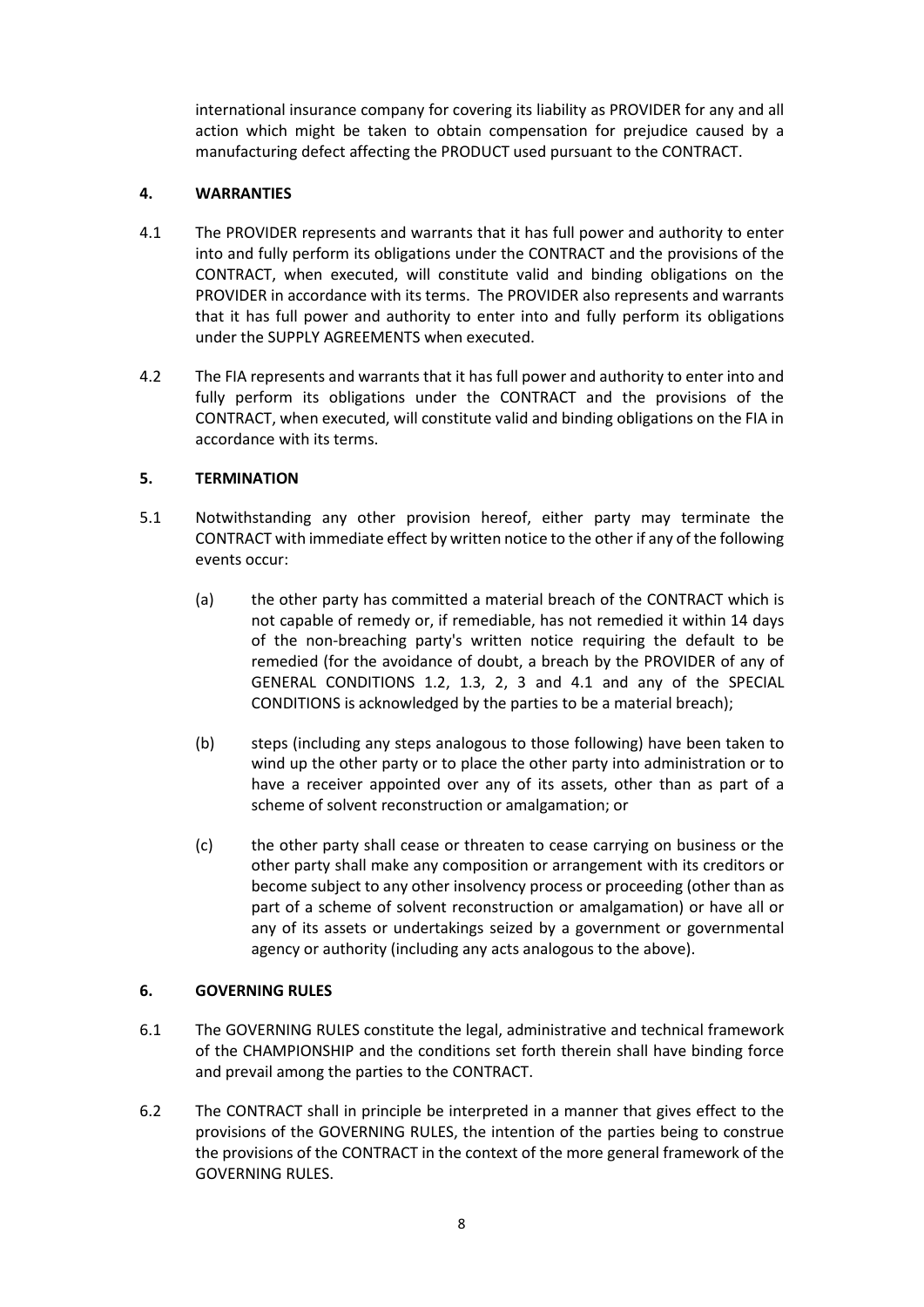- 6.3 The PROVIDER acknowledges that the TECHNICAL SPECIFICATIONS and GOVERNING RULES are subject to amendment by the FIA from time to time. The PROVIDER will be responsible (at its own cost) for all research and development associated with the manufacture of the PRODUCT, including the making of any changes to the PRODUCT to be supplied pursuant to the CONTRACT that may be necessitated by any amendment to the TECHNICAL SPECIFICATIONS or the GOVERNING RULES.
- 6.4 The PROVIDER acknowledges that the FIA may take decisions regarding the supply of the PRODUCT, this CONTRACT and any obligations accruing from the GOVERNING RULES through whatever structure it deems appropriate, including through its disciplinary structures. The PROVIDER hereby accepts any such decisions and agrees that it shall not challenge the competence of an FIA disciplinary body acting in accordance with the GOVERNING RULES. When appropriate, the FIA shall be entitled to amend the CONTRACT unilaterally in order to comply with the GOVERNING RULES by applying the principles described in GENERAL CONDITIONS 7.2(b) and 7.3 below (and the provisions of GENERAL CONDITIONS 7.2(b) and 7.3 below shall apply *mutatis mutandis* to this GENERAL CONDITION 6.4).

### **7. EVENT CANCELLATION/POSTPONEMENT**

- 7.1 The PROVIDER acknowledges that the CHAMPIONSHIP or any COMPETITION(s) in any season may be cancelled or postponed.
- 7.2 If the CHAMPIONSHIP or any COMPETITION(s) are cancelled or postponed in any season for any reason, then the FIA may either (subject to GENERAL CONDITION 7.3):
	- (a) terminate the CONTRACT on written notice to the PROVIDER; or
	- (b) amend the CONTRACT unilaterally on written notice to the PROVIDER (including by modifying or removing the existing provisions of the CONTRACT and/or adding new provisions to the CONTRACT), with such amendments being deemed to be incorporated into the CONTRACT and binding on the PROVIDER effective upon its receipt of the relevant notice from the FIA (or such later date as the FIA may specify in such notice).
- 7.3 The FIA shall consult with the PROVIDER prior to terminating the CONTRACT pursuant to GENERAL CONDITION 7.2(a) above or making any unilateral amendment to the CONTRACT pursuant to GENERAL CONDITION 7.2(b) above and shall use reasonable endeavours to apply the principle of proportionality in relation to any such termination or amendment (with a view to reasonably maintaining the economic balance of the CONTRACT and reducing the impact of the termination or the amendment (as applicable) on the PROVIDER, the FIA and other relevant third parties while achieving the relevant objectives of the termination or the amendment).
- 7.4 The PROVIDER shall have no right to (and shall not purport to) terminate the CONTRACT as a result of the cancellation or postponement of the CHAMPIONSHIP or any COMPETITION(s) in any season, or to claim or receive any compensation from the FIA for any damages, loss or other consequences arising in connection with the cancellation or postponement of the CHAMPIONSHIP or any COMPETITION(s) in any season.
- 7.5 The PROVIDER shall ensure that the terms of each SUPPLY AGREEMENT shall be consistent with the terms of this GENERAL CONDITION 7.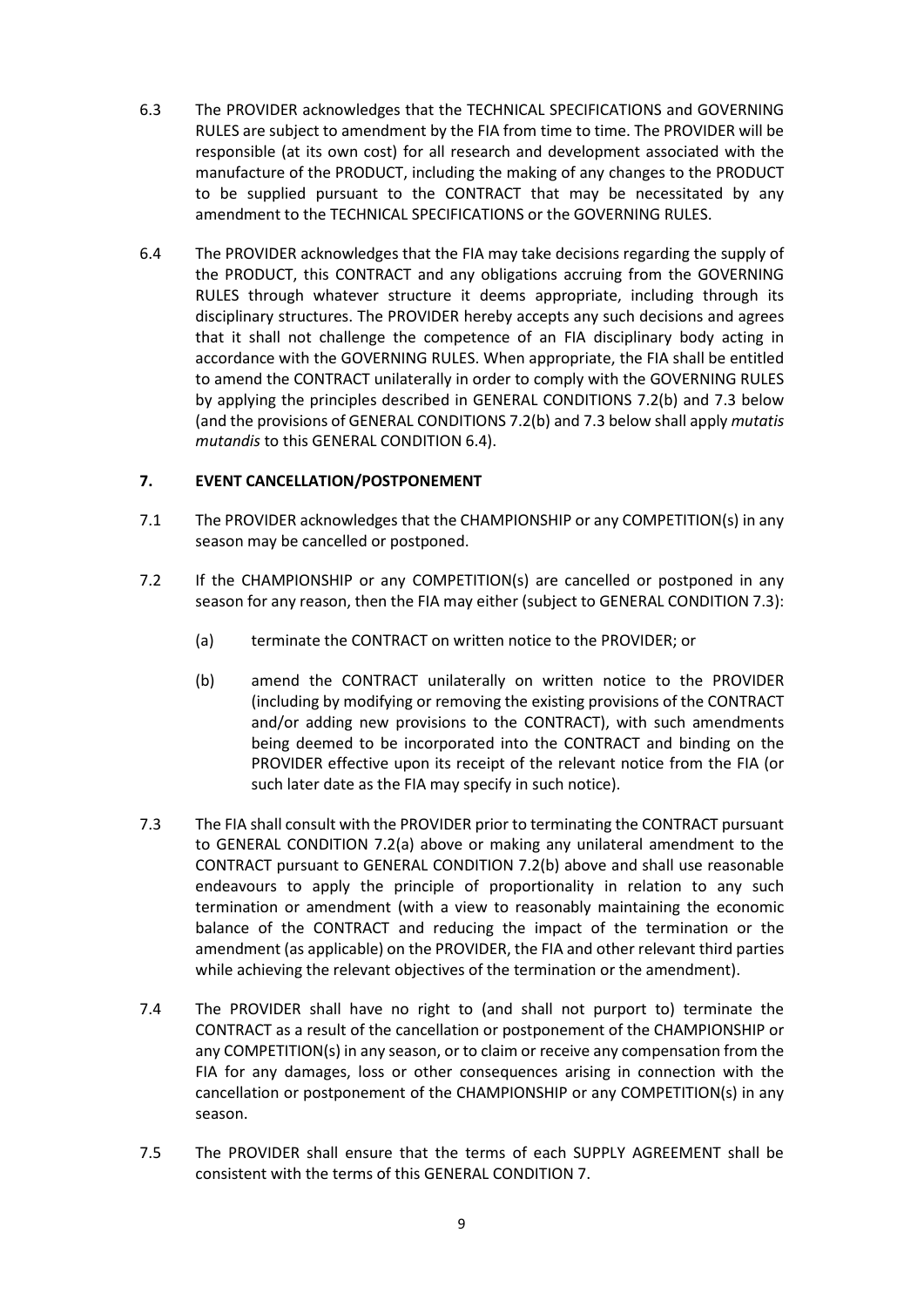### **8. GOVERNING LAW AND LANGUAGE**

- 8.1 The language that shall prevail for the interpretation of the CONTRACT shall be English and the CONTRACT and all documents connected with the CONTRACT shall be written in English. In the event of any conflict between the language of the CONTRACT and any translation thereof, the language of the CONTRACT shall prevail. In the event of any conflict between the language of any document connected with the CONTRACT and any translation thereof, the language of the document connected with the CONTRACT shall prevail.
- 8.2 The governing law of the CONTRACT shall be French law.
- 8.3 The Tribunal de Grande Instance de Paris, France, shall have sole jurisdiction to settle any dispute that may arise between the FIA and the PROVIDER in connection with the CONTRACT, subject at all times to the provisions of GENERAL CONDITION 6.4.
- 8.4 Without any prejudice to GENERAL CONDITION 8.3 above, the PROVIDER undertakes to strictly respect the Statutes and Code of Ethics of the FIA as well as the GOVERNING RULES. The PROVIDER hereby agrees to be subject to the internal judicial and disciplinary bodies of the FIA.

### **9. GENERAL**

- 9.1 Nothing in the CONTRACT guarantees or shall be construed as guaranteeing, the solvency of a CAR MANUFACTURER. The FIA is not responsible for ensuring that the CAR MANUFACTURERS satisfy the terms of the SUPPLY AGREEMENTS and the FIA shall not be liable for a failure by any CAR MANUFACTURER to satisfy the terms of a SUPPLY AGREEMENT.
- 9.2 No delay or omission or failure to exercise any right or remedy provided herein shall be deemed to be a waiver thereof.
- 9.3 The CONTRACT shall be binding on and enure to the benefit of the parties and their respective successors and permitted assigns. The PROVIDER shall not be entitled to assign or sub-contract its rights or obligations under the CONTRACT in whole or in part without the prior written consent of the FIA. In case of sub-contracting, the PROVIDER remains fully liable for the performance of any part of this CONTRACT and any damages caused by its sub-contractors.
- 9.4 Any public communications or press releases by the PROVIDER related to the CONTRACT shall be discussed in advance and approved in writing by the FIA.
- 9.5 Any notice to be given under the CONTRACT shall be given in writing delivered to the other party by any one or more of the following methods:
	- (a) personal delivery to one of its corporate officers, in which case notice shall be treated as having been given at the time of such personal delivery;
	- (b) first class registered post or courier delivery service (such as DHL or UPS) to the address mentioned above (or such other address as may be notified to the other party in writing from time to time), in which case notice shall be treated as having been given on the date of actual receipt at that address (or on the next local business day if delivered on a local non-business day or after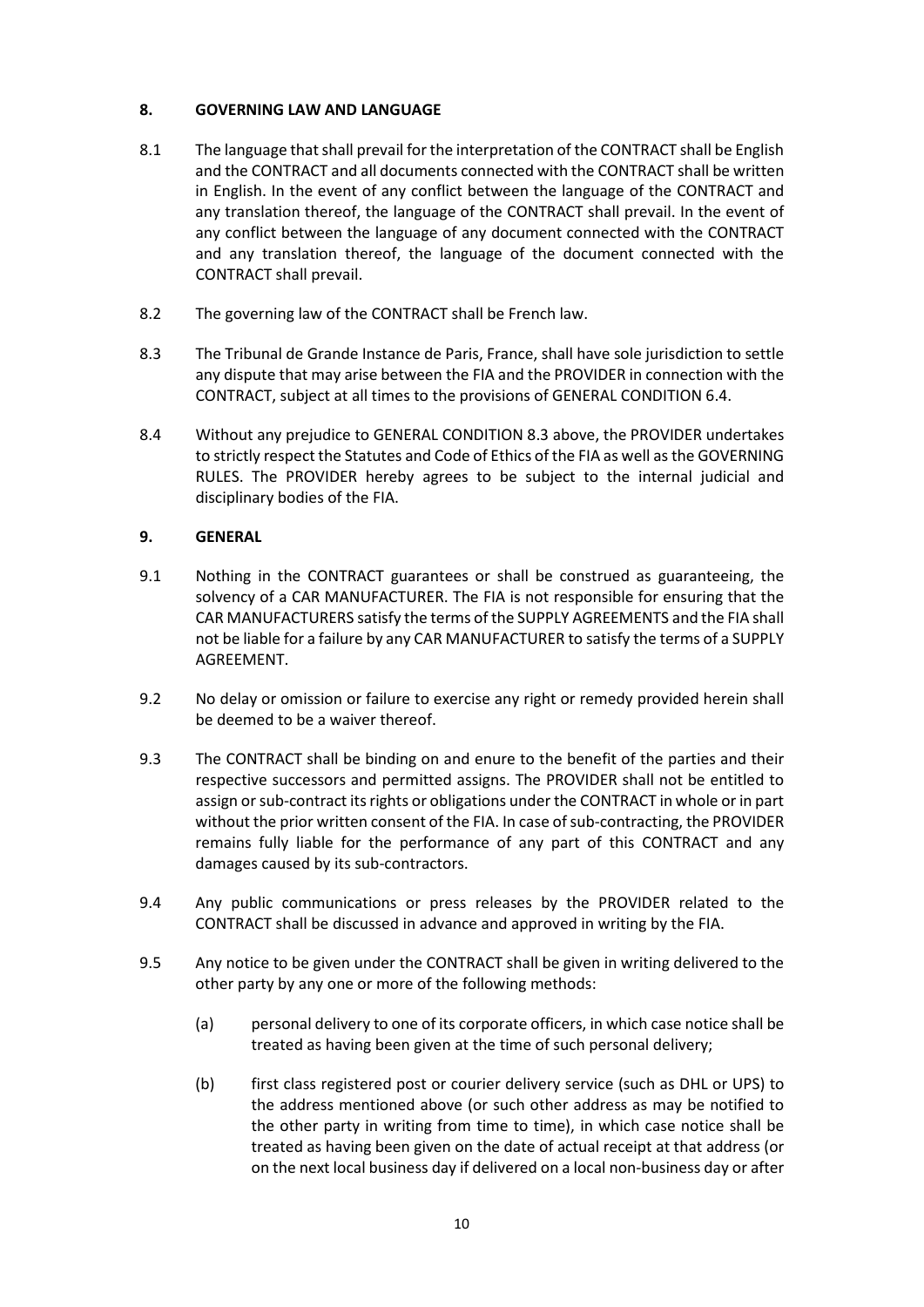4.00 p.m. local time on a local business day), which shall rebuttably be presumed to be the second local business day after posting.

- 9.6 Any variations of the CONTRACT shall be ineffective unless agreed in writing and signed by the parties.
- 9.7 If any term, provision or condition of the CONTRACT is held by a court of competent jurisdiction to be invalid, void or unenforceable, such invalidity, voidness or unenforceability shall not invalidate the remainder of the CONTRACT, all of which shall remain in full force and effect.
- 9.8 The CONTRACT may be executed in any number of counterparts (whether original or facsimile counterparts) and upon due execution of all such counterparts by all parties, each counterpart shall be deemed to be an original hereof.
- 9.9 GENERAL CONDITIONS 3, 4, 7, 8 and 9 shall survive expiry or termination of the CONTRACT for any reason (but shall terminate at the time expressly provided in the relevant GENERAL CONDITION, if any).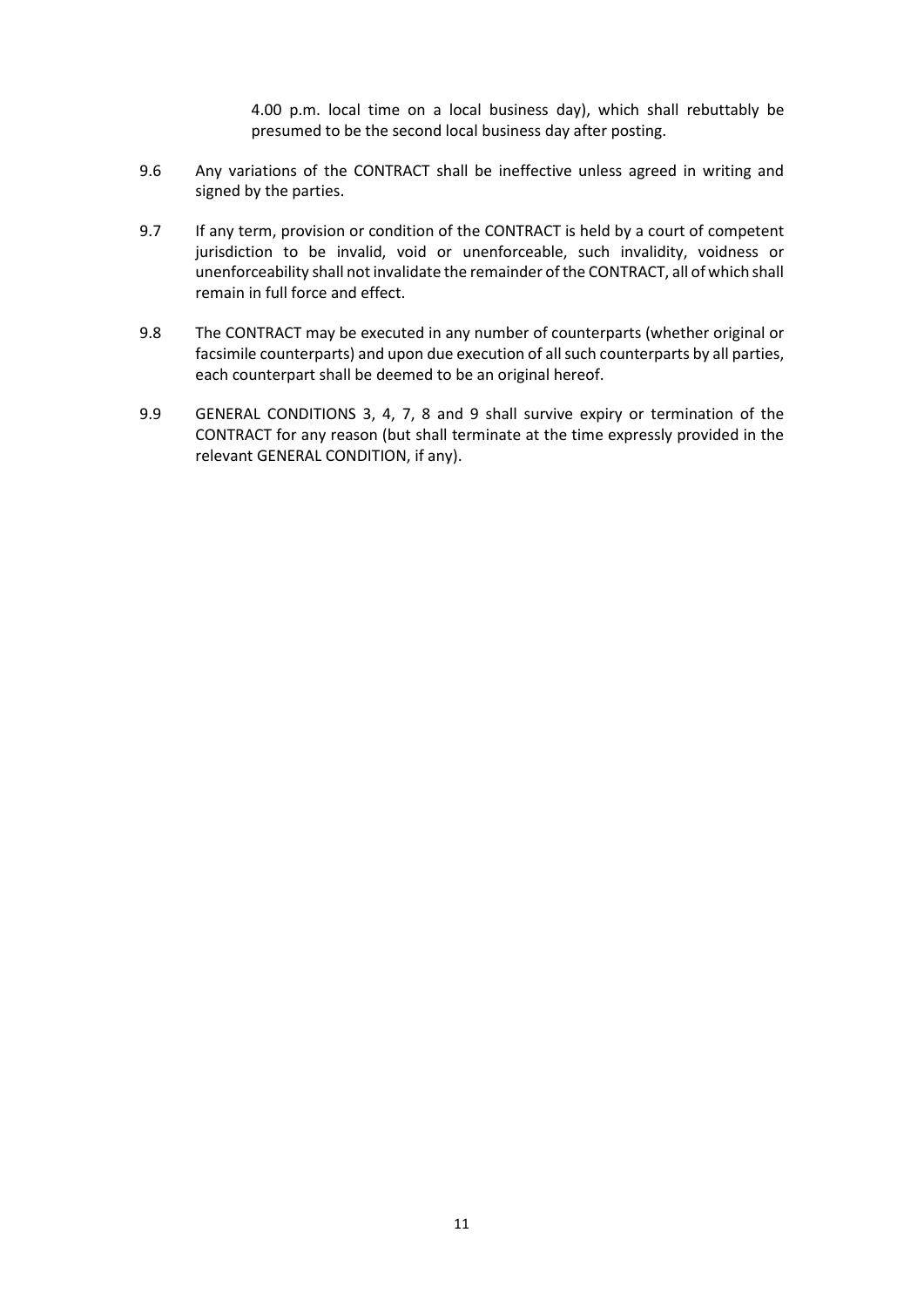### **PART 2 - SPECIAL CONDITIONS**

### **1. SUPPLY OF THE PRODUCT**

- 1.1 The PROVIDER shall provide to the CAR MANUFACTURERS the PRODUCT in such quantities and in accordance with the standard lead times and other conditions as set out in this CONTRACT, the TECHNICAL SPECIFICATIONS and the SUPPLY AGREEMENTS.
- 1.2 In addition, the PROVIDER shall supply a PRODUCT that is capable of being used to ensure that the cars comply with testing requirements.
- 1.3 The FIA does not guarantee the PROVIDER a minimum quantity of the PRODUCT to be supplied.
- 1.4 The PRODUCT supplied by the PROVIDER shall be of a strictly uniform quality throughout the duration of the CHAMPIONSHIP and comply with the TECHNICAL SPECIFICATIONS.
- 1.5 The PROVIDER undertakes to report to the FIA any issues with the PRODUCT, the CAR MANUFACTURER concerned and the results of any associated investigations.

### **2. PRODUCTION DATES AND DELIVERY OF THE PRODUCT**

- 2.1 The PROVIDER shall comply with the project timeline as detailed in the TECHNICAL SPECIFICATIONS.
- 2.2 The PROVIDER shall deliver to each CAR MANUFACTURER all necessary technical support, personnel and equipment to assist with usage of the PRODUCT before and during the first deliveries of the PRODUCT to the CAR MANUFACTURERS (see TECHNICAL SPECIFICATIONS).

#### **3. TECHNICAL CONDITIONS**

3.1 The PROVIDER shall ensure that the PRODUCT to be supplied is at all times in conformity with the TECHNICAL SPECIFICATIONS, the SPORTING REGULATIONS and the TECHNICAL REGULATIONS.

#### **4. PROJECT SUPERVISION**

- 4.1 The PROVIDER shall make such modifications to the PRODUCT to be supplied pursuant to the CONTRACT as the FIA ENGINEER may require.
- 4.2 The PROVIDER shall bear all reasonable costs of development of the PRODUCT incurred by the FIA ENGINEER and his support staff.

#### **5. PRICING OF THE PRODUCT**

5.1 The price of the PRODUCT as well as all the parts and services included in the perimeter of this CONTRACT (in euros) supplied pursuant to the CONTRACT shall be as detailed on the PRICING FORM (APPENDIX I), which amount shall be inclusive of all taxes and charges and which amount shall not be increased for any reason, except in accordance with SPECIAL CONDITION 5.3.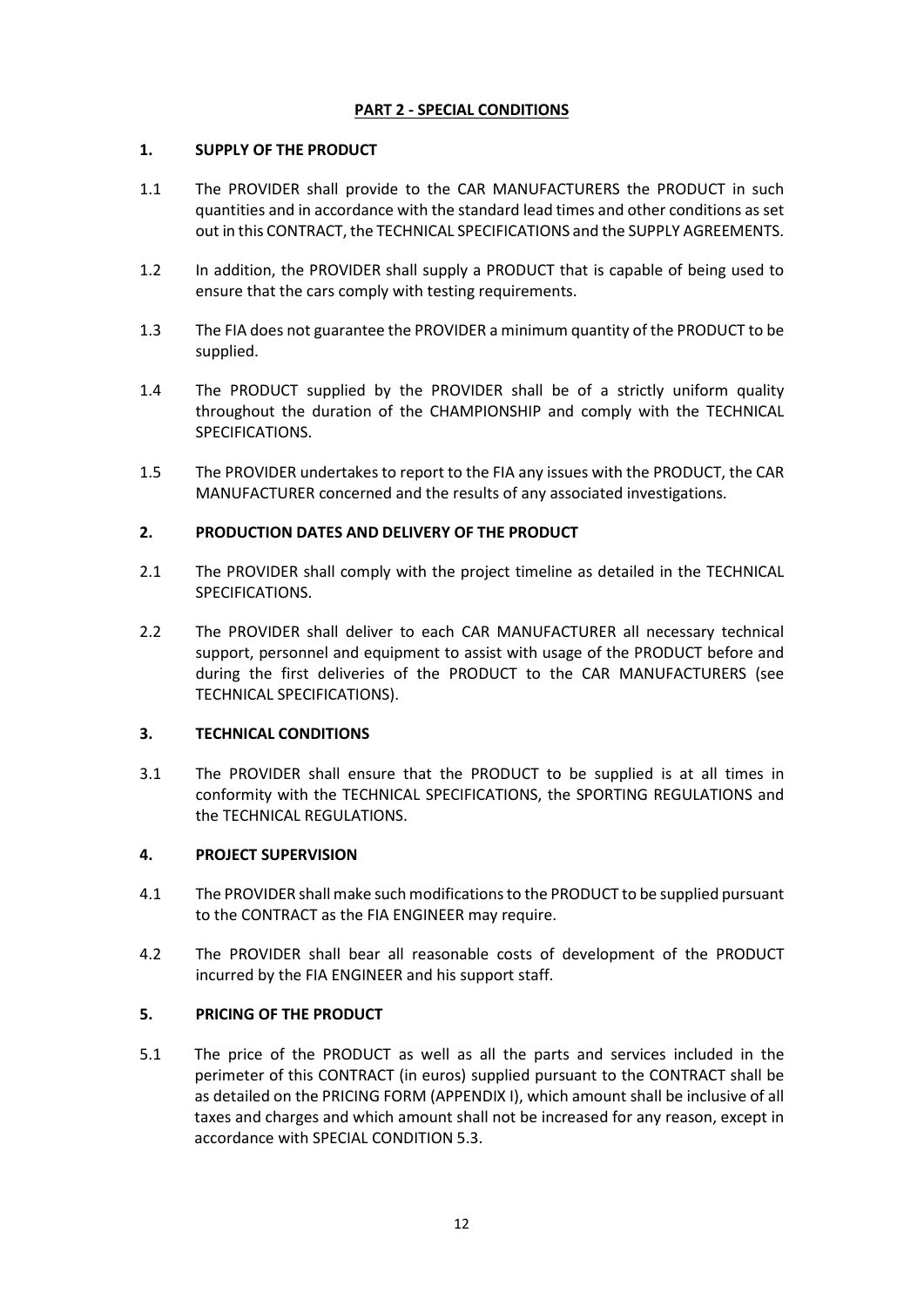- 5.2 VAT (value added tax) shall not be charged to those CAR MANUFACTURERS that are exempt from VAT and that have supplied proof of such exemption to the PROVIDER.
- 5.3 The price stated in SPECIAL CONDITION 5.1 may be adjusted for the 2024 and 2025 seasons of the CHAMPIONSHIP in accordance with the indexation formula provided in Appendix II.

#### **6. MANUFACTURING CONDITIONS OF THE PRODUCT**

- 6.1 Before starting the manufacturing of the PRODUCT to be supplied pursuant to the CONTRACT, the PROVIDER shall provide to the FIA a detailed technical study for the approval of the FIA ENGINEER. In the event that an amendment is made to the TECHNICAL SPECIFICATIONS or the TECHNICAL REGULATIONS that requires an amendment to the PRODUCT supplied pursuant to the CONTRACT, the PROVIDER shall provide to the FIA a detailed technical study of the amended PRODUCT to be supplied pursuant to the CONTRACT to take account of such amendment.
- 6.2 The PROVIDER shall make (at its own cost) such modifications to the PRODUCT to be supplied pursuant to the CONTRACT as the FIA ENGINEER may require.
- 6.3 The PROVIDER shall not make any change to the PRODUCT during the CONTRACT without the express prior written agreement from the FIA.
- 6.4 Technical checks may take place to verify whether the PRODUCT used during OFFICIAL TESTING and COMPETITION is in conformity with the TECHNICAL REGULATIONS and the TECHNICAL SPECIFICATIONS. The PROVIDER undertakes to provide the necessary equipment and carry out the technical analysis under the authority of the FIA ENGINEER.

#### **7. INTELLECTUAL PROPERTY**

- 7.1 The FIA remains at all times the owner of the intellectual property rights related to the TECHNICAL SPECIFICATIONS.
- 7.2 The PROVIDER remains at all times the owner of the intellectual property rights related to the PRODUCT. The PROVIDER hereby grants to the FIA, and undertakes to grant to the CAR MANUFACTURERS, a non-exclusive, transferable, assignable, sublicesable, fully paid-up, perpetual, worldlicense license to use the intellectual property rights related to the PRODUCT for any purposes linked to the use of the PRODUCT (and any hardware directly connected to the PRODUCT) within the frame of the COMPETITIONS.
- 7.3 The PROVIDER warrants that the PRODUCT does not infringe any third party's registered or non-registered foreign or domestic intellectual property rights, such as patent, design, trade mark, service mark, copyright, right of confidence or know-how.
- 7.4 The PROVIDER shall indemnify and hold the FIA harmless for and against any claims, demands, costs and damages (including reasonable attorney fees) relating to the infringement of any third party's intellectual property rights by the PRODUCT.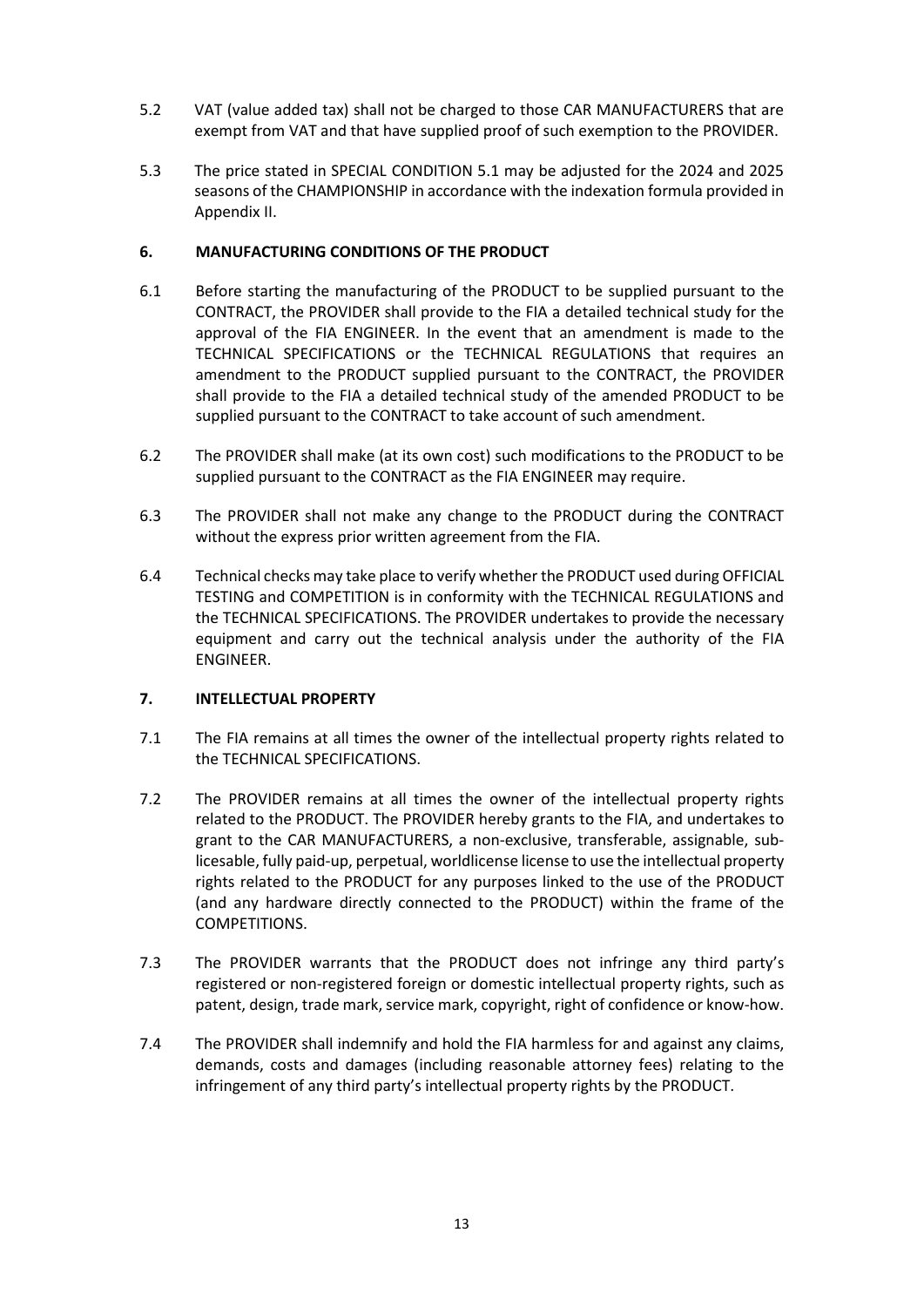### **8. COMMERCIAL RIGHTS**

*[Content of the clause depending on the proposal made by the PROVIDER in its bid and on the selection decision].*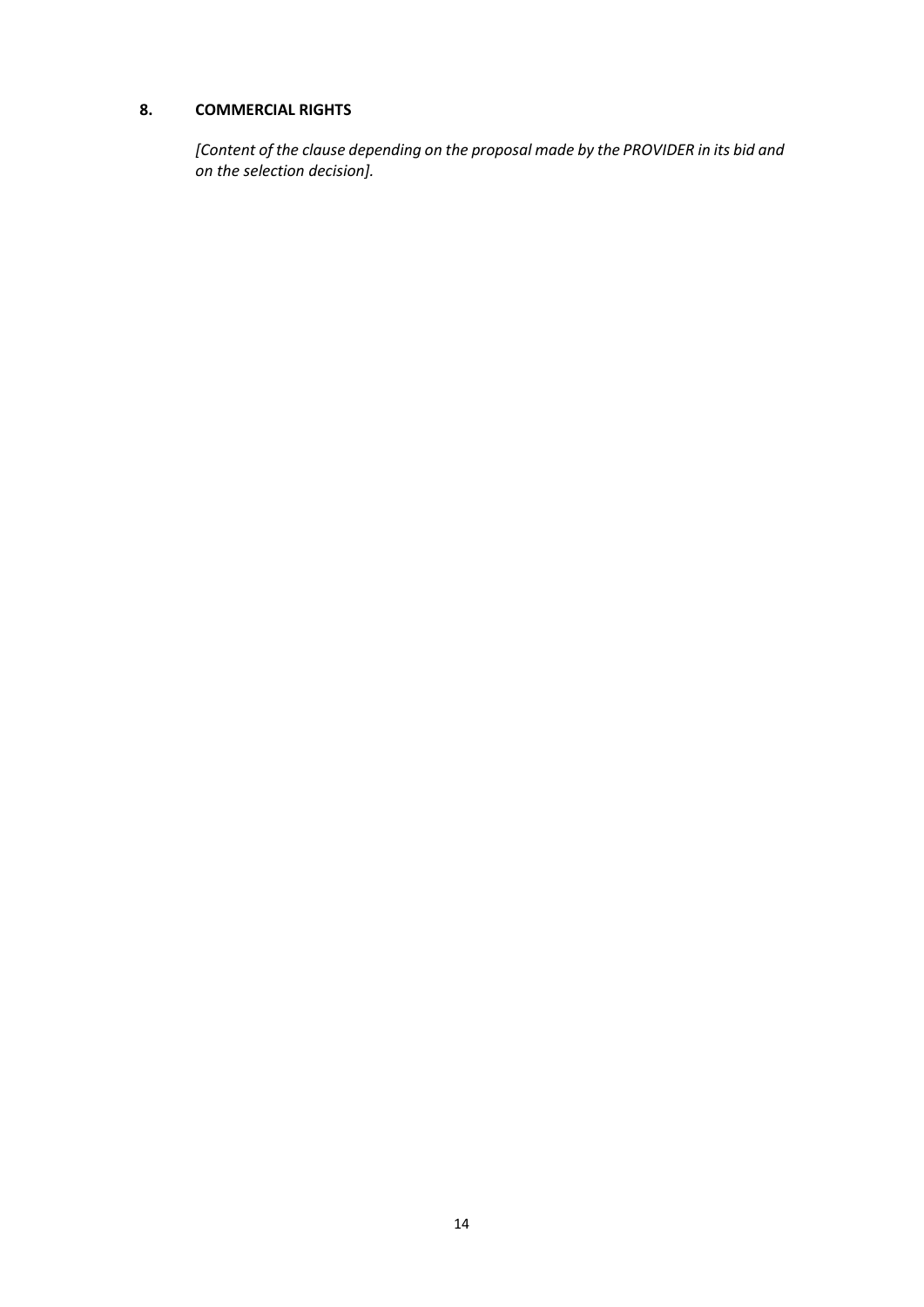### **PART 3 - DEFINITIONS**

The following terms shall be understood to have the following meanings for the purposes of the "CONTRACT".

- 1.1 **APPENDICES** means the appendices set out at the end of the CONTRACT.
- 1.2 **CHAMPIONSHIP** means the 2023, 2024 and 2025 seasons of the of the FIA Electric GT Championship (it is specified that the final title of the Championship will be agreed between the FIA and the appointed Promoter of the Championship).
- 1.3 **CAR MANUFACTURER(S)** means the car suppliers registered by the FIA to supply the homologated cars in the CHAMPIONSHIP.
- 1.4 **CONTRACT** means the GENERAL CONDITIONS, the SPECIAL CONDITIONS, the DEFINITIONS and the APPENDICES. In case of contradiction between the elements of the CONTRACT: the GENERAL CONDITIONS, the SPECIAL CONDITIONS and the DEFINITIONS will prevail over the APPENDICES. In case of contradiction between the various APPENDICES, their order of priority will correspond to their numbering order.
- 1.5 **DEFINITIONS** means the definitions set out in this Part 3 of the CONTRACT.
- 1.6 **COMPETITION(S)** means any race forming part of the CHAMPIONSHIP. A COMPETITION is deemed to commence at the scheduled time for scrutineering and administrative checks and includes all practice, qualifying and the race itself and ends at the expiry of the deadline for the lodging of a protest.
- 1.7 **FIA** means the Fédération Internationale de l'Automobile (FIA).
- 1.8 **FIA ENGINEER** means the technician appointed by the FIA:
	- (a) to carry out all technical checks and controls:
	- (b) to grant any necessary approval in relation to the development and production of the PRODUCT.
- 1.9 **GENERAL CONDITIONS** means the provisions contained in Part 1 of the CONTRACT.

#### 1.10 **GOVERNING RULES** means:

- (a) the FIA International Sporting Code and the Appendices thereto;
- (b) the FIA General Prescriptions applicable to all FIA Championships, Challenges, Trophies and Cups;
- (c) the SPORTING REGULATIONS applicable to the CHAMPIONSHIP;
- (d) the TECHNICAL REGULATIONS applicable to the CHAMPIONSHIP;
- (e) the Code of Ethics of the FIA;
- (f) the FIA Standards of Conduct for Suppliers (APPENDIX IV);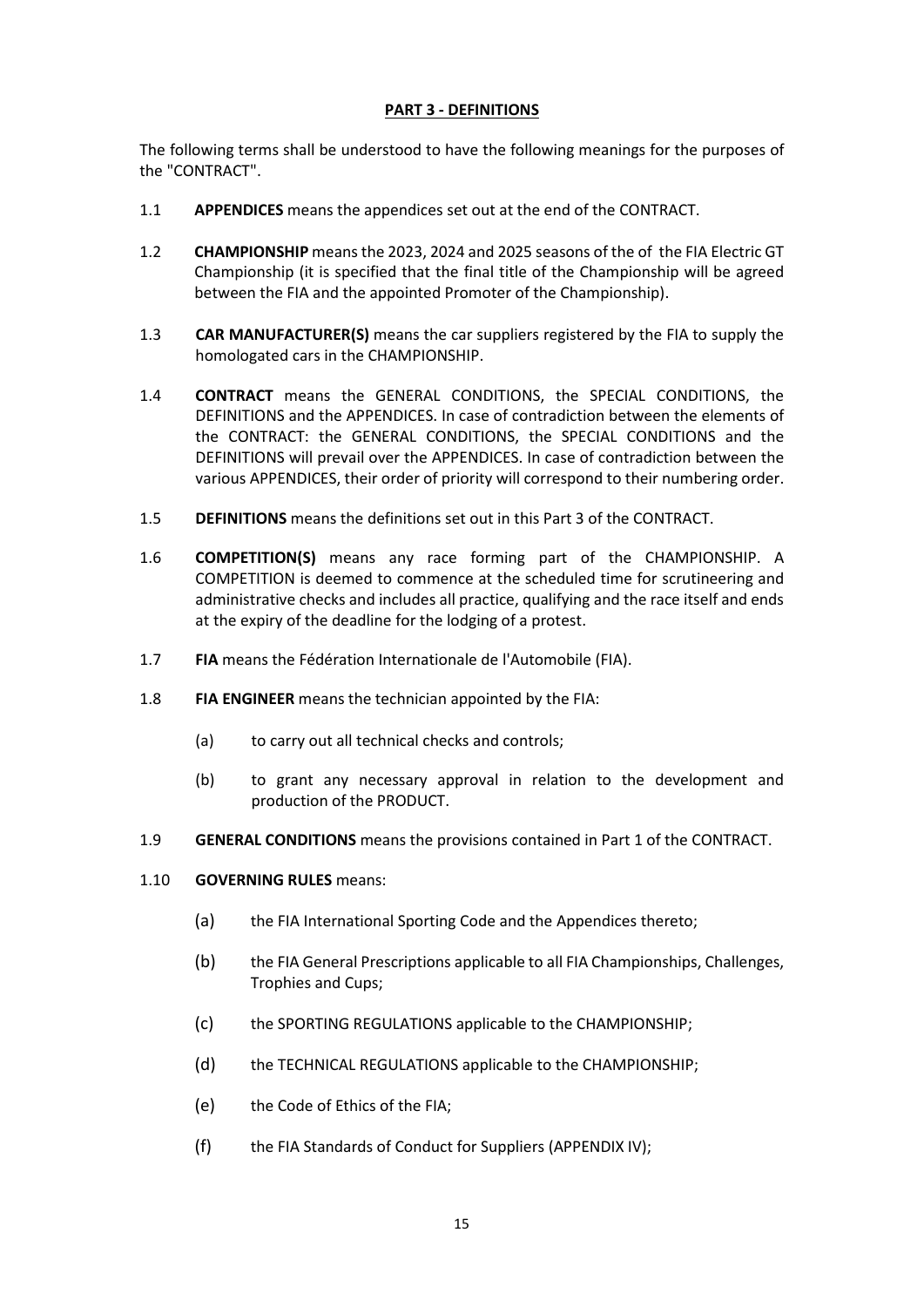- (g) the Judicial and Disciplinary Rules of the FIA;
- (h) any other regulations applicable to the CHAMPIONSHIP.
- 1.11 **PRICING FORM** means the pricing form provided in APPENDIX I, stating the prices at which the PRODUCT and all the parts and services included within the perimeter of this Contract will be supplied.
- 1.12 **PRINCIPLES OF SPORTING EQUALITY** means the equal treatment by the PROVIDER of all CAR MANUFACTURERS with respect to:
	- anything which may affect the performance of the PRODUCT;
	- the terms on which the PRODUCT is supplied;
	- the support, access and information in relation to the PRODUCT; and
	- any other matter which affects or may have an effect, however minor, on sporting performance.
- 1.13 **PRODUCT** means the automotive battery cells as such term is described in the SPORTING REGULATIONS, the TECHNICAL REGULATIONS, the TECHNICAL SPECIFICATIONS and any other regulations applicable to the CHAMPIONSHIP.
- 1.14 **PROVIDER** means [•].
- 1.15 **SPECIAL CONDITIONS** means the provisions contained in Part 2 of the CONTRACT.
- 1.16 **SPORTING REGULATIONS** means the Sporting Regulations applicable to the CHAMPIONSHIPS, as published and amended by the FIA from time to time. [Not yet available]
- 1.17 **SUPPLY AGREEMENT** means any agreement, and all amendments thereto, between the PROVIDER and a CAR MANUFACTURER pursuant to which the PROVIDER shall supply the PRODUCT to the CAR MANUFACTURER.
- 1.18 **TECHNICAL REGULATIONS** means the Technical Regulations applicable to the CHAMPIONSHIP, as published and amended by the FIA from time to time. [Draft available]
- 1.19 **TECHNICAL SPECIFICATIONS** means the technical requirements applicable to the PRODUCT as provided in APPENDIX III and amended by the FIA from time to time.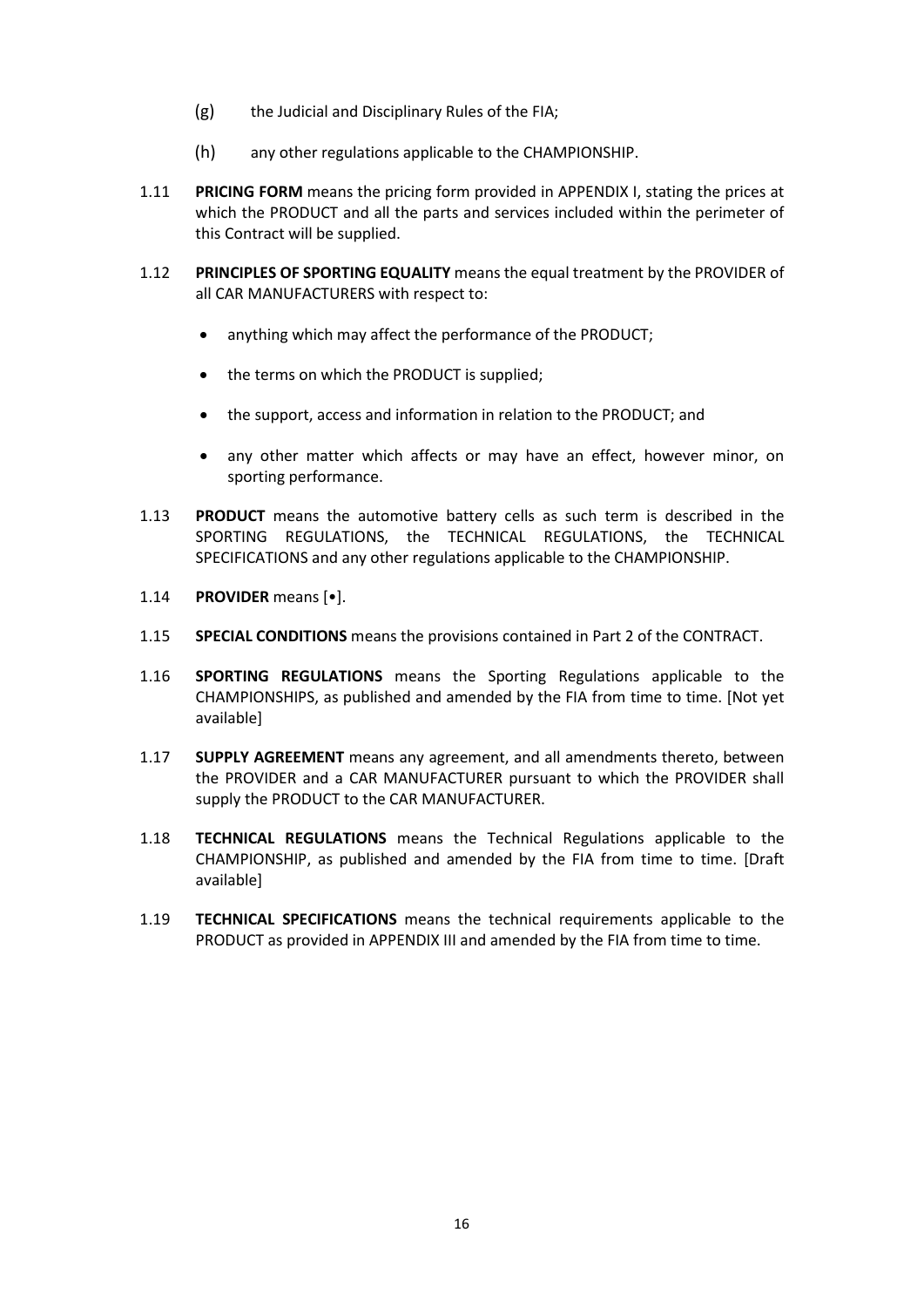Signed:

On behalf of the FIA: On behalf of the PROVIDER:

In his/her capacity as: In his/her capacity as:

In: In:

On: On: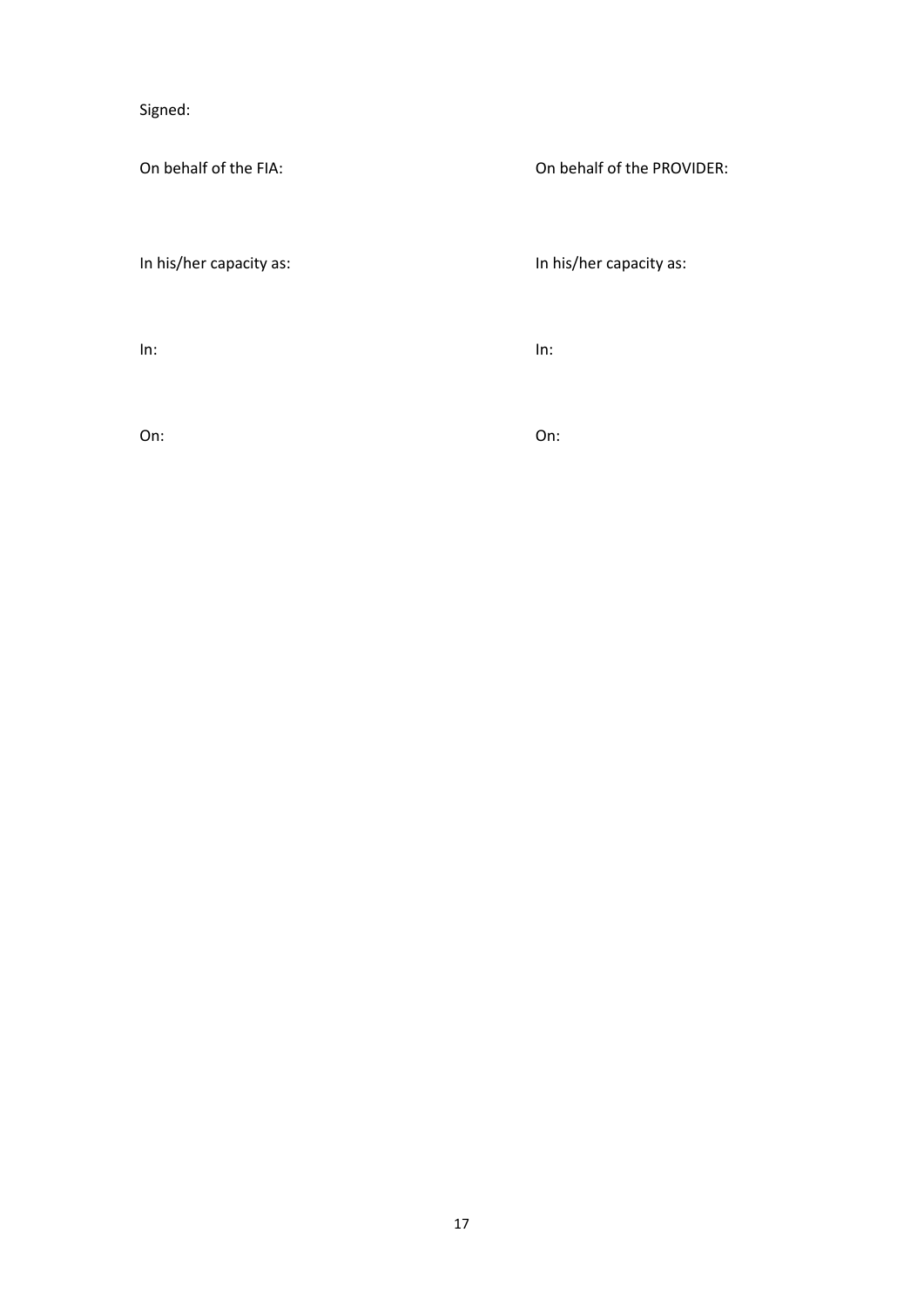### **APPENDICES**

- I PRICING FORM
- II INDEXATION FORMULA
- III TENDER SUMMARY AND TECHNICAL SPECIFICATIONS
- IV FIA STANDARDS OF CONDUCT FOR SUPPLIERS
- V QUESTIONNAIRE COMPLIANCE DUE DILIGENCE
- VI PROVIDER'S OFFER DATED [•]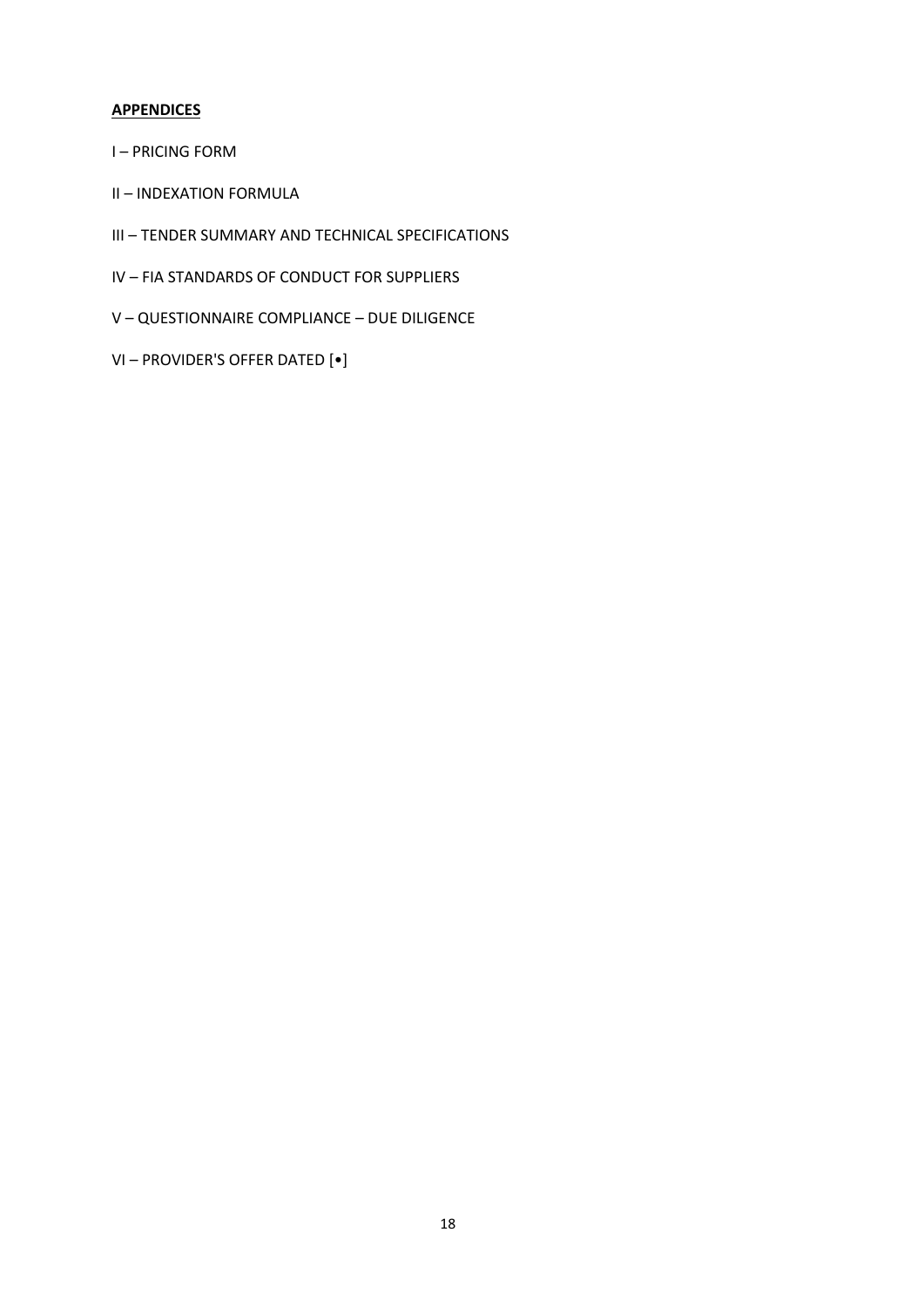### **APPENDIX I**

### **PRICING FORM**

| <b>PRODUCT/SERVICE</b> | <b>PRICE IN EUROS</b><br><b>WITHOUT VAT / EX-</b><br><b>WORK</b> | <b>SERVICE PRICE IN</b><br><b>EUROS</b><br><b>WITHOUT VAT</b> | <b>SUPPLY LEAD TIME</b> |
|------------------------|------------------------------------------------------------------|---------------------------------------------------------------|-------------------------|
|                        |                                                                  |                                                               |                         |
|                        |                                                                  |                                                               |                         |
|                        |                                                                  |                                                               |                         |
|                        |                                                                  |                                                               |                         |
|                        |                                                                  |                                                               |                         |
|                        |                                                                  |                                                               |                         |
|                        |                                                                  |                                                               |                         |
|                        |                                                                  |                                                               |                         |
|                        |                                                                  |                                                               |                         |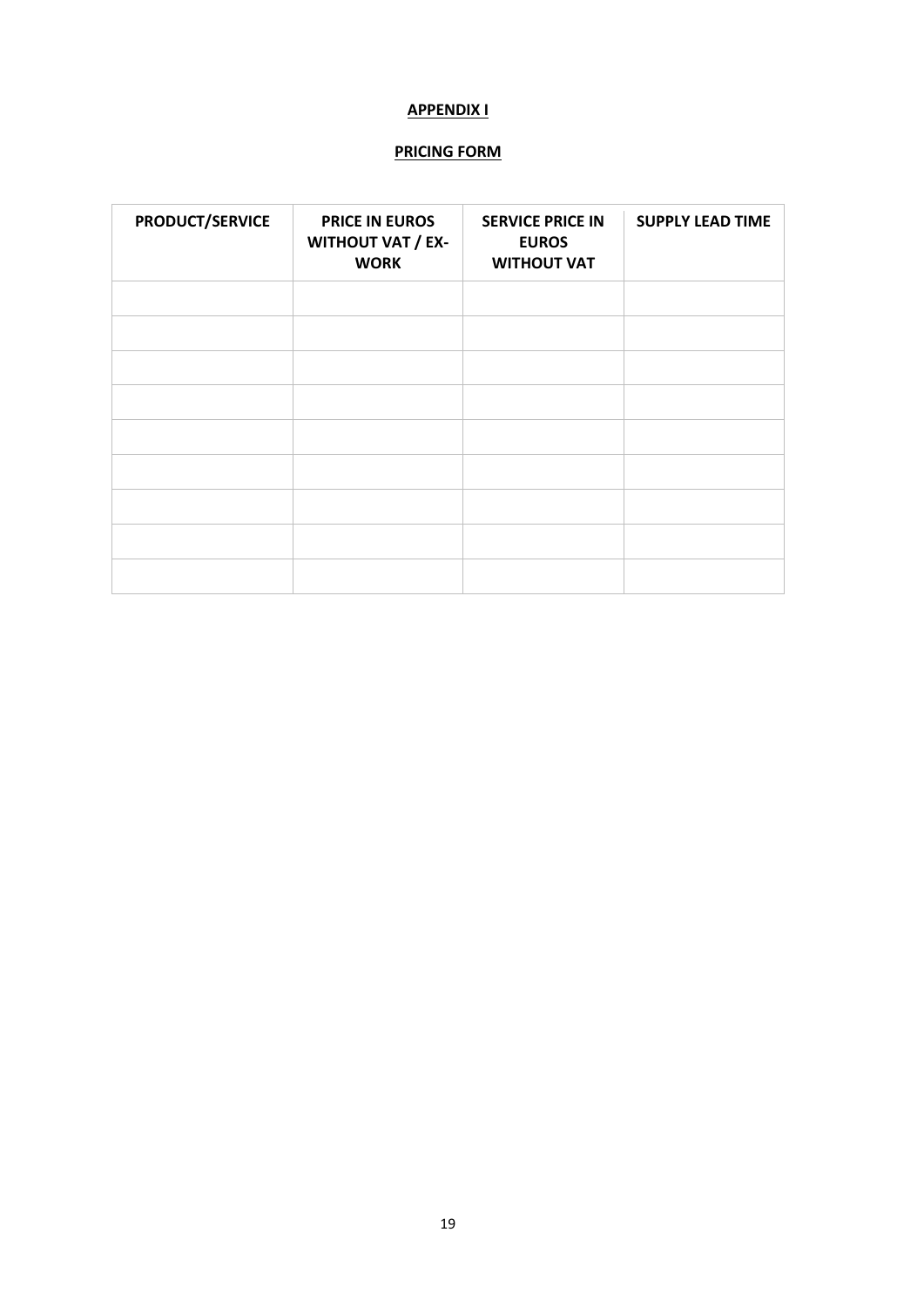#### **APPENDIX II**

#### **INDEXATION FORMULA**

Concerning the 2024 and 2025 seasons the CHAMPIONSHIP, the prices charged to the CAR MANUFACTURERS shall be the amount that equals the amount shown for the 2023 season in the PRICING FORM increased annually in accordance with the positive variation of the "Consumer Prices – All items" index published by the Organisation for Economic Cooperation and Development (OECD) in "Main Economic Indicators". The indexation shall be in accordance with the variation between such base index and the index published in the October edition of "Main Economic Indicators" for the year to which the indexation applies and for the PROVIDER's country.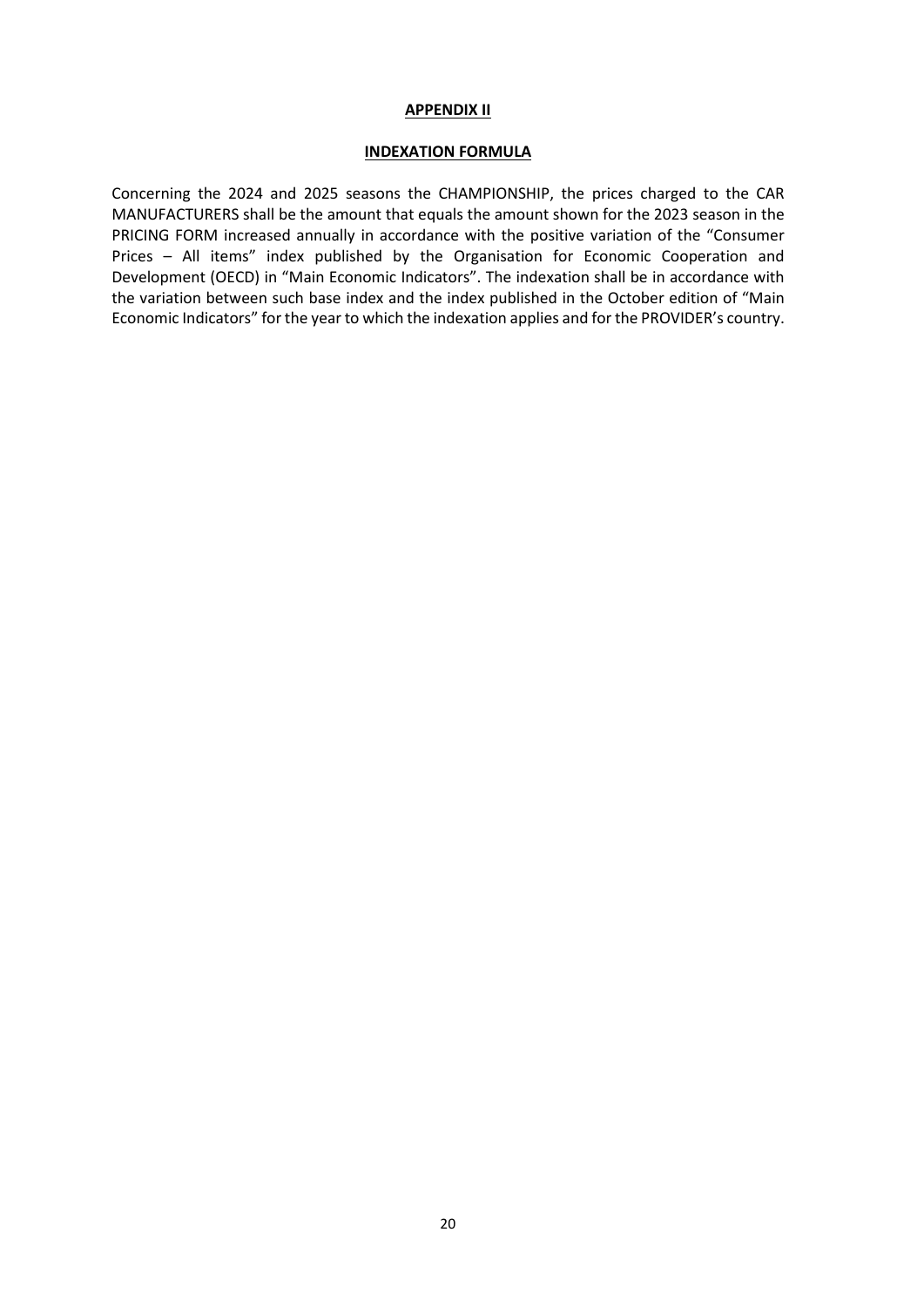### **APPENDIX III**

#### **TENDER SUMMARY AND TECHNICAL SPECIFICATIONS**

#### **1. TENDER SUMMARY**

The FIA is launching an Invitation to Tender (ITT) to select an exclusive supplier of **automotive battery cells (motorsport application).** The cell supplier will deliver cells to the Manufacturers that will use them to build a Battery Energy Storage system for the *FIA E GT Championship*.

The car will debut in the 2023 FIA E GT Championship and will be used for a three-season cycle. The aim of this ITT is giving to the GT cars' Manufactures the cell technology with high energy density, life cycle definitions, power capability and durability.

Special consideration is given to the effective management of the cells, to ensure safe and reliable operation until the end of life. Reliability and safety should be carefully taken into consideration, and a detailed analysis should be carried out to quantify the risks of cells defects under the specified conditions of use.

Additionally, the E GT race format includes a provision for *fast charging* competition, for a period up to 5 minutes.

The capabilities of "fast" charging will be addressed within the framework of the race. On the other hand, the Promoter of the Championship will be responsible for the provision of the car charging system, including the energy supply, the distribution network and the charging equipment.

The battery cells must be provided to manufacturers with clear indications regarding the necessary expected cooling, provisions, provide a thermal model, and support manufacturers in defining battery specifications in terms of safety and reliability, giving details on the forecasted best practice of to allow for the most efficient usage of the cell, during operation.

The delivery of the product must be able to supply:

- Vehicles cells for 20 competition vehicles, in addition to any additional required by FIA for testing and development.
- Conditions of use and installation.
- Software specification and parameters in order to respect the safe cell operating points.
- Nominal usable energy: 83 kwh.
- Cells to comply with the below general specifications.

The cells proposed by the tenderer will have to comply with the FIA E GT Technical Regulations and the technical specifications included in this tender document. Some flexibility will be allowed in order to achieve the performance targets, at the discretion of the FIA Technical Department. However, any proposal that is in contradiction with any of the safety requirements will not be accepted. Please contact the FIA Technical Department for requesting a copy of all the relevant documents mentioned throughout this ITT at tenderingprocedure@fia.com.

#### **2. GENERAL INFORMATION**

The tenderer shall consult the FIA E GT championship 2023-2025 Technical and Homologation Regulations, the FIA E GT 2023-2025 Sporting Regulations in the FIA.

#### **3. HOW TO FILE TECHNICAL DOCUMENTATION IN THE TENDER**

Tenderers are expected to file the requested information throughout the document according to the following principles:

- "Compliance": Clearly Express the level of compliance of the tendered system towards each set of requirements.
- "Evidence": Provide evidence to justify the stated level of compliance.
- "Additional Notes": Include any additional valuable information that may help to support or clarify the tender.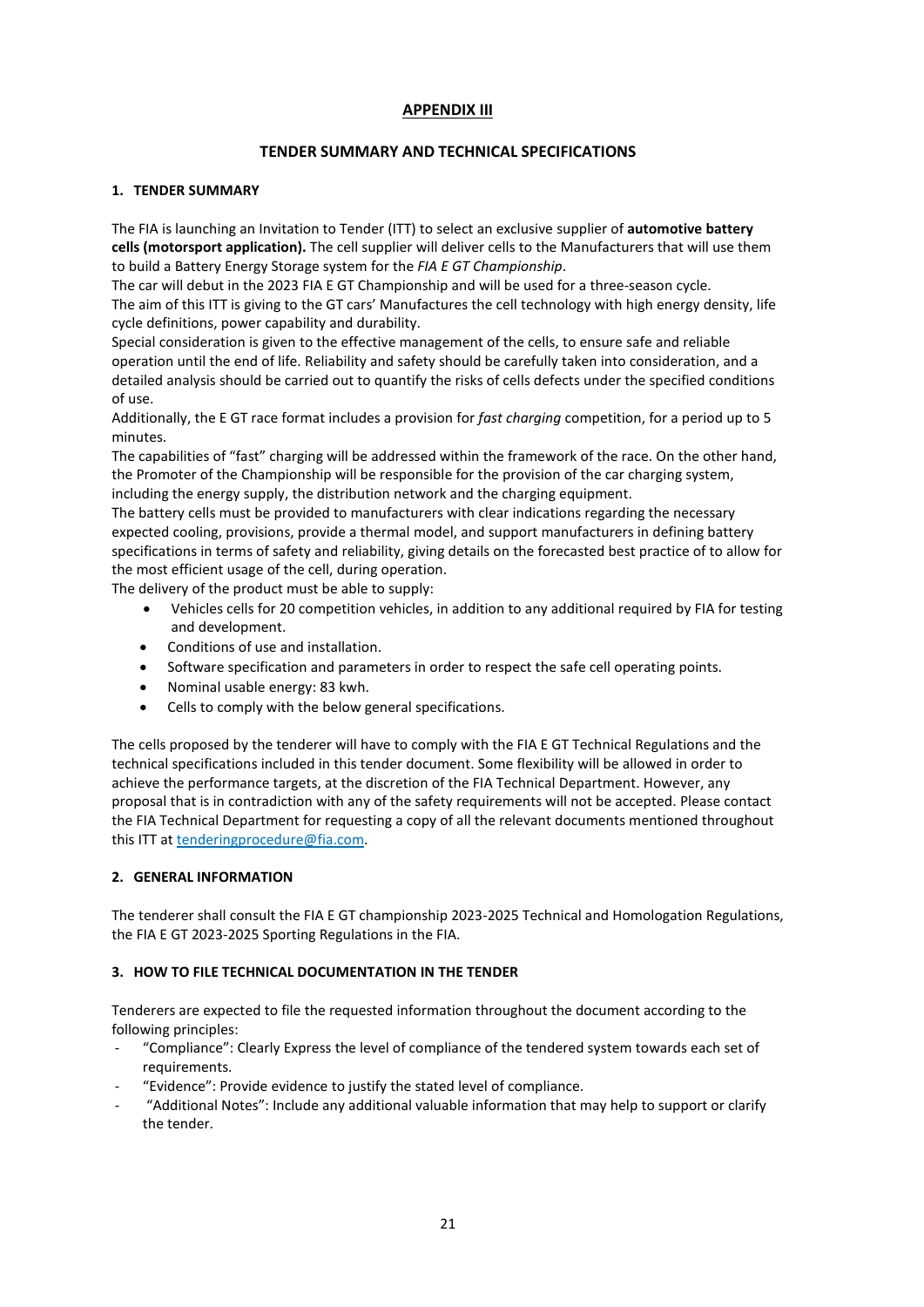The FIA will evaluate offers even if they do meet all requirements. Potential suppliers are encouraged to provide any additional information regarding the product, the associated production and development processes and the related services that may assist the FIA's evaluation of the tender.

#### **4. TENDER PERIMETER**

The following list describes all the parts/services included in the perimeter of design responsibility for this tender:

- Battery cells.
- Battery cell cooling specification and thermal model.
- Software specification and parameters for the Battery Management System.
- Supply management of the battery cell and spare parts. Support plan and valuable data delivery
- Cells safety requirement.
- Cell specification:
	- o Dimensions and shape
	- o Installation
	- o Connection
	- o All relevant information needed by car manufactures for the cell packaging phase.

#### **5. CAR CONCEPT AND GENERAL CHARACTERISTICS**

|    |                                    |                                                                                                                                                                                                                            | <b>COMPLIANCE</b> | <b>EVIDENCE</b> | <b>NOTES</b> |
|----|------------------------------------|----------------------------------------------------------------------------------------------------------------------------------------------------------------------------------------------------------------------------|-------------------|-----------------|--------------|
| a. | concept                            | Electric GT two or four-wheel<br>drive, with 2 or 4 e-powertrains.<br>The front and rear e-powertrain<br>operate as a motor-generator,<br>thus transforming the electrical<br>power in mechanical power and<br>vice-versa. |                   |                 |              |
| b. | Target weight                      | 1450 kg                                                                                                                                                                                                                    |                   |                 |              |
| c. | Indicative weight<br>balance front | From 40 to 50 %                                                                                                                                                                                                            |                   |                 |              |
| d. | Maximum car width                  | 2050 mm                                                                                                                                                                                                                    |                   |                 |              |
| e. | Maximum car height:                | 1250 mm                                                                                                                                                                                                                    |                   |                 |              |

#### **6. MAIN SYSTEM REQUIREMENTS AND CONDITIONS OF USE**

|    |                                                                                                 |                      | <b>COMPLIANCE</b> | <b>EVIDENCE</b> | <b>NOTES</b> |
|----|-------------------------------------------------------------------------------------------------|----------------------|-------------------|-----------------|--------------|
| a. | Maximum voltage (at<br>any time):                                                               | 1000V                |                   |                 |              |
| b. | Battery life (it requires<br>the initial battery usable<br>energy w/out any power<br>derating): | 1 season             |                   |                 |              |
| c. | Season mileage                                                                                  | 5000 - 7500 km       |                   |                 |              |
| d. | Nr of Charge/Discharge<br>cycles:                                                               | 150                  |                   |                 |              |
| e. | Nr of Fast Charging<br>cycles:                                                                  | 50                   |                   |                 |              |
| f. | Ambient temperature:                                                                            | 5°C to 38°C          |                   |                 |              |
| g. | <b>Relative Humidity</b><br>$(% H)$ :                                                           | up to 98%            |                   |                 |              |
| h. | Ambient pressure                                                                                | from 760mb to 1050mb |                   |                 |              |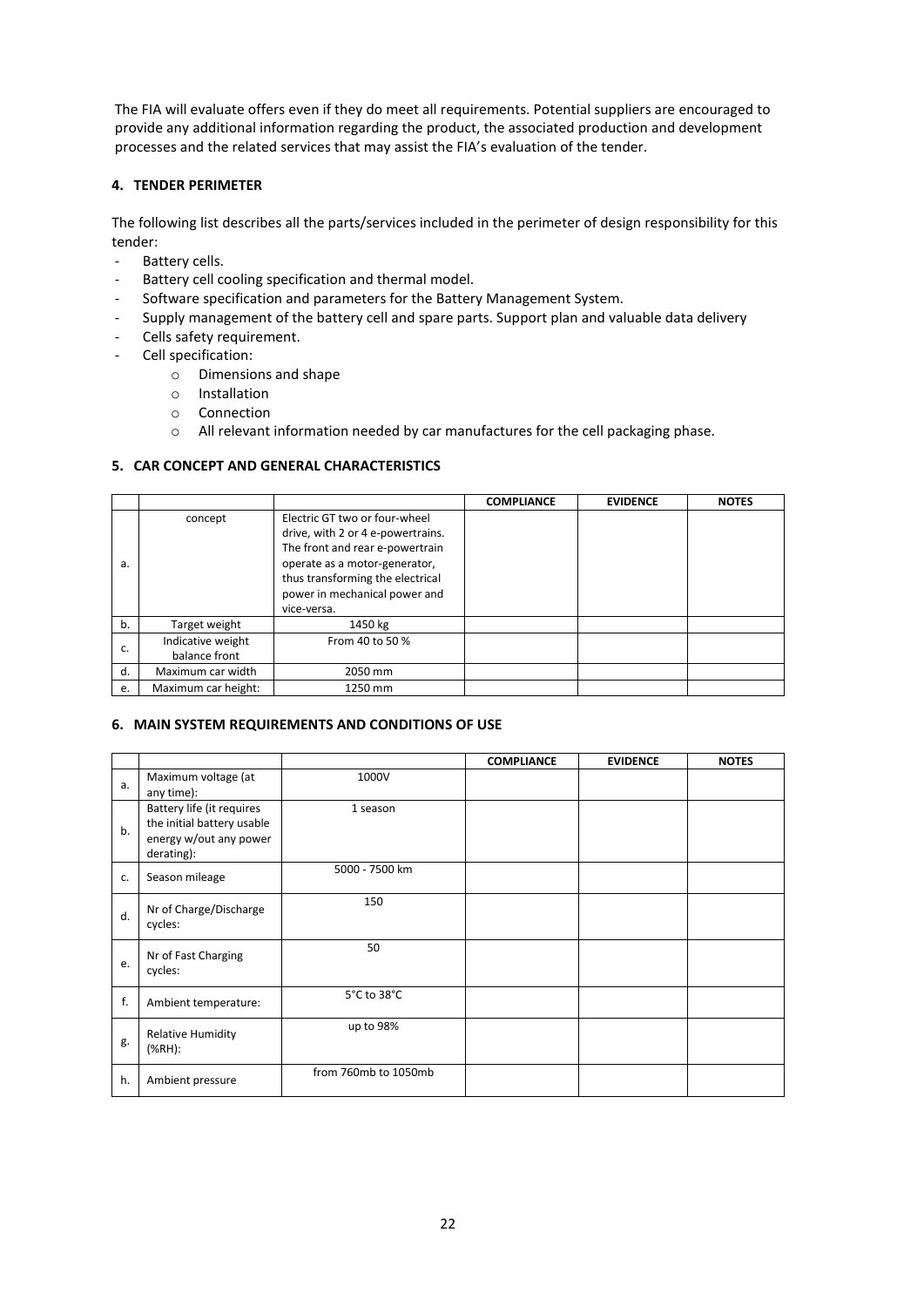#### **6.1. CHAMPIONSHIP AND TESTING INFORMATION**

|    |                                             |                     | <b>COMPLIANCE</b> | <b>EVIDENCE</b> | <b>NOTES</b> |
|----|---------------------------------------------|---------------------|-------------------|-----------------|--------------|
| a. | Official & private test<br>days per season: | Up to 12 days $(*)$ |                   |                 |              |
| b. | Competition per<br>season:                  | Up to $8$           |                   |                 |              |

(\*) Suggested

#### **7. PERFORMANCE TARGETS**

All performance targets outlined below describe the performance in quantitative terms through specific criteria. Those targets are to be achieved until the end of life of the battery system. At the same time, the reliability of all the cells battery and all the parts delivered as part of this tender shall be guaranteed for the specified time and conditions of use. In this regard, the system shall be to withstand high levels of vibrations and shocks, which are specific to the intended championship.

#### **7.1. POWER SCENARIOS**

|    |                                                                  |                                                                          | <b>COMPLIANCE</b> | <b>EVIDENCE</b> | <b>NOTES</b> |
|----|------------------------------------------------------------------|--------------------------------------------------------------------------|-------------------|-----------------|--------------|
| a. | Max. Power release<br>Race (for the complete)<br>usable energy): | 425 kW                                                                   |                   |                 |              |
| b. | Max. Power Regen                                                 | 700 kW                                                                   |                   |                 |              |
| c. | Battery usable energy<br>Not including any<br>Regen or recharge  | 83 kWh Nominal                                                           |                   |                 |              |
| d. | Battery duty cycle                                               | (*) Lap simulation<br>Power profile for Boost and<br>Regen computed @MGU |                   |                 |              |
| e. | "Standard" Charging<br>Power                                     | Max 350 kW (**)                                                          |                   |                 |              |
| f. | "Standard" Charging<br>Time                                      | 45 minutes                                                               |                   |                 |              |
| g. | "Fast" Charging Power:                                           | 700 kW                                                                   |                   |                 |              |
| h. | "Fast" Charging Time:                                            | Up to 5 minutes                                                          |                   |                 |              |

(\*) see appendix III A

(\*\*) Tenderer is required to indicate the most suitable charging power for a 45 minutes charge, considering the minimum stress on the cells.

#### **7.2. TARGET WEIGHT AND VOLUME REQUIREMENTS**

|    |                               |                                                                                                                                                          | <b>COMPLIANCE</b> | <b>EVIDENCE</b> | <b>NOTES</b> |
|----|-------------------------------|----------------------------------------------------------------------------------------------------------------------------------------------------------|-------------------|-----------------|--------------|
|    | Concept                       | The packaging of the batteries to<br>be left open to allow each<br>manufacturer to determine their<br>best location and fitment within<br>their vehicle. |                   |                 |              |
| a. | Target total cells<br>weight: | $\leq$ 350 kg                                                                                                                                            |                   |                 |              |
| b. | Target total cells<br>volume: | ~175 lt                                                                                                                                                  |                   |                 |              |

NOTE: Cell dimension and size are important specifications in order to reduce the impact of the battery pack on existing frames. It is advisable not to exceed the height of the cell battery to allow for placement within the floor. A height of around 150 mm would be advisable. Cooling will also be important so it is another element to consider when defining the shape of the battery cell.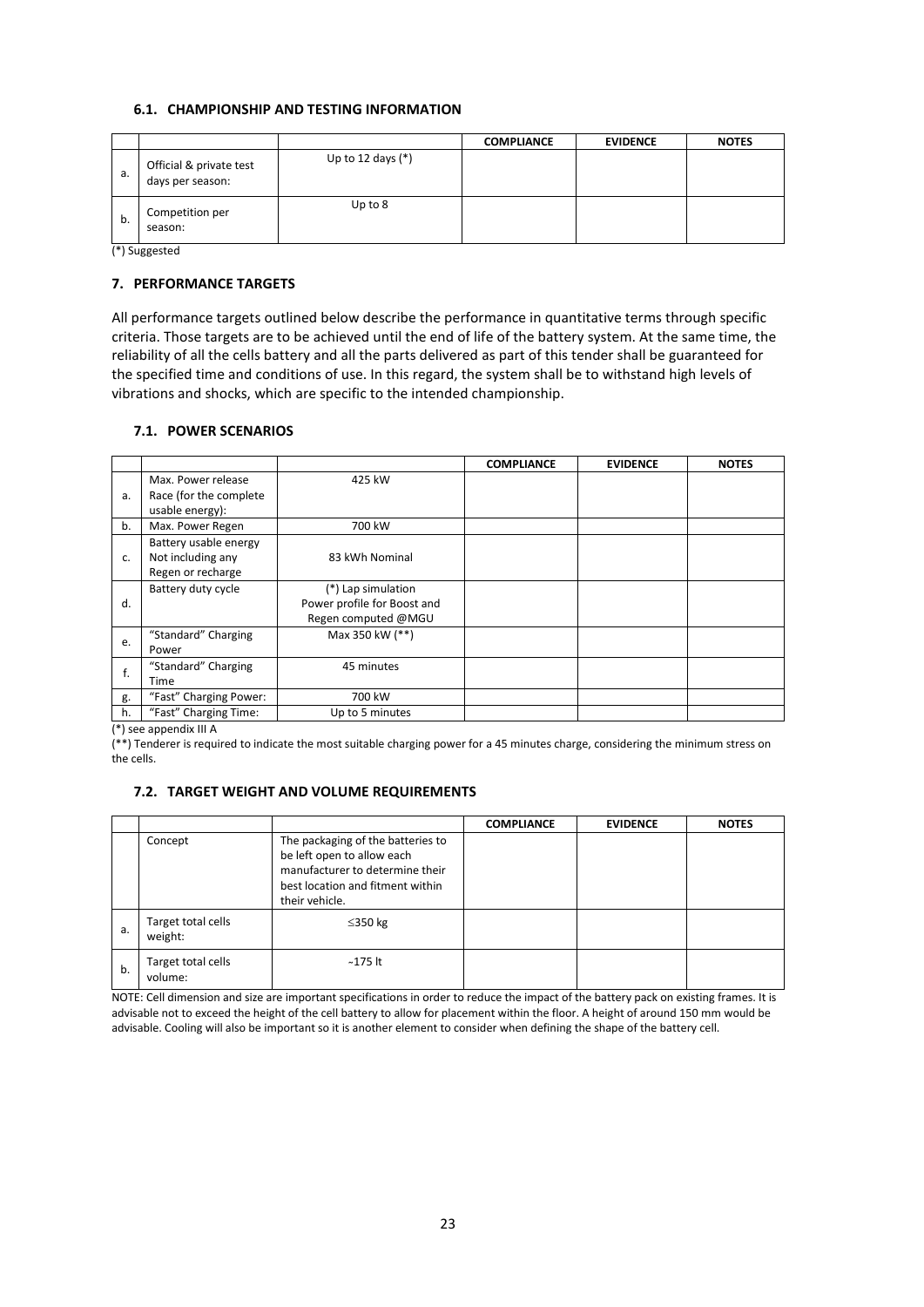#### **7.3. THERMAL REQUIREMENTS**

|    |                   |                                   | <b>COMPLIANCE</b> | <b>EVIDENCE</b> | <b>NOTES</b> |
|----|-------------------|-----------------------------------|-------------------|-----------------|--------------|
|    | Cells temperature | The cells supplier shall work in  |                   |                 |              |
|    | management during | conjunction with the car          |                   |                 |              |
|    | charging:         | Manufactures for define the       |                   |                 |              |
|    |                   | charging equipment and the        |                   |                 |              |
|    |                   | cooling demands. The cells        |                   |                 |              |
| a. |                   | supplier must take in             |                   |                 |              |
|    |                   | consideration that the battery    |                   |                 |              |
|    |                   | system may be designed to be      |                   |                 |              |
|    |                   | conditioned during each standard  |                   |                 |              |
|    |                   | and fast charging sessions to     |                   |                 |              |
|    |                   | avoid heat losses.                |                   |                 |              |
|    | Cells temperature | The cells supplier shall work in  |                   |                 |              |
|    | management during | conjunction with the car          |                   |                 |              |
|    | running:          | Manufactures to define the        |                   |                 |              |
|    |                   | cooling requirements from the     |                   |                 |              |
|    |                   | early stages of the project. They |                   |                 |              |
| b. |                   | have to give all information to   |                   |                 |              |
|    |                   | Manufactures so that the battery  |                   |                 |              |
|    |                   | system may be designed to         |                   |                 |              |
|    |                   | operate at its optimum            |                   |                 |              |
|    |                   | temperature, to maximize the      |                   |                 |              |
|    |                   | power extraction in running       |                   |                 |              |
|    |                   | conditions.                       |                   |                 |              |

The target being to achieve the performances in a safe way.

### **7.4. REFERENCE SEASON DUTY-CYCLE**

|    |                          |                                                     | <b>COMPLIANCE</b> | <b>EVIDENCE</b> | <b>NOTES</b> |
|----|--------------------------|-----------------------------------------------------|-------------------|-----------------|--------------|
|    | Race competitions        | 8 competitions for years.                           |                   |                 |              |
|    |                          | Competition's format:                               |                   |                 |              |
|    |                          | Saturday                                            |                   |                 |              |
|    |                          | 2x45' free practice sessions<br>$\overline{a}$      |                   |                 |              |
|    |                          | 1x50' qualifying format<br>$\overline{\phantom{a}}$ |                   |                 |              |
|    |                          | Q1/Q2/Q3                                            |                   |                 |              |
| a. |                          | 1x25' qualifying race<br>٠                          |                   |                 |              |
|    |                          | Sunday                                              |                   |                 |              |
|    |                          | 1x45' Final Race:                                   |                   |                 |              |
|    |                          | - $\approx$ 27' race first stint                    |                   |                 |              |
|    |                          | - ~3' pit stop super-fast                           |                   |                 |              |
|    |                          | recharge *                                          |                   |                 |              |
|    |                          | - ~15' race second stint                            |                   |                 |              |
|    | <b>Test competitions</b> | 12 official and private test days:                  |                   |                 |              |
| b. |                          | The format is described in                          |                   |                 |              |
|    |                          | art.7.4.3.1 of the this                             |                   |                 |              |
|    |                          | document                                            |                   |                 |              |

(\*) Fast charging of about 60% (50 kWh) of the 83 kWh (100% SOC)

#### **7.4.1. STANDARD CHARGING SESSIONS**

The battery shall be capable of being charged from 0% SOC to 100% SOC using an off-board charger, at a power of maximum 350 kW. Charging sessions will be performed in-between sessions according to the time requirements specified in Art. 7.1 f. of this tender document.

#### **7.4.2. FAST CHARGING SESSIONS**

The battery shall be capable of being "fast" charged using an off-board charger at the power in Art. 7.1 of this tender document, as driven by the battery specifications. Fast charging sessions will be performed for a period up to 5 minutes and one time during the race, to increase the battery usable capacity by a certain amount [kWh] according to the Art. 7.1 h) of this tender document.

The cell manufacturer must provide necessary specifications for the cooling requirements of the cells during this competition and, together with the cars manufacturer and the fast charge structure suppliers, define if the vehicle cooling is sufficient or if an extra external cooling is required.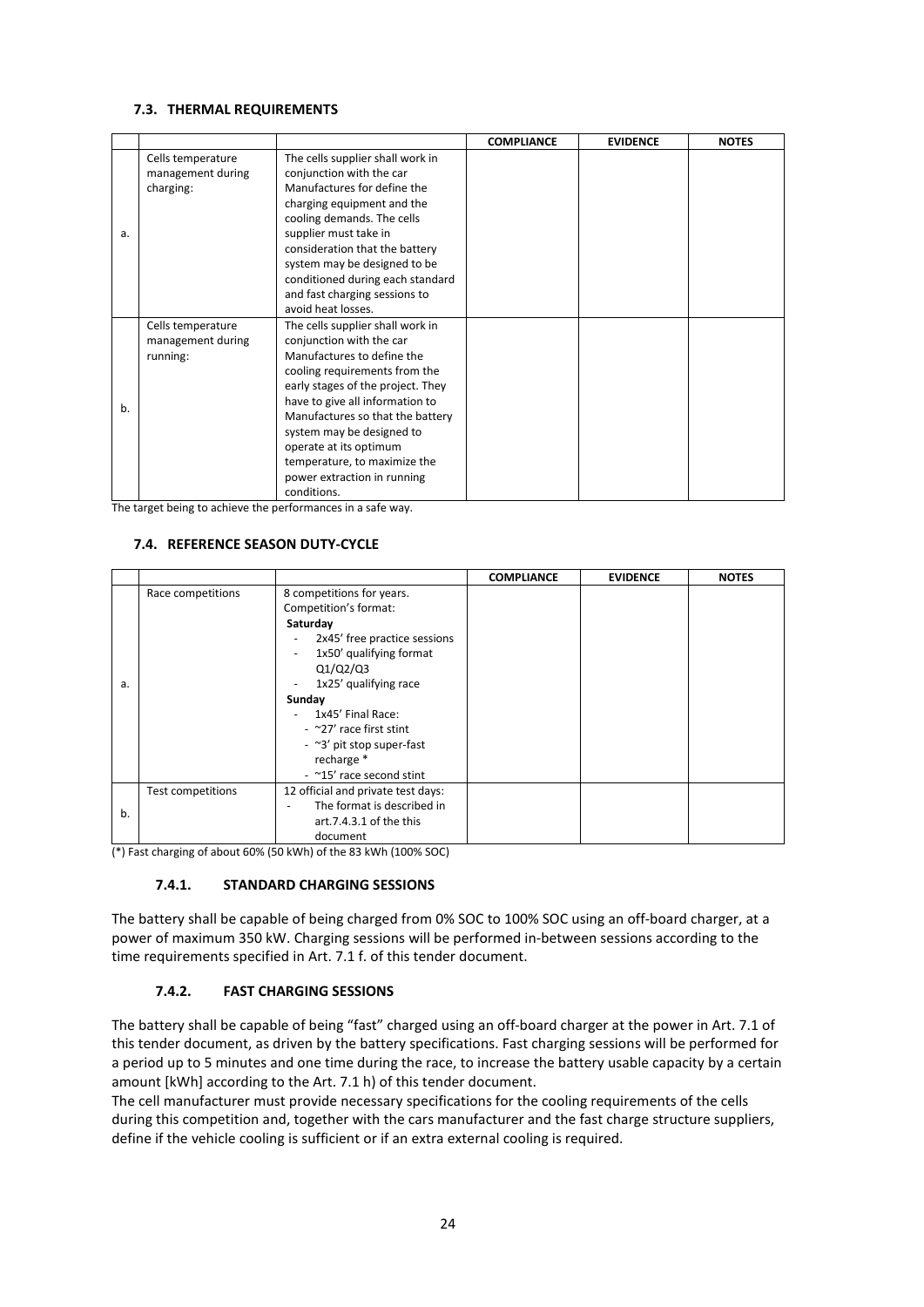#### **7.4.3. REFERENCE TIMETABLES**

Typical timetables for official, private test days and race competitions are provided for reference in Art. 7.4.3.1 and Art. 7.4.3.2 of this tender document.

|                                  |                | <b>TIME OF DAY</b> |          | <b>COMPETITION TYPE</b> | <b>TYPE REFERENCE LAP(S)</b> |
|----------------------------------|----------------|--------------------|----------|-------------------------|------------------------------|
|                                  | <b>Start</b>   | <b>End</b>         | Length   |                         | <b>Test Activities</b>       |
|                                  | 09:00          | 10:00              | 01:00:00 | <b>TEST SESSION 1.1</b> | $~^{\sim}$ 16                |
| % Battery Usable Energy          | 100            | $~\sim$ 0          |          |                         |                              |
| Standard Charging (up to 350 kW) |                |                    | 00:45:00 |                         |                              |
|                                  | 11:00          | 12:00              |          | <b>TEST SESSION 1.2</b> | $~^{\sim}25$                 |
| Fast Charging*                   | $^{\sim}11:40$ | $^{\sim}11:44$     | 00:03:00 | <b>FAST CHARGING</b>    |                              |
| % Battery Usable Energy          | 100            | $~\sim$ 0          |          |                         |                              |
| Standard Charging (up to 350 kW) |                |                    | 00:45:00 |                         |                              |
|                                  | 14:00          | 15:00              |          | <b>TEST SESSION 2.1</b> | $~^{\sim}$ 16                |
| % Battery Usable Energy          | 100            | $~\sim$ 0          |          |                         |                              |
| Standard Charging (up to 350 kW) |                |                    | 00:45:00 |                         |                              |
|                                  | 16:00          | 17:00              |          | <b>TEST SESSION 2.2</b> | ~25                          |
| Fast Charging*                   | $^{\sim}16:40$ | $^{\sim}16:44$     | 00:04:00 | <b>FAST CHARGING</b>    |                              |
| % Battery Usable Energy          | 100            | $~\sim$ 0          |          |                         |                              |

#### **7.4.3.1 REFERENCE OFFICIAL & PRIVATE TEST DAY TIMETABLES**

**NOTE:** Timetable draft of a typical test day with simulation of all the procedures foreseen during a race weekend. The draft was made taking into account an competition on the Barcelona circuit (simulation data of the attached battery duty cycle) considering an average time of 1:45 as lap time.

#### **7.4.3.2. REFERENCE RACE COMPETITION TIMETABLE**

#### a) SATURDAY TIMETABLE

|                                  |              | <b>TIME OF DAY</b> |          | <b>COMPETITION TYPE</b> | <b>TYPE REFERENCE LAP(S)</b> |
|----------------------------------|--------------|--------------------|----------|-------------------------|------------------------------|
|                                  | <b>Start</b> | <b>End</b>         | Length   |                         | <b>Race Activity</b>         |
|                                  | 09:00        | 9:45               | 00:45:00 | <b>FREE PRACTICE 1</b>  | $^{\sim}$ 16                 |
| % Battery Usable Energy          | 100          | $~\sim$ 0          |          |                         |                              |
| Standard Charging (up to 350 kW) |              |                    | 00:45:00 |                         |                              |
|                                  | 11:00        | 12:00              |          | <b>FREE PRACTICE 2</b>  | $~^{\sim}$ 16                |
| % Battery Usable Energy          | 100          | $~\sim$ 0          |          |                         |                              |
| Standard Charging (up to 350 kW) |              |                    | 00:45:00 |                         |                              |
|                                  | 14:00        | 15:00              |          | QUALIFY Q1/Q2/Q3        | $^{\sim}$ 10                 |
| % Battery Usable Energy          | 100          | $~\sim$ 0          |          |                         |                              |
| Standard Charging (up to 350 kW) |              |                    | 00:45:00 |                         |                              |
|                                  | 16:00        | 16:25              |          | <b>QUALIFYING RACE</b>  | $~^{\sim}$ 15                |
| % Battery Usable Energy          | 100          | $~\sim$ 0          |          |                         |                              |
| Fast Charging (*)                | 16:45        | 17:00              | 00:03:00 | <b>FAST CHARGING</b>    |                              |

(\*) For safety reasons, a fast charge practice should be introduced to verify that all on-board, equipment and systems are functioning correctly for race preparation.

#### b) SUNDAY TIMETABLE

|                         |                 | <b>TIME OF DAY</b> |          | <b>COMPETITION TYPE</b>    | <b>TYPE REFERENCE LAP(S)</b> |
|-------------------------|-----------------|--------------------|----------|----------------------------|------------------------------|
|                         | <b>Start</b>    | End                | Length   |                            | Race activity                |
|                         | 14:00           | 14:27              | 00:27:00 | FINAL RACE 1° STINT        | $~^{\sim}$ 16                |
| % Battery Usable Energy | 100             | $^{\sim}$ 0        |          |                            |                              |
| Fast Charging (*)       | $^{\sim}14:27$  | $^{\sim}11:30$     | 00:03:00 | <b>FAST CHARGING</b>       |                              |
|                         | $^{\sim}$ 14:30 | $^{\sim}14:45$     | 00:15:00 | <b>FINAL RACE 2° STINT</b> | $\sim$ a                     |
| % Battery Usable Energy | ~60             | $~\sim$ 0          |          |                            |                              |

(\*) Fast charging of about 60% (50 kWh) of the 83 kWh (100% SOC)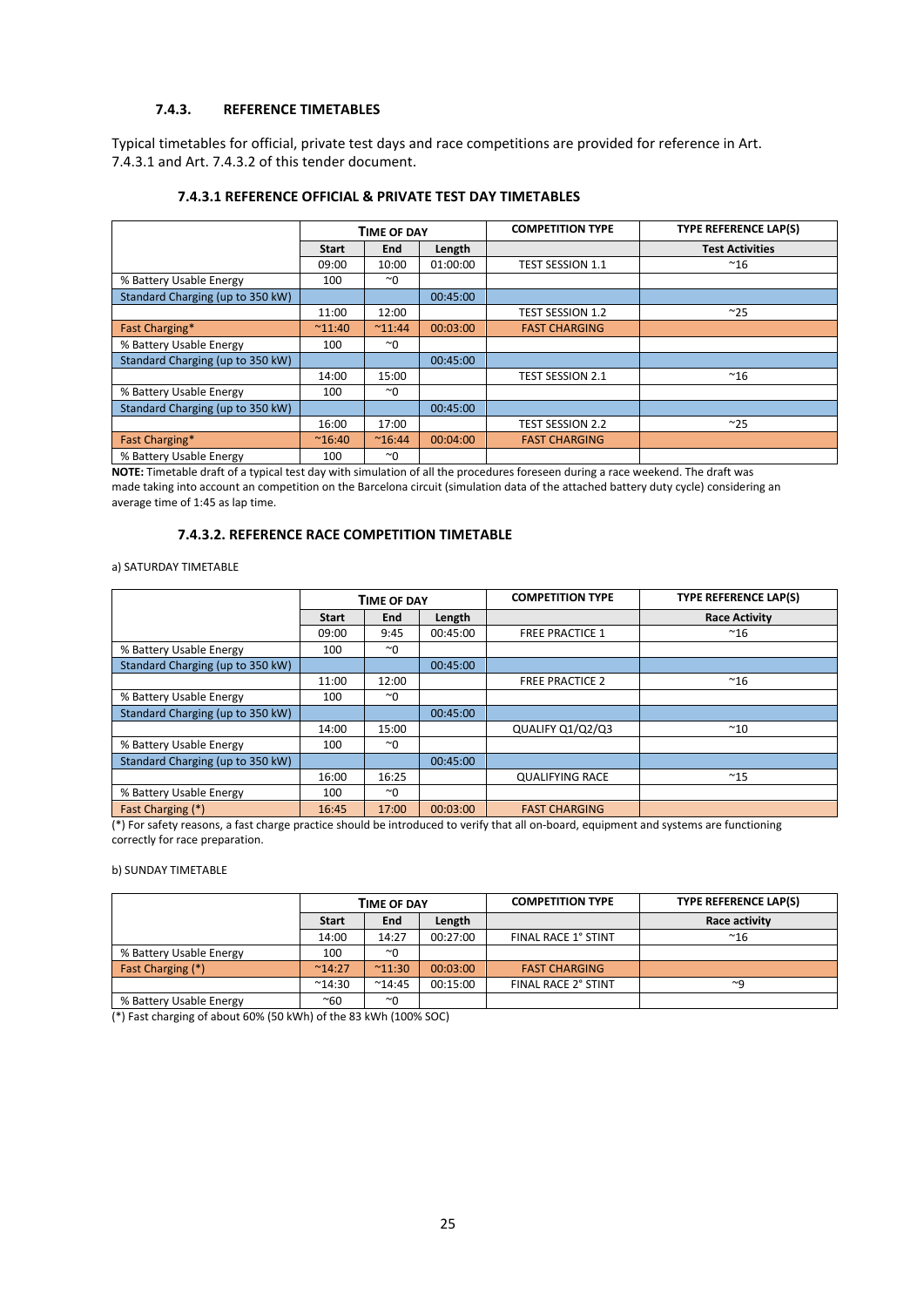#### **7.5. VALIDATION TESTING**

The tenderer is required to provide evidence of validation testing of the proposed cell battery system, according to the season duty cycle requirements outlined above. In particular, in order to define the overhead battery capacity required to achieve the performance targets, the tenderer must provide at least the following:

- Calendar of the ageing
- Power cycling ageing: expressed as cell battery capacity reduction until the end of life.
- Battery round trip efficiency (Discharge / Charge Energy (Wh)) as function of State-of-Charge (SOC) at different discharge rates (1C, 5C, 10C) and charge rates (1C, 5C, 10C, 15C), temperatures and Stateof-Health (SOH).
- Equivalent DC resistance as function of State-of-Charge (SOC) at different discharge rates (1C, 5C, 10C) and charge rates (1C, 5C, 10C, 15C), temperatures and State-of-Health (SOH).
- Standards used to test and validate the cells

### **7.5.1. END-OF-LINE TESTING**

The cells' supplier must guarantee, as part of this tender, that the cells shall be built in such way to allow them to have matched capacities. In order to minimize the mismatch, the cells within the batteries shall be selected from one production batch and/or have close to identical capacities. The tenderer shall provide evidence of range of dispersion of cells capacity < 3% (in reference to the minimum specified cell capacity). Additionally, the tenderer shall provide full details about the end-of-line testing to which all production battery systems shall be subjected to prior to delivery, to demonstrate the quality and production control at module-level and/or battery-level.

#### **8. SAFETY**

|    |         |                                     | <b>COMPLIANCE</b> | <b>EVIDENCE</b> | <b>NOTES</b> |
|----|---------|-------------------------------------|-------------------|-----------------|--------------|
|    | concept | The cells design shall prevent any  |                   |                 |              |
| a. |         | hazards that can result in an       |                   |                 |              |
|    |         | unsafe failure mode.                |                   |                 |              |
|    |         | The cell manufacturer must give     |                   |                 |              |
|    |         | all the information so that the     |                   |                 |              |
|    |         | Cars manufactures can design the    |                   |                 |              |
| b. |         | battery pack guaranteeing the       |                   |                 |              |
|    |         | safety conditions required by FIA E |                   |                 |              |
|    |         | GT regulation and in according to   |                   |                 |              |
|    |         | art.253 Appendix J FIA.             |                   |                 |              |
|    |         | The cell manufacturer must          |                   |                 |              |
|    |         | provide the chemistry               |                   |                 |              |
|    |         | specification and any relevant      |                   |                 |              |
| c. |         | information to the car              |                   |                 |              |
|    |         | manufacturer to define the more     |                   |                 |              |
|    |         | suitable fire extinguisher product. |                   |                 |              |

#### **9. SOFTWARE SPECIFICATION AND PARAMETER FOR BATTERY MANAGEMENT SYSTEM**

In order to guaranty fairness across all competitors, the tenderer shall provide all the manufactures with the software logic specifications and the calibration parameters to be implemented in the BMS to operate and control the cells in their safe operating points.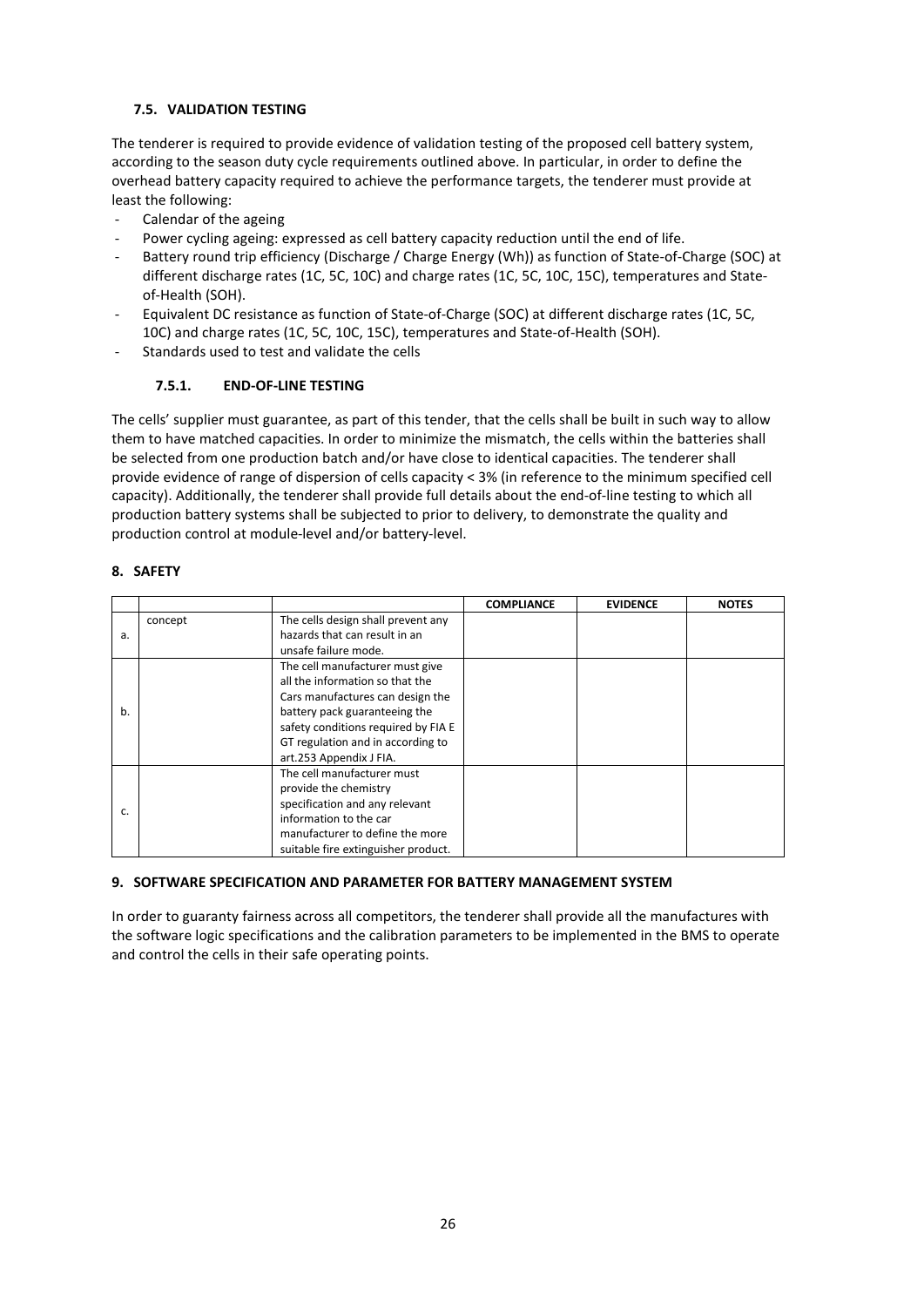### **10. TRANSPORTATION REQUIREMENTS**

|    |                   |                                                                                                                                                                                                           | <b>COMPLIANCE</b> | <b>EVIDENCE</b> | <b>NOTES</b> |
|----|-------------------|-----------------------------------------------------------------------------------------------------------------------------------------------------------------------------------------------------------|-------------------|-----------------|--------------|
| a. | concept           | The cell supplier must give and<br>guarantee all the information<br>necessary to the battery pack<br>manufacturer to obtain the                                                                           |                   |                 |              |
|    |                   | necessary authorizations to<br>transport the battery pack safely.                                                                                                                                         |                   |                 |              |
| b. | UN Certification: | To allow battery pack<br>manufacturers to be UN 38.3<br>certification all the necessary<br>information must be given to<br>Manufacturers by 30 December<br>2021 as per this document in<br>Article 16.i). |                   |                 |              |

#### **11. SUPPLY OF THE PRODUCT AND THE SPARE PARTS**

|    |                    |                                                                                                                                                        | <b>COMPLIANCE</b> | <b>EVIDENCE</b> | <b>NOTES</b> |
|----|--------------------|--------------------------------------------------------------------------------------------------------------------------------------------------------|-------------------|-----------------|--------------|
| а. | Concept            | The tenderer is to provide the<br>cells and the associated spare cells<br>according to the numbers defined<br>in Art. 11.1 of this tender<br>document. |                   |                 |              |
| b. | Cells distribution | The cells manufacturer must<br>ensure a random distribution of<br>the cells produced.                                                                  |                   |                 |              |

#### **11.1. PRODUCT SUPPLY FOR TEST AND SEASONS 2023,2024 AND 2025**

|    | <b>YEAR</b>        | <b>TEST</b>          | <b>RACE CAR</b> | <b>COMPLIANCE</b> | <b>EVIDENCE</b> | <b>NOTES</b> |
|----|--------------------|----------------------|-----------------|-------------------|-----------------|--------------|
|    | 2021/ Only for     | Sufficient number of |                 |                   |                 |              |
|    | test bench         | cells for            |                 |                   |                 |              |
| a. | application        | characterization and |                 |                   |                 |              |
|    |                    | development tests /  |                 |                   |                 |              |
|    |                    | per manufacturer     |                 |                   |                 |              |
|    | 2022/bench test    | Minimum 4 set        |                 |                   |                 |              |
| b. | and battery pack   | battery pack $(*)$ / |                 |                   |                 |              |
|    | prototype          | per manufacturer     |                 |                   |                 |              |
|    | 2023/bench         | 5 set battery pack/  | Up to 20 cars   |                   |                 |              |
| c. | test, track test & | per manufacturer     | more spare part |                   |                 |              |
|    | race               |                      |                 |                   |                 |              |
|    | 2024/bench         | 5 set battery pack/  | Up to 20 cars   |                   |                 |              |
| d. | test track test &  | per manufacturer     | more spare part |                   |                 |              |
|    | race               |                      |                 |                   |                 |              |
|    | 2025/bench         | 5 set battery pack/  | Up to 20 cars   |                   |                 |              |
| e. | test track test &  | per manufacturer     | More spare part |                   |                 |              |
|    | race               |                      |                 |                   |                 |              |

(\*) The tenderer must declare the maximum production capacity in the year.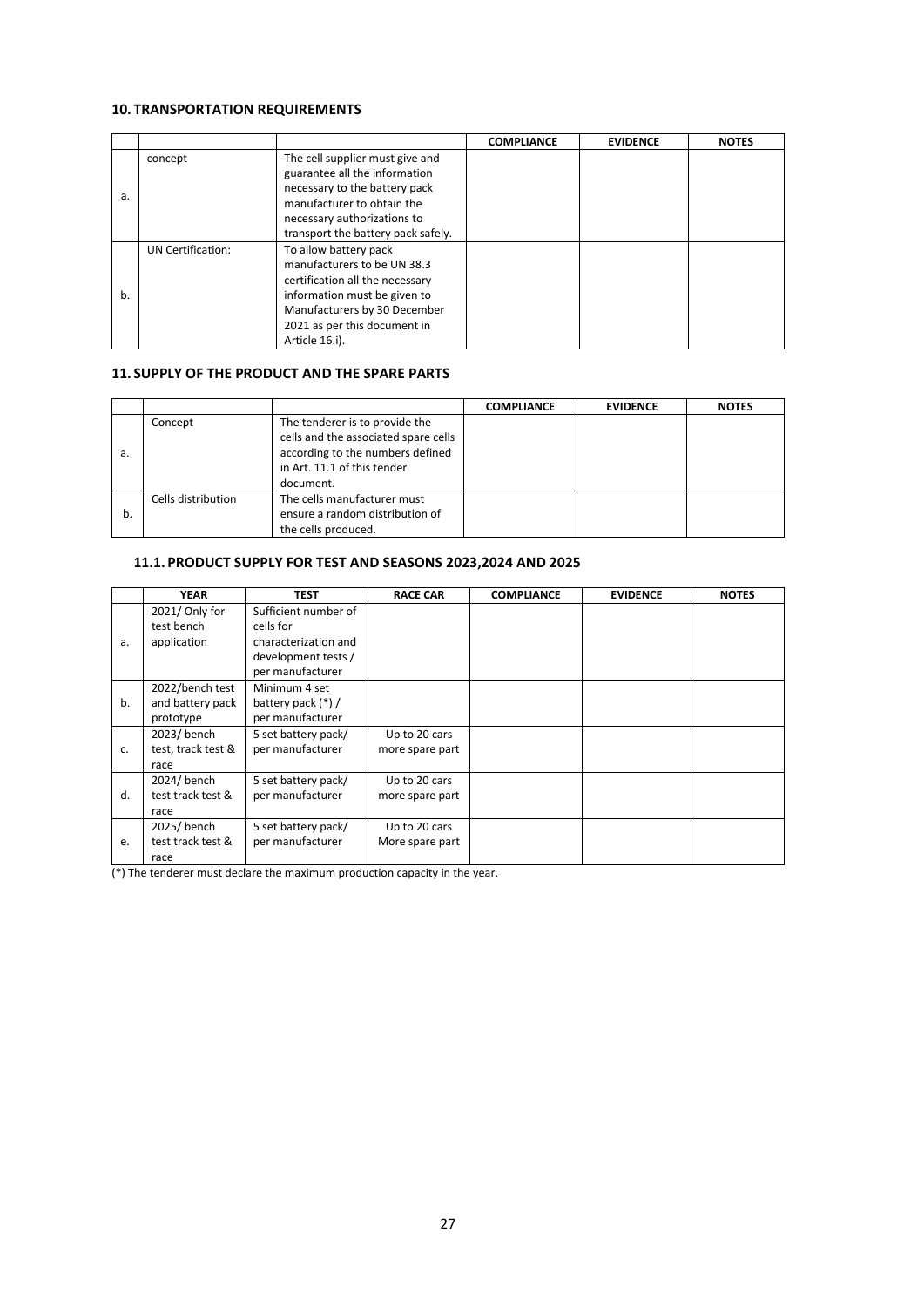#### **12.DATA RELATED TO THE PRODUCT**

|    |                                                                        |                                                                                                                                                                                                                                                                                                                                                                                                                                                                                                                                                             | <b>COMPLIANCE</b> | <b>EVIDENCE</b> | <b>NOTES</b> |
|----|------------------------------------------------------------------------|-------------------------------------------------------------------------------------------------------------------------------------------------------------------------------------------------------------------------------------------------------------------------------------------------------------------------------------------------------------------------------------------------------------------------------------------------------------------------------------------------------------------------------------------------------------|-------------------|-----------------|--------------|
| a. | Key data sharing<br>among all the<br>selected tenderer and<br>the FIA: | The tenderer undertakes to work<br>closely with the car Manufactures<br>(or battery pack manufactures) as<br>well as the charging system and<br>infrastructure providers, under<br>supervision of the FIA, to provide<br>the necessary support (including<br>but not limited<br>to sharing key information as<br>detailed in Art. 12 b), c), d), from<br>the early stages of the project<br>following the final.                                                                                                                                            |                   |                 |              |
| b. | Technical<br>specifications related<br>to the cell:                    | The following documentation shall<br>be delivered by July 2021 to car<br>manufacturers (subject to<br>manufacturer registration),<br>including:<br>CAD model (for mechanical<br>and electrical interface).<br>Electrical characteristics.<br>Cooling requirements<br>$\overline{\phantom{0}}$<br>Software specifications and<br>$\overline{\phantom{0}}$<br>parameter for BMS<br>Safety guidelines<br>Transportation, storage and<br>packaging guidelines.<br>The FIA reserves the right to<br>request any additional<br>documentation deemed<br>necessary. |                   |                 |              |
| c. | Online portal for data<br>sharing:                                     | The tenderer shall put in place a<br>common online portal, in order to<br>easily share information linked to<br>the product throughout the<br>season.                                                                                                                                                                                                                                                                                                                                                                                                       |                   |                 |              |

#### **13.ADDITIONAL INFORMATION TO BE INCLUDED TO THE TENDER**

|    |                      |                                                                                                                                                                                                                                                                                                                                                                                                                                                            | <b>COMPLIANCE</b> | <b>EVIDENCE</b> | <b>NOTES</b> |
|----|----------------------|------------------------------------------------------------------------------------------------------------------------------------------------------------------------------------------------------------------------------------------------------------------------------------------------------------------------------------------------------------------------------------------------------------------------------------------------------------|-------------------|-----------------|--------------|
| a. | General              | Company presentation<br>(including but not limited to<br>technical expertise,<br>organization ability,<br>resources, etc.).<br>Information related to any<br>subcontractors (including<br>but not limited to company<br>information, technical<br>expertise, contacts, etc.).<br>Evidence of industry<br>$\overline{\phantom{a}}$<br>expertise in managing<br>contracts of similar size and<br>nature within the<br>motorsport / automotive<br>industries. |                   |                 |              |
| b. | Project description: | Technical product review<br>$\overline{\phantom{a}}$<br>(including cooling system,<br>mechanical (structural),<br>electrical, safety<br>specifications, etc.).<br>Global performance targets<br>$\overline{\phantom{a}}$<br>and technical solutions (incl.<br>weight, volume, power,<br>$etc.$ ).<br>Description of the validation<br>program, equipment,<br>resources and associated<br>timeline.                                                         |                   |                 |              |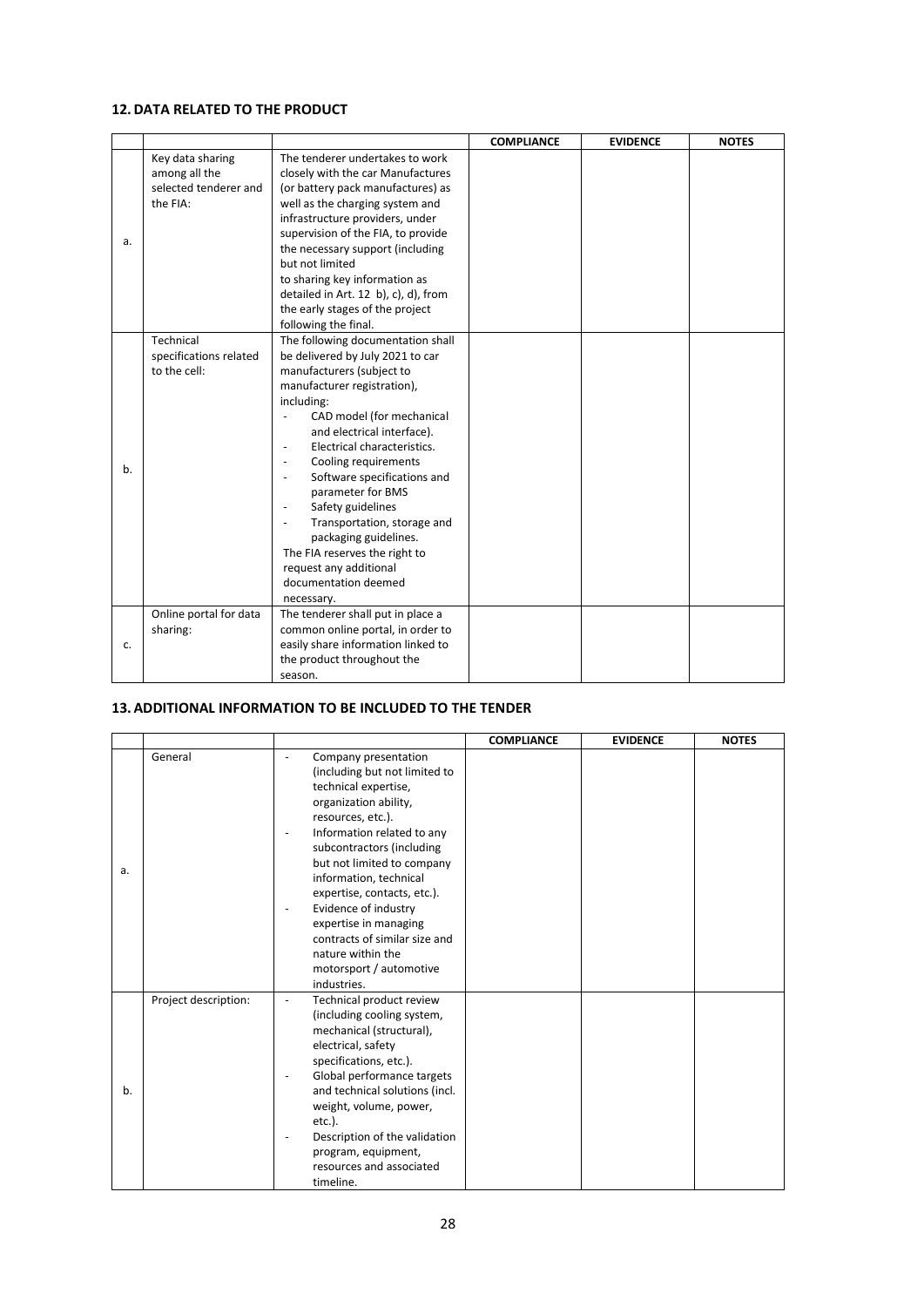| c. | Manufacturing<br>capability / Supply<br>chain management: | Definition of the supply<br>chain (including detailed<br>information on third-party<br>suppliers and/or partners).<br>Manufacturing capabilities,<br>quality standards,<br>management systems and<br>certifications.<br>Evidence of manufacturing<br>capabilities and procedures<br>through on-site visit by the |
|----|-----------------------------------------------------------|------------------------------------------------------------------------------------------------------------------------------------------------------------------------------------------------------------------------------------------------------------------------------------------------------------------|
|    |                                                           | FIA.                                                                                                                                                                                                                                                                                                             |
| d. | Testing facilities:                                       | Evidence of testing<br>capabilities, and procedures<br>to perform tests / quality<br>checks / inspections at<br>component, subassembly<br>and full-scale level.                                                                                                                                                  |
| e. | Financial stability:                                      | Evidence of financial<br>stability and ability of the<br>tenderer to raise and<br>maintain funding to supply<br>the product, the spare parts<br>and the associated services<br>for the entire duration of<br>the contract.                                                                                       |
| f. | Human Resources<br>allocation:                            | Overview of the tenderer's<br>staff allocated to the project<br>during the tendering<br>phases.                                                                                                                                                                                                                  |

#### **14. COMMITMENT TO SUSTAINABILITY**

As part of the FIA's intention to promote sustainability, the tenderer will be assessed on its commitment to effective environmental management across their operations, hence:

|    |                   |                                                                                                                                                                                                                                                                                                                                                        | <b>COMPLIANCE</b> | <b>EVIDENCE</b> | <b>NOTES</b> |
|----|-------------------|--------------------------------------------------------------------------------------------------------------------------------------------------------------------------------------------------------------------------------------------------------------------------------------------------------------------------------------------------------|-------------------|-----------------|--------------|
| a. | <b>CSR</b>        | The management of the<br>tenderer's organization ensures<br>that the issues related to<br>sustainable development and<br>social responsibility are well<br>integrated into the organization's<br>system (ISO certification,<br>Environmental policy, Carbon<br>calculation, Code of conduct and<br>ethics, etc) and comply with legal<br>requirements. |                   |                 |              |
| b. | Material sourcing | The tenderer ensures that its<br>products/goods are produced and<br>delivered ethically. The tenderer<br>should explore the potential for<br>sustainable materials integration<br>in the products/goods and provide<br>relevant documentations on the<br>environmental and social due<br>diligence of its supply chain.                                |                   |                 |              |
| e. | <b>LCA</b>        | The tenderer is aware of the<br>environmental impact generated<br>by the product. Ideally, the<br>tenderer provides a full LCA (life<br>cycle assessment) of the product.<br>If not feasible, assumptions can be<br>shared.                                                                                                                            |                   |                 |              |
| d. | End-of-life       | The tenderer analyzed various 2nd<br>life possibilities and can<br>demonstrate through research<br>documents that the selected<br>option is the most sustainable. (if<br>applicable)                                                                                                                                                                   |                   |                 |              |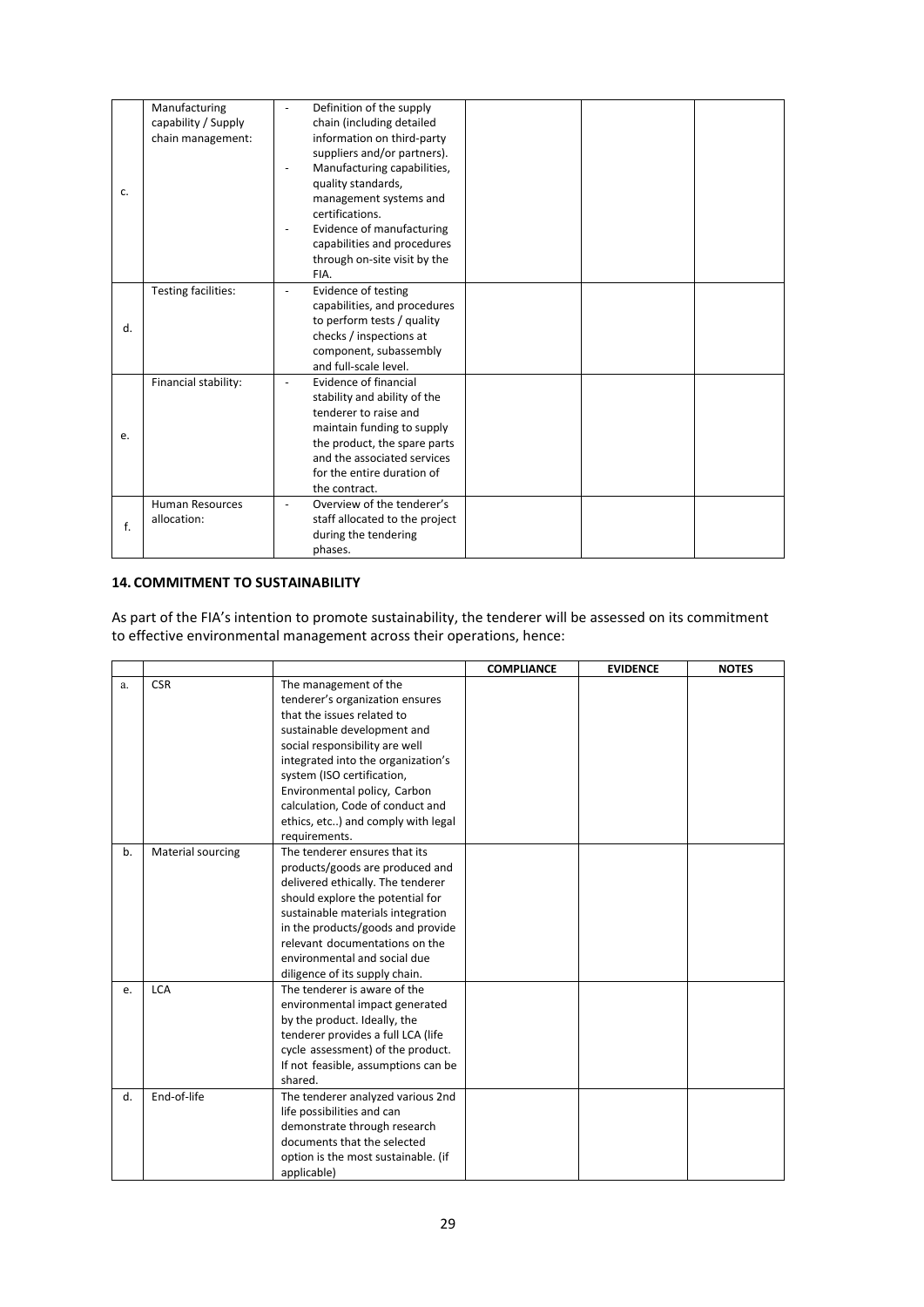| Additional<br>commitment and  | Any additional commitment and<br>evidence can be added to this                          |  |  |
|-------------------------------|-----------------------------------------------------------------------------------------|--|--|
| evidence (if<br>applicable) : | section. (Closed loop approach,<br>carbon neutral logistics,<br>technological transfer, |  |  |
|                               | sustainability through design,<br>etc.).                                                |  |  |

#### **15. TECHNOLOGY READINESS LEVEL (TRL) MATRIX**

The tenderer should fill in relevant information on the TRL matrix in order to assess the maturity level of the battery cell technology proposed throughout the various stages of the tendering process. The TRL Matrix is included in the Appendix III B of this tender document.

#### **16. PROJECT TIMELINE (\*DATE TBC BY THE TENDERER)**

|    |                                                                                   |                  | <b>COMPLIANCE</b> | <b>EVIDENCE</b> | <b>NOTES</b> |
|----|-----------------------------------------------------------------------------------|------------------|-------------------|-----------------|--------------|
| a. | Definition of chemist<br>of cells                                                 | <b>July 2021</b> |                   |                 |              |
| b. | Valuable Data delivery<br>to car manufacturers<br>according art. 13 b, c<br>and d | <b>July 2021</b> |                   |                 |              |
| c. | Delivery prototype<br>cells for bench test                                        | September 2021   |                   |                 |              |
| d. | Purchase order * (for<br>test car) TBC by the<br>tenderer                         | December 2021    |                   |                 |              |
| e. | Manufacturer cars<br>delivery                                                     | January 2022     |                   |                 |              |
| f. | Race cars delivery                                                                | September 2022   |                   |                 |              |
| g. | Manufacturer<br>registration opening<br>(valid for season 2023-<br>2024-2025)     | December 2022    |                   |                 |              |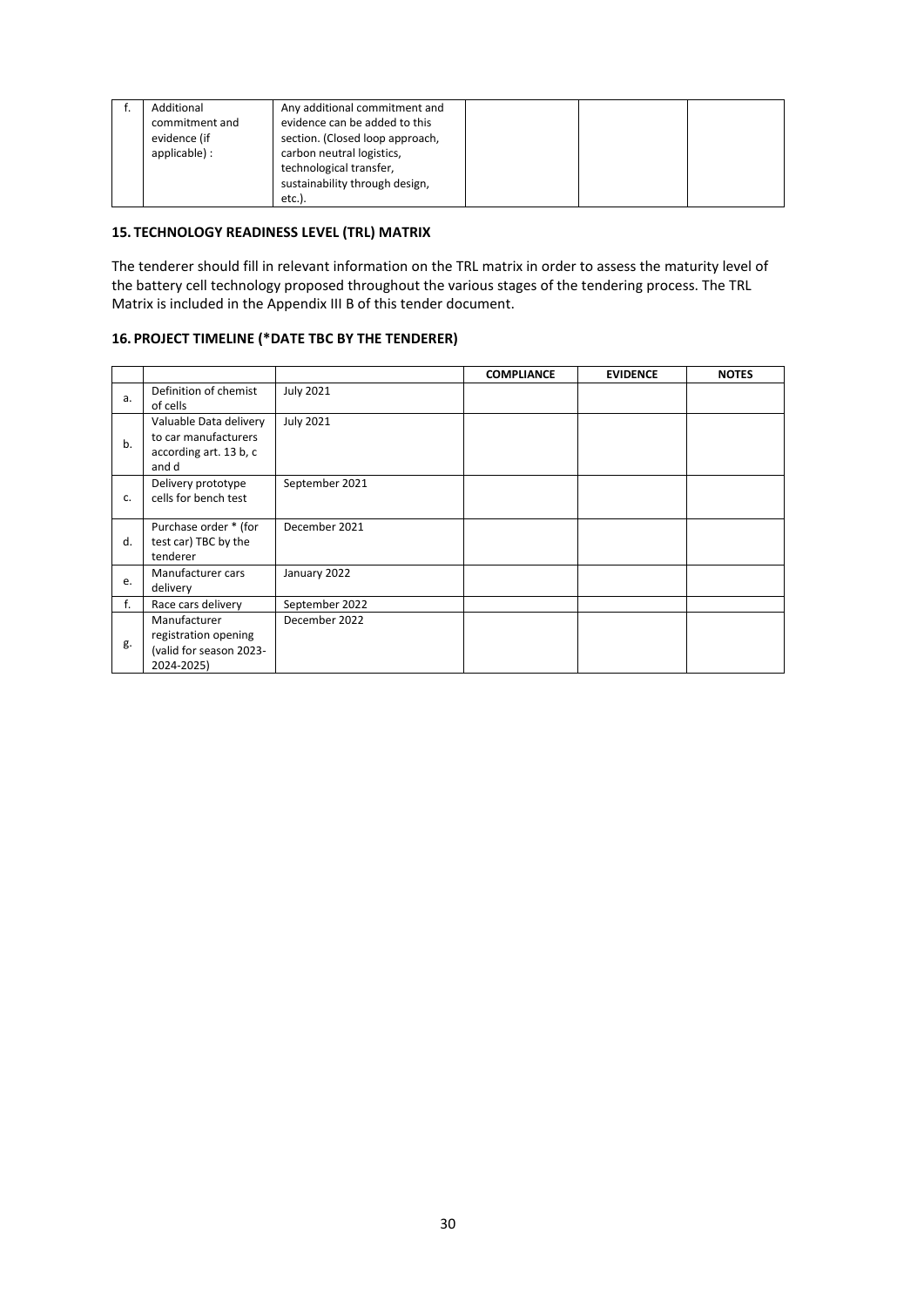#### **APPENDIX III A Battery Duty Cycle**



#### **APPENDIX III B Technology Readiness Level (TRL) Matrix**

| <b>Technology Readiness</b> | Level Description (ISO 16290)                                                            |                          | <b>Battery R&amp;D state</b>                        |
|-----------------------------|------------------------------------------------------------------------------------------|--------------------------|-----------------------------------------------------|
| TRL <sub>1</sub>            | Basic principles observed and                                                            | $\overline{\phantom{a}}$ | Study of technology requirements                    |
|                             | reported                                                                                 | $\overline{\phantom{a}}$ | Comparison of key metrics                           |
|                             |                                                                                          |                          | Initial concept design                              |
| TRL <sub>2</sub>            | Technology concept and/or                                                                | $\overline{\phantom{a}}$ | Half-coin cell                                      |
|                             | application formulated                                                                   | $\overline{\phantom{a}}$ | Evaluation of basic materials e.g. cathode/anode    |
|                             |                                                                                          |                          | powder                                              |
|                             | Analytical and experimental critical                                                     | $\blacksquare$           | Initial key metrics tested                          |
| TRL <sub>3</sub>            | function and/or characteristic proof-                                                    | $\overline{\phantom{a}}$ | Full coin cell or single layer pouch cell           |
|                             | of-concept                                                                               | $\overline{\phantom{a}}$ | Verification of initial assumptions                 |
|                             |                                                                                          | $\overline{\phantom{a}}$ | Component level validation of materials e.g.        |
|                             | Component and/or breadboard                                                              |                          | capacity, rate capability                           |
| TRL <sub>4</sub>            | functional verification in laboratory<br>environment                                     | $\overline{\phantom{a}}$ | Small pouch cell                                    |
|                             |                                                                                          | $\overline{\phantom{a}}$ | Full scale cell characteristics forecasted          |
|                             |                                                                                          | $\overline{\phantom{a}}$ | Initial manufacturing assessment                    |
|                             |                                                                                          | $\overline{\phantom{a}}$ | First order cost analysis of cell                   |
|                             | Component and/or breadboard<br>critical function verification in<br>relevant environment | $\blacksquare$           | Key verification testing conducted e.g. cycle life, |
| TRL <sub>5</sub>            |                                                                                          |                          | abuse tolerance                                     |
|                             |                                                                                          | $\overline{\phantom{a}}$ | Full scale prototype cell                           |
|                             |                                                                                          | $\overline{\phantom{a}}$ | Supply chain analysis of materials and components   |
|                             |                                                                                          | $\overline{\phantom{a}}$ | Subsystem key functions verified                    |
|                             | Model demonstrating the critical                                                         | $\overline{\phantom{a}}$ | Battery module or small-scale battery               |
| TRL <sub>6</sub>            | functions of the element in a relevant<br>environment                                    |                          | Manufacturing volume production feasibility study   |
|                             |                                                                                          |                          | and risk analysis                                   |
|                             |                                                                                          | $\blacksquare$           | Identify tolerance sensitivity                      |
|                             |                                                                                          | $\overline{\phantom{a}}$ | Breakdown of actual production cost of cell         |
|                             |                                                                                          | $\blacksquare$           | Critical functions of system verified, mechanical   |
|                             | Model demonstrating the element                                                          |                          | robustness                                          |
| TRL <sub>7</sub>            | performance for the operational                                                          | $\overline{\phantom{a}}$ | Prototype module or small battery pack              |
|                             | environment                                                                              | $\overline{\phantom{a}}$ | Bench or 'flight' testing of key performance e.g.   |
|                             |                                                                                          |                          | power cycle                                         |
|                             |                                                                                          | $\blacksquare$           | Manufacturing process control defined               |
|                             |                                                                                          | $\blacksquare$           | 'Fleet testing' completed                           |
| TRL <sub>8</sub>            | Actual system completed and                                                              | $\overline{\phantom{a}}$ | (Pre-)Production cells                              |
|                             | accepted for flight ('flight qualified')                                                 | $\overline{\phantom{a}}$ | Manufacturing process control verified              |
|                             |                                                                                          | $\overline{\phantom{a}}$ | UN DOT qualification                                |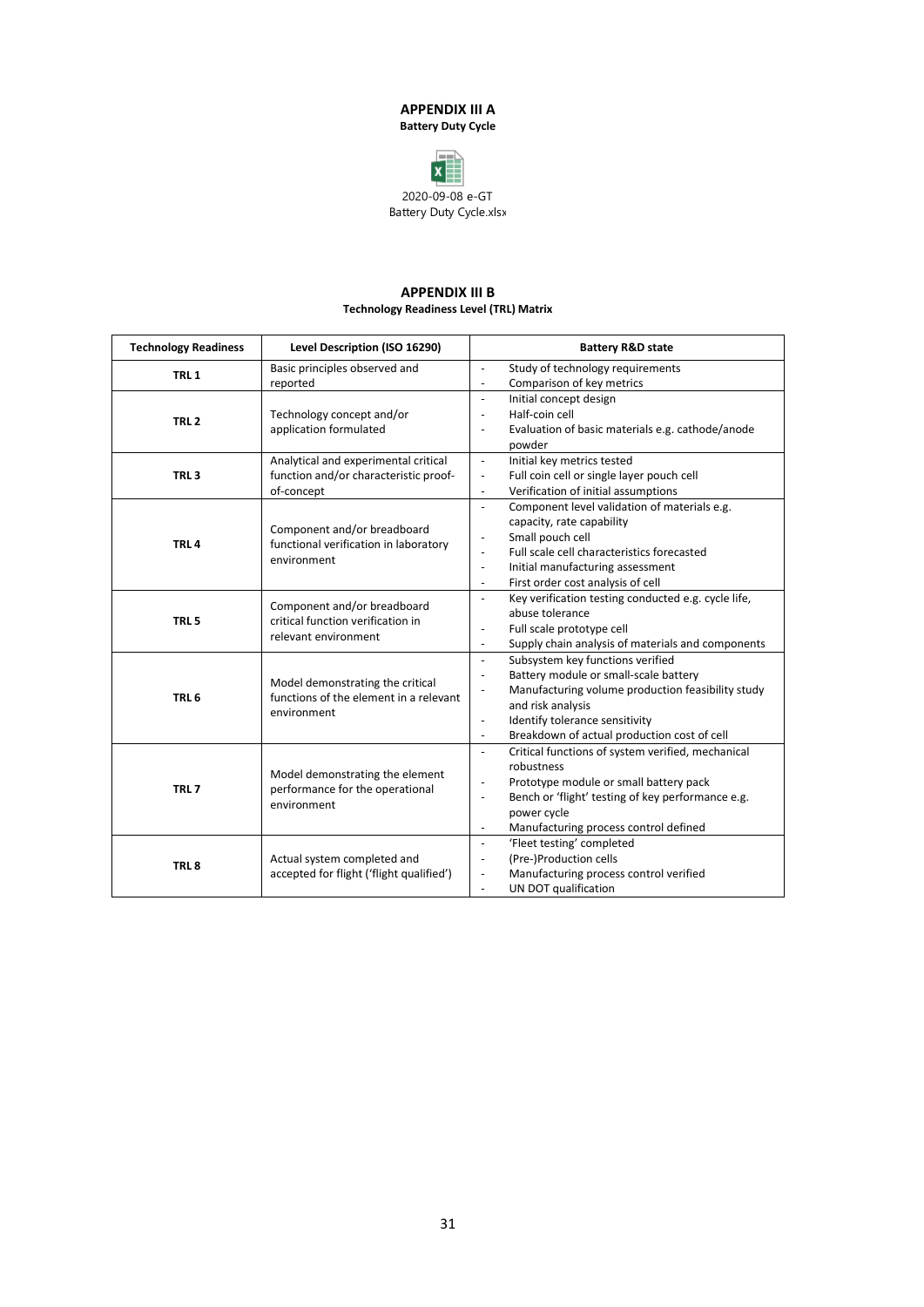### **APPENDIX IV**

### **FIA STANDARDS OF CONDUCT FOR SUPPLIERS**

### **1 GENERAL**

1.1 The activities of the Fédération Internationale de l'Automobile ("**FIA**") are to be conducted in compliance with all applicable laws, statutes, regulations, ordinances, orders, decrees, codes of practice, guidelines, directions, relevant industry and ethical standards and any other applicable rules of the jurisdictions where the FIA and/or its suppliers operate ("**Applicable Law**").

1.2 The FIA further acts in a socially responsible manner, and has issued these standards of conduct for suppliers ("**Standards**") to set out its high expectations in the areas of health and safety, human rights and employment practices, environmental management and sustainability, business integrity and anti-bribery policies, and related fields.

1.3 These Standards apply to all individuals, companies, consultants, vendors, contractors, agents and any other entities that provide services and/or supply material or other products to the FIA ("**Suppliers**"), as well as to their own employees, suppliers, sub-contractors, agents and related entities.

1.4 Suppliers must comply with the Applicable Law and these Standards. They guarantee similar compliance for the work performed by their employees, suppliers, sub-contractors, agents and related entities. When the Applicable Law and these Standards cover the same subject matter, the ones setting the highest standards apply. When these Standards contradict the Applicable Law, the Applicable Law prevails.

1.5 As part of these Standards, the FIA further expects its Suppliers to abide by the generally recognised principles inspired by the international conventions and instruments of the United Nations (UN) (in particular the UN Guiding Principles on Business and Human Rights and the UN Global Compact), the International Labor Organization (ILO), the Organisation for Economic Cooperation and Development (OECD) (in particular the OECD Guidelines for Multinational Enterprises), as well as any similar protection norms.

1.6 Suppliers shall periodically review their practices, conduct periodic self-evaluations, due diligence and establish management systems for sustainable practices to ensure that they, as well as their employees, suppliers, sub-contractors, agents and related entities, are complying with the Applicable Law and these Standards. These Standards supersede any previous standards for Suppliers issued by the FIA.

1.7 The FIA may conduct or to have conducted on its behalf inspections, audits and/or due diligence checks of facilities and business practices to monitor Suppliers' compliance with the Applicable Law and these Standards, and fulfilment by Suppliers and their employees, suppliers, sub-contractors, agents and related entities of their undertakings. Suppliers shall provide any relevant information and documents, and give access to the representatives of the FIA to verify such compliance. Suppliers shall undertake to improve or correct any inadequacy. Suppliers shall keep sufficient authentic and accurate records to prove compliance. Failure to cooperate or to provide the information requested shall constitute a breach of these Standards.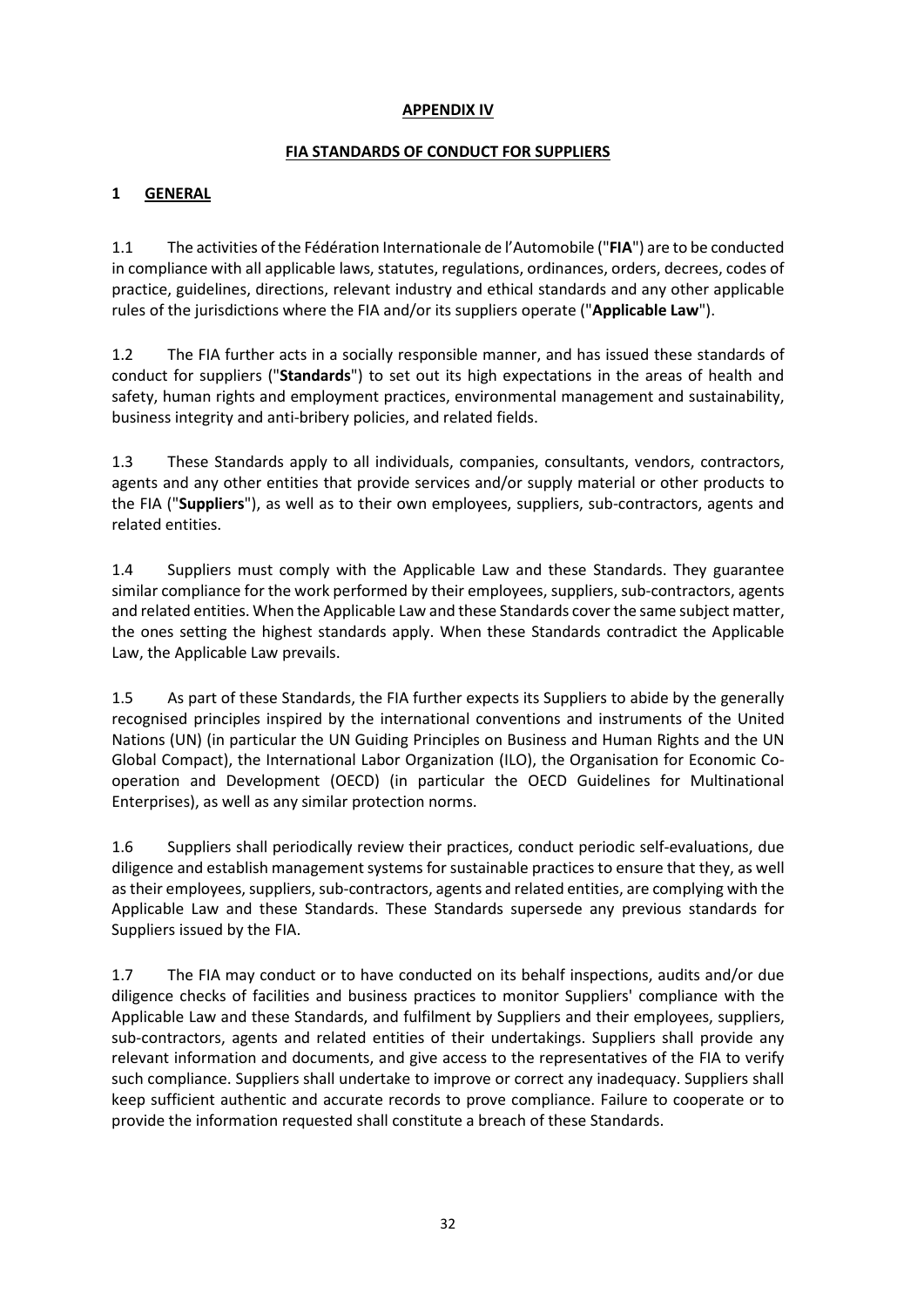1.8 The FIA may terminate or suspend its relationship with any Supplier, as well as resort to any other remedy available, when that Supplier does not comply with the Applicable Law and/or these Standards.

1.9 These Standards may be amended by the FIA from time to time. Their enforcement and interpretation rest solely with the FIA and do not confer or create any rights in favour of any party other than the FIA.

1.10 Should Suppliers need additional information or guidance on these Standards, or wish to report a violation, whether actual or potential, they shall contact the FIA Ethics Committee and/or the FIA Compliance Officer[1.](#page-32-0)

### **2 HEALTH AND SAFETY**

2.1 Suppliers must provide their personnel with safe and healthy working conditions, in order to avoid accidents or injuries which could be caused by, be related to or derive from their work, including during the use of equipment or during work-related travel. Suppliers must implement proceedings and training programs to detect, avoid and minimise any risk to health and safety of the personnel. Suppliers' facilities are to be constructed and maintained in accordance with the Applicable Law and the relevant industry standards.

2.2 Suppliers working with the FIA or onsite at the FIA's premises or at any other location must work in a way that assures their own safety and the safety of others in compliance with the Applicable Law, including the applicable FIA and governmental, environmental, health and safety requirements. Any incidents that may impact the FIA must be reported promptly.

### **3 HUMAN RIGHTS AND EMPLOYMENT PRACTICES**

### **Dignity and Fundamental Rights**

3.1 Suppliers must treat the FIA and their own personnel with dignity and respect.

3.2 Suppliers represent and warrant that they, as well as their employees, suppliers, subcontractors, agents and related entities, protect and safeguard human dignity and fundamental rights under any and all circumstances.

3.3 Suppliers comply with, and maintain awareness of, the Applicable Law in the countries where they conduct business. Suppliers conduct business responsibly, with integrity, honesty and transparency, and adhere to the standards set forth therein.

### **Discrimination, Harassment**

3.4 Suppliers must comply with the Applicable Law, including all applicable employment laws and regulations, prohibiting discrimination in the workplace. There shall be no discrimination or any other form of unjustified inequality on the basis of race, skin colour, gender, sexual orientation, ethnic or social origin, language, religion, philosophical or political opinion, family situation or disability.

3.5 The FIA does not permit intimidation or hostility and will not tolerate any behaviour from Suppliers that might harass, disrupt or interfere with another person's ability to work.

-

<span id="page-32-0"></span><sup>1</sup> ethics-committee@fia.com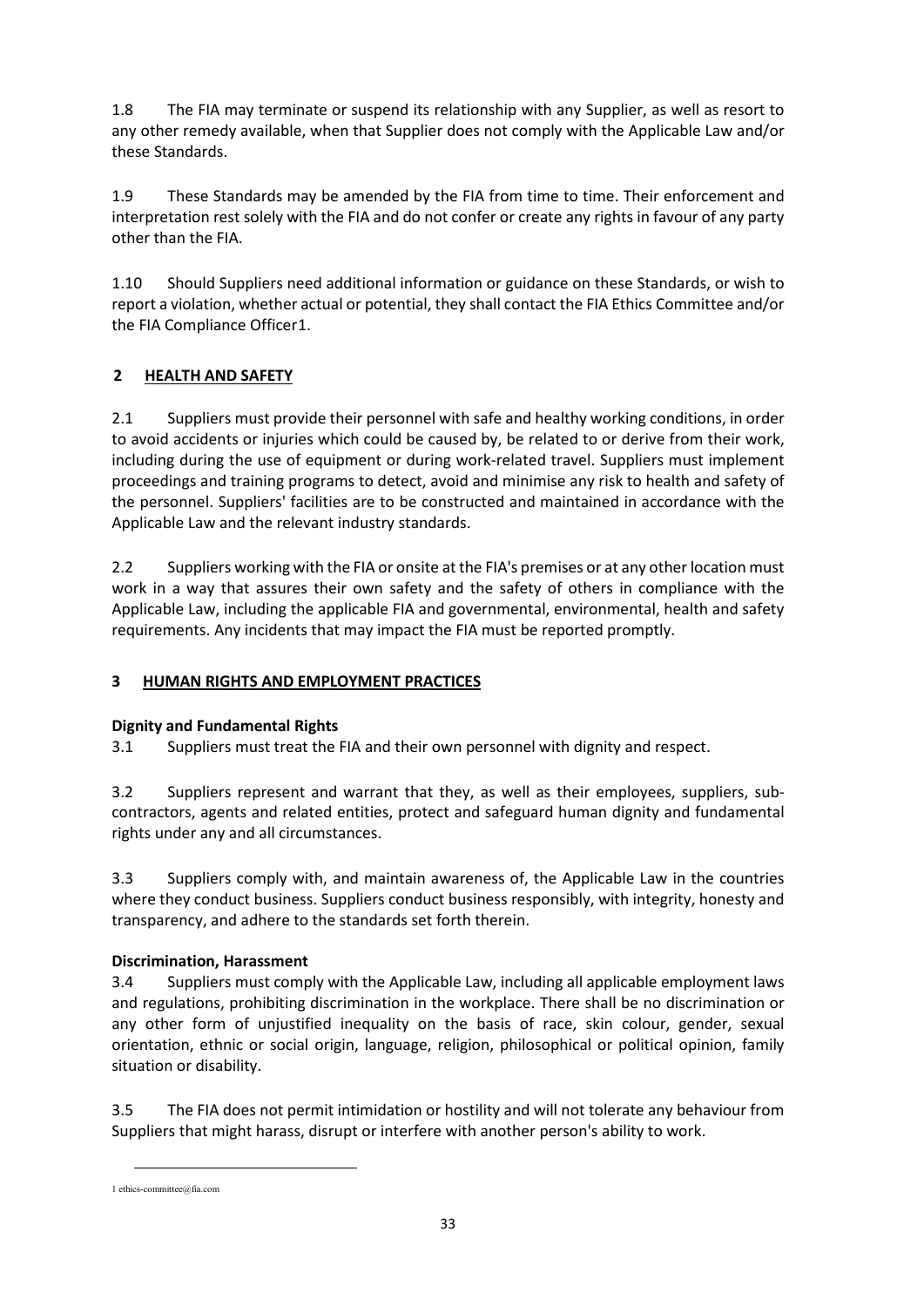### **Child Labor**

3.6 Suppliers represent and warrant that they, as well as their employees, suppliers, subcontractors, agents and related entities, comply with the Applicable Law and do not resort to any form of child labor or other exploitation of children which are not allowed under the applicable labor and employment laws and regulations.

3.7 Suppliers must adhere to the minimum employment legal age limit defined by the Applicable Law, and comply with the 1999 ILO Convention No. 182[2](#page-33-0) on the worst forms of child labour and the 1973 ILO Convention No. 138[3](#page-33-1) on the minimum age for admission to employment and work.

3.8 In no instance may a Supplier permit children to perform work that exposes them to undue physical risks that can cause physical, mental or emotional harm or improperly interfere with their schooling (except as may be permitted under apprenticeship or similar programs in which the minor is lawfully participating).

### **Forced, Bonded or Indentured Prison Labor, Slavery and Human Trafficking**

3.9 Suppliers must not manufacture products or render services (or incorporate any materials therein that have been manufactured) in violation of laws governing workers' human rights, including human trafficking and slavery.

3.10 Suppliers confirm not using, in providing goods and services, involuntary or forced labor, whether indentured, bonded, prison labor or otherwise. This includes transporting, harbouring, recruiting, transferring or receiving persons by means of threat, force, coercion, abduction or fraud for labor or services.

3.11 Suppliers confirm not to have confiscated or withheld workers' identity documents or other valuable items, including passports, work permits and travel documentation.

3.12 Suppliers confirm not to have unreasonably withheld or diverted workers' wages.

3.13 Suppliers must comply with the Applicable Law to prevent undeclared, illegal and clandestine employment.

#### **Wages and Working Hours**

3.14 Suppliers must compensate all employees by providing wages, overtime pay, benefits and paid leave which as a minimum comply with the requirements under the Applicable Law. Suppliers shall also comply with the applicable rules and standards pertaining to working hours, subject to any exemptions relevant to events and competitions in the field of automotive and motor sports under the applicable laws and regulations.

#### **Drugs**

l

3.15 Suppliers must not possess, use or sell illegal drugs on the FIA's premises and/or at the FIA events or perform their work under the influence of alcohol, illegal drugs and any performance-enhancing substances. They shall make sure that the same applies to their employees, suppliers, sub-contractors, agents and related entities. In compliance with the applicable anti-doping regulations, all doping practices are strictly prohibited within the framework of the competitions organised by the FIA.

<span id="page-33-1"></span><span id="page-33-0"></span><sup>2</sup> Available at: http://ilo.org/dyn/normlex/en/f?p=NORMLEXPUB:12100:0::NO::P12100\_ILO\_CODE:C182 3 Available at: https://www.ilo.org/dyn/normlex/en/f?p=NORMLEXPUB:12100:0::NO::P12100\_ILO\_CODE:C138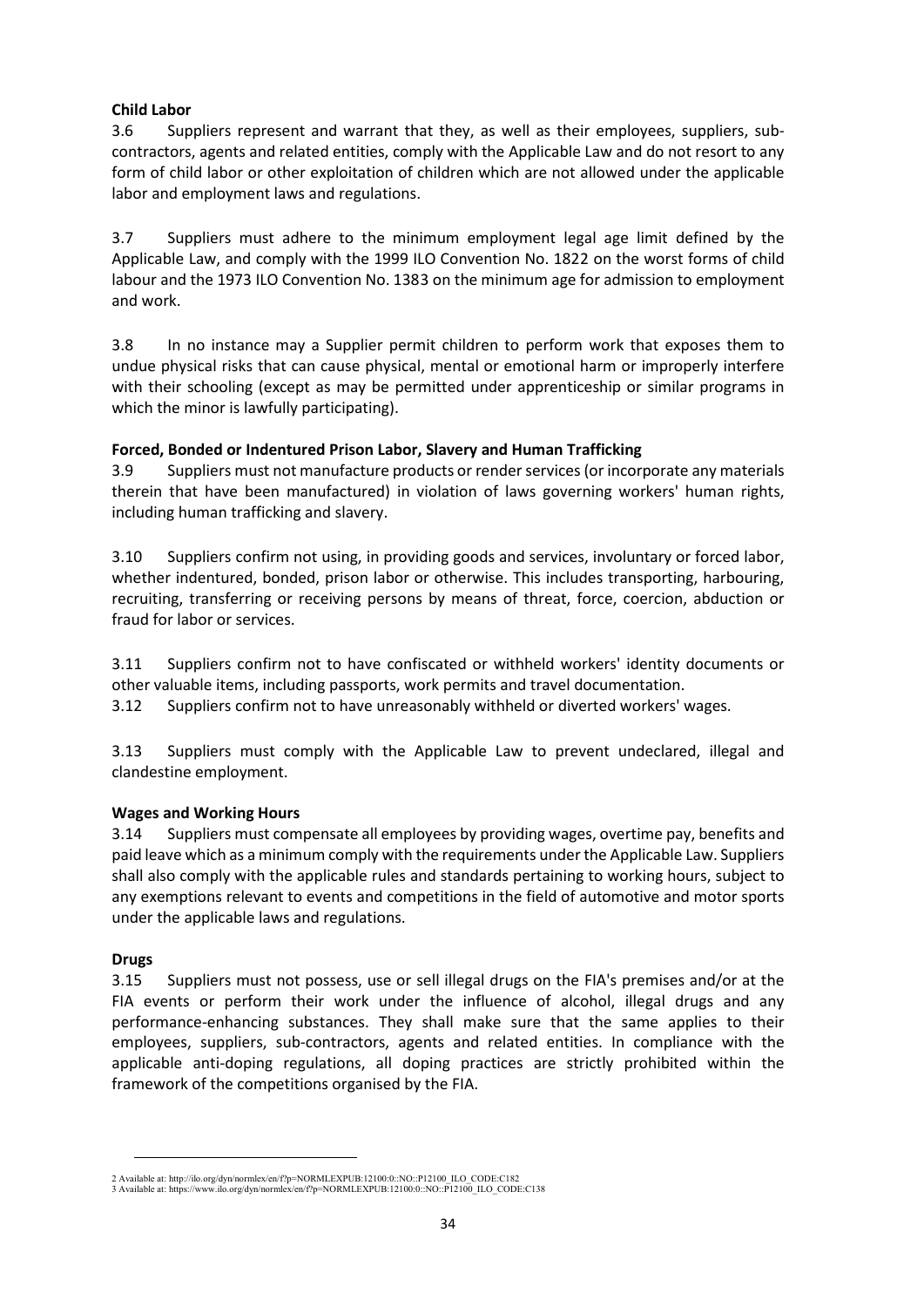### **4 ENVIRONMENTAL MANAGEMENT AND SUSTAINABILITY**

4.1 Suppliers must comply with the Applicable Law in relation to the protection of the environment.

4.2 Suppliers must obtain any environmental permits and/or authorizations required and act in accordance with such permits and/or authorizations.

4.3 Suppliers shall endeavour to protect the environment on the occasion of any events they organise and/or within their business operations. They shall take reasonable endeavours that their operations are consistent with the generally accepted standards for environmental protection in their industries, and that on an ongoing basis, they join the FIA in its objective continuously improve its sustainability and environmental focus.

### **5 BUSINESS INTEGRITY**

5.1 In addition to complying with the Applicable Law, Suppliers conduct business responsibly, with integrity, honesty and transparency, and adhere to the following standards of business integrity:

### **Corruption and Bribery**

5.2 Suppliers are prohibited from engaging directly or indirectly in any form of corrupt practices and/or bribery, as well as any related illegal or unethical practices.

5.3 Corrupt practice means any form of misuse of power for any form of gain. Acts of corruption are usually intended to influence an individual in the performance of his work to act dishonestly and/or improperly.

5.4 A bribe is an inducement or reward or any form of benefit offered, promised, given or authorised, directly or indirectly: (i) to improperly influence anyone, or (ii) to reward anyone for the performance of any function or activity in order to secure or gain any commercial, contractual, regulatory or personal advantage. A bribe can take many forms, for example: (i) a direct or indirect promise or offer of something of value; (ii) the offer or receipt of a kickback, fee, reward or other form of benefit; (iii) the giving of aid or donations; (iv) the use of voting rights designed to exert improper influence.

5.5 In particular, Suppliers are prohibited from directly or indirectly paying anything of value to a government or other public official in order to:

- Obtain or retain business or improperly influence the act or decision of any government official, political party, candidate for political office, or official of a public international organization;
- − Gain an improper advantage; or
- − Illegally influence the action of any individual, customer, company, or company representative.

5.6 Suppliers are required to keep accurate and transparent records that reflect actual transactions and payments.

#### **Gifts and Entertainment**

5.7 Gifts and entertainment are not needed in order to conduct business with the FIA and are highly discouraged.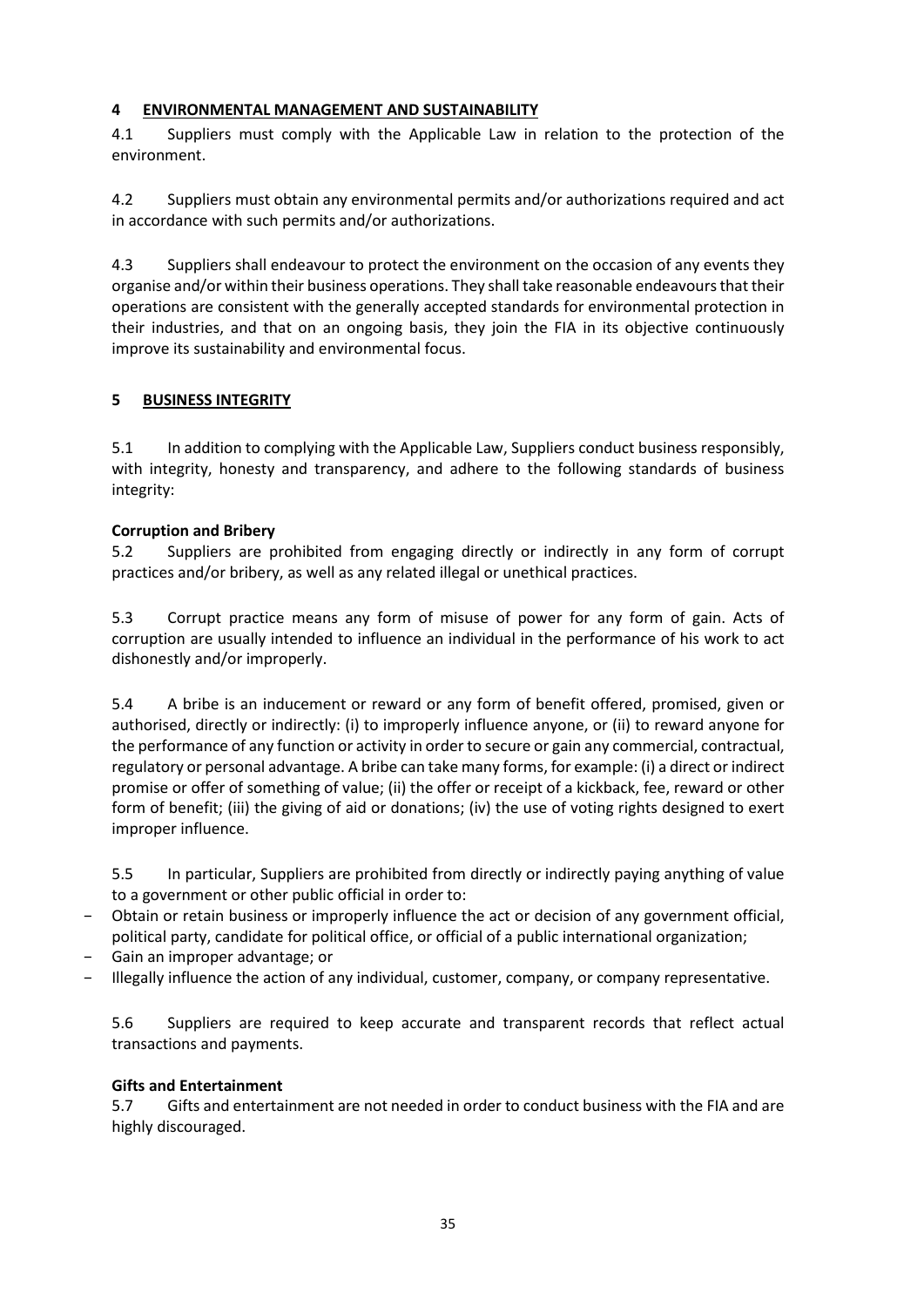5.8 The following situations are always inappropriate and are expressly prohibited in relation to FIA employees, representatives, agents, appointees, consultants, volunteers, officers, commission members, sporting officials, etc., and third parties acting on behalf of the FIA:

- − Offering any gift, entertainment, preferred treatment and/or any other advantage while involved in a current purchasing or contracting decision process (e.g. invitation to tender, call for interest, request for quotation, request for interest, request for proposals and any other form of calls for expression of interest);
- Any gift of currency, including "gift cards" ;
- Any gift (e.g. branded items, stationery, calendars, pens, etc), that is not compliant with the Applicable Law and/or local customs;
- − Offering hospitality or any other form of entertainment that is not compliant with the Applicable Law and/or local customs;
- − Offering an opportunity to purchase products, services, or benefit from a financial interest, under terms which are not available to other employees, suppliers, sub-contractors, agents and related entities.

5.9 The giving or receipt of gifts by Suppliers in the fulfilment of their duties for the FIA is not prohibited if all of the following requirements are met: (i) the gift complies with the Applicable Law, including the local standards and customs of the recipient's and the givers' country; (ii) the gift is not made with the intention of obtaining or retaining business or a business advantage, or of rewarding the provision or retention of business or a business advantage, or in explicit or implicit exchange for favours or benefits; (iii) the gift is given openly, not secretly; (iv) the gift cannot be viewed as excessive under local standards and customs (e.g. stationery, calendar, wine, sweets, etc.), and is only provided as a courtesy, token of esteem or gratitude for the service rendered, or a mark of friendship, when the circumstances so justify for example at an event or a specific period of the year (e.g. Christmas); and (v) the gift does not include cash or a cash equivalent (such as gift certificates, checks or vouchers). The value of a gift should not exceed, in any event, an amount of CHF 100.

5.10 The FIA appreciates that the practice of giving business gifts varies between countries and regions and what may be normal and acceptable in one region may not be in another. The test to be applied is whether in all the circumstances the gift is reasonable and justifiable. The intention behind the gift should always be considered.

5.11 The hospitality shown to Suppliers and the persons accompanying them shall not exceed the standards prevailing in the host country or in the event that they attend. The intention behind the hospitality should always be considered.

5.12 In case of doubt or queries concerning the above requirements, in particular the value of a gift or nature of the hospitality, the FIA Ethics Committee and/or the FIA Compliance Officer should be consulted before acceptance.

### **6 CONFLICTS OF INTEREST**

6.1 Suppliers may not perform their duties in situations involving a perceived, apparent, potential and/or actual conflict of interest, and they must endeavour to avoid creating any such situations.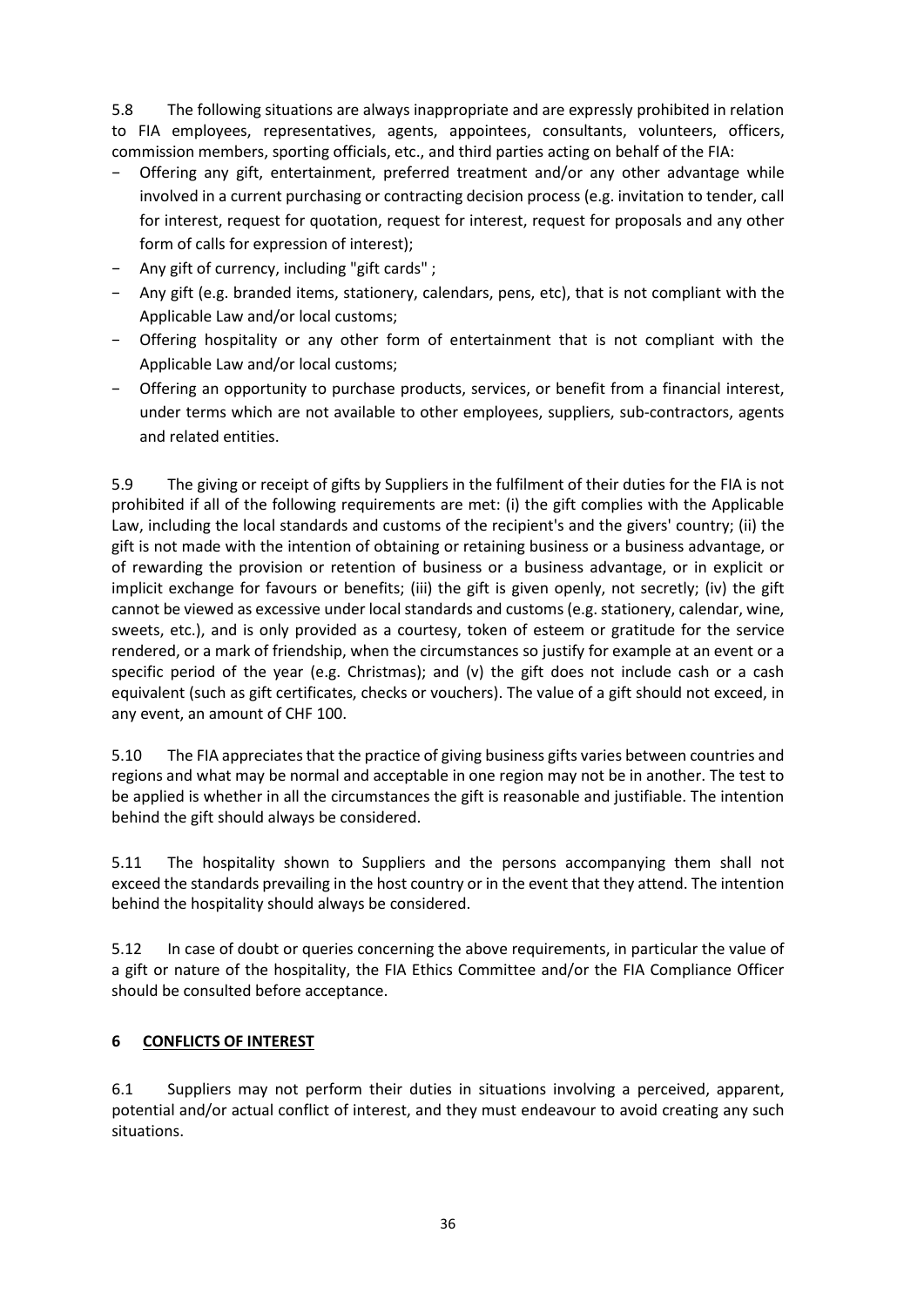6.2 A conflict of interest arises when personal interests or activities influence, or appear to influence, the ability to act in the best interests of the FIA. Some situations that could cause a conflict of interest include:

- − Having a significant financial investment in any company that competes, does business, or seeks to do business with the FIA. A significant financial interest includes voting control, or an ownership of more than 1% of the outstanding capital of a business, or an investment that represents more than 5% of the investor's total assets;
- − Providing similar services for direct competitors of the FIA, with access to confidential or competitive information;
- − When family members or partners work for the FIA or another FIA supplier.

6.3 Suppliers must disclose any perceived, apparent, potential and/or actual conflicts of interest to the FIA Ethics Committee and/or the FIA Compliance Officer. In case of doubt concerning any conflicts of interest, disclosure or at least consultation should be favoured.

6.4 Failure to disclose any such conflicts of interest in a timely manner, or provide complete information upon the FIA's request, constitutes a breach of these Standards.

### **7 FAIR COMPETITION AND ANTITRUST**

7.1 Suppliers must comply with the Applicable Law regarding fair competition and antitrust. This covers the situations of abuse of dominant position, concerted practices and illegal cartels.

### **8 TRADE COMPLIANCE**

8.1 Suppliers must comply with all import and export controls, commercial restrictions, sanctions regimes (in particular Swiss, EU and US sanctions), and any other trade compliance norms under the Applicable Law.

### **9 MONEY LAUNDERING AND INSIDER TRADING**

9.1 Suppliers must comply with anti-monetary laundering norms under the Applicable Law and endeavour to take all appropriate measures to avoid that their activities be used as a vehicle of money laundering.

9.2 Suppliers must refrain from being involved in, or favouring business with, offshore entities. Suppliers shall inform the FIA in case any business conducted for the FIA involves jurisdictions identified as Offshore Financial Centers by the International Monetary Fund.

9.3 Suppliers must comply with all norms against insider trading under the Applicable Law and endeavour to take all appropriate measures to avoid that their knowledge of, or access to, sensitive information be used for favouring insider trading.

### **10 ACCURACY OF BUSINESS RECORDS**

10.1 All Suppliers' financial books and records must conform to generally accepted accounting principles and the Applicable Law. Suppliers' records must be accurate in all material respects,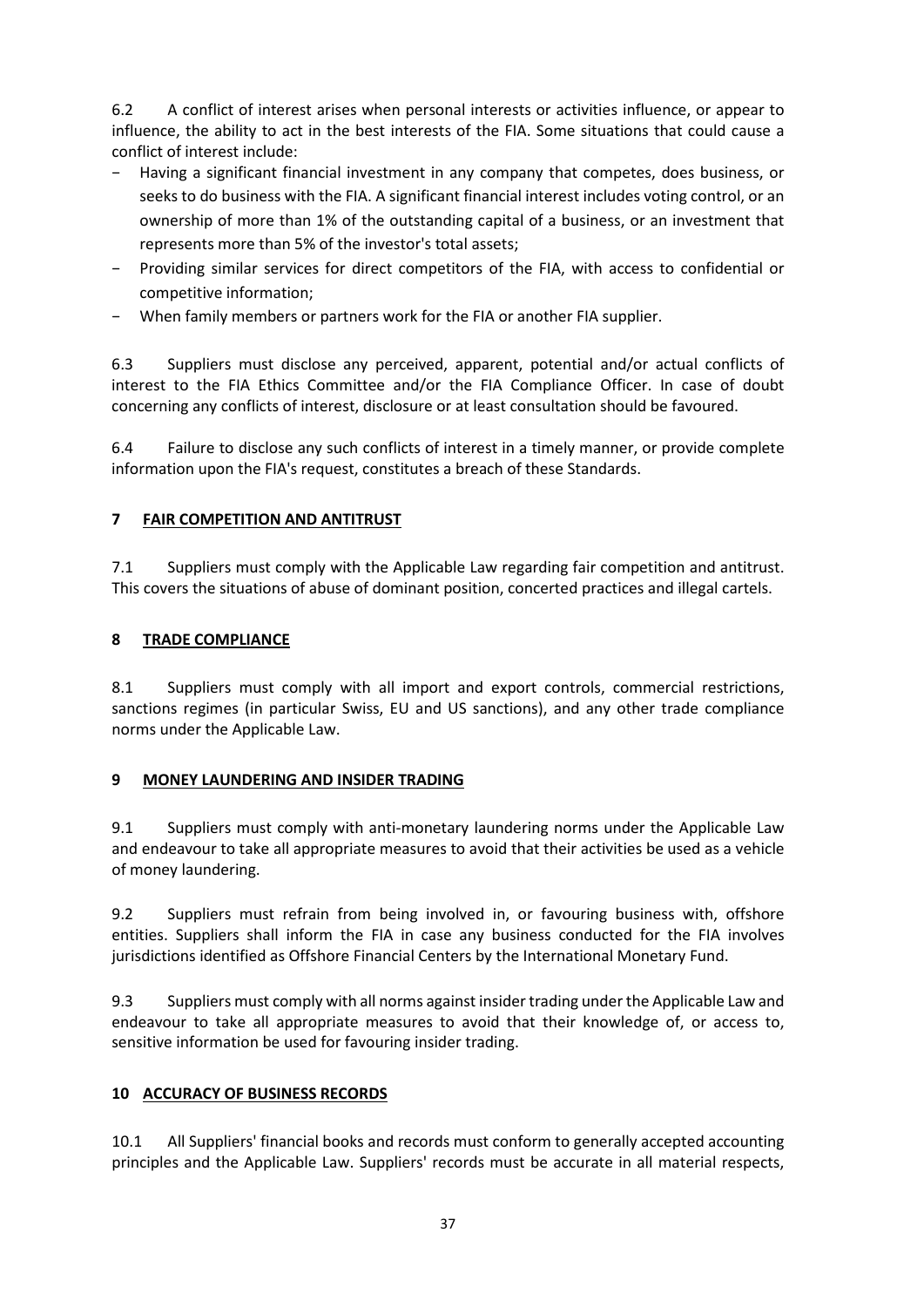they must be legible, transparent, and reflect actual transactions and payments. Furthermore, Suppliers undertake not to hide, fail to record or make false entries in their financial books.

### **11 CONFIDENTIAL INFORMATION**

11.1 Suppliers must treat as confidential or secret any information, which is not public, communicated to them in the exercise of their duties. Any information or opinion shall be divulged only in accordance with the principles, directives and objectives of the FIA.

### **12 DATA PRIVACY**

12.1 Suppliers must comply with the EU General Data Protection Regulation 2016/679 when handling personal data ("Personal Data") provided by the FIA.

12.2 Suppliers receiving Personal Data from the FIA will adopt, maintain and follow written and comprehensive security practices that are sufficient to safeguard FIA's Personal Data from any (a) unauthorized disclosure, access, use or modification; (b) misappropriation, theft, destruction, or loss; or (c) inability to account for such Personal Data; and treat all Personal Data as strictly confidential.

12.3 Suppliers will only process the Personal Data, in a Member State of the European Union or in a State party to the agreement on the European Economic Area ("EEA") or in Switzerland. A transfer of the Personal Data to a third country other than the aforementioned requires prior informed consent given by the FIA.

12.4 Suppliers shall not, by any means, communicate the Personal Data to or put the Personal Data at the disposal of third parties without the FIA's prior written consent thereto unless it is required to do so by mandatory law. Suppliers shall notify the FIA if Personal Data is to be provided to a third party as a result of mandatory law unless the law prevents such notification taking place.

12.5 Suppliers shall notify the FIA Ethics Committee and/or the FIA Compliance Officer of any breach in the processing of the Personal Data and shall comply with any reasonable request for information to allow the FIA to respond to and to take suitable further steps in respect of the incident.

### **13 CONDUCT TOWARDS GOVERNMENTS AND PRIVATE ORGANISATIONS**

13.1 Suppliers shall endeavour to maintain harmonious relations with national authorities, in accordance with the principle of universality and of political neutrality of the FIA.

13.2 Suppliers are free to play a role in the public life of the nations to which they belong. Within this framework, they may not abusively take advantage of their position within the FIA, engage in any activity or follow any ideology inconsistent with the principles defined in the FIA Statutes and Regulations and set out in these Standards.

### **14 MOBILE DEVICES, ELECTRONIC MEDIA, INTERNET AND E-MAIL USE**

14.1 In those circumstances where Suppliers have access to the FIA's electronic environment (e-mail, voicemail, IT network, databases or other), Suppliers must: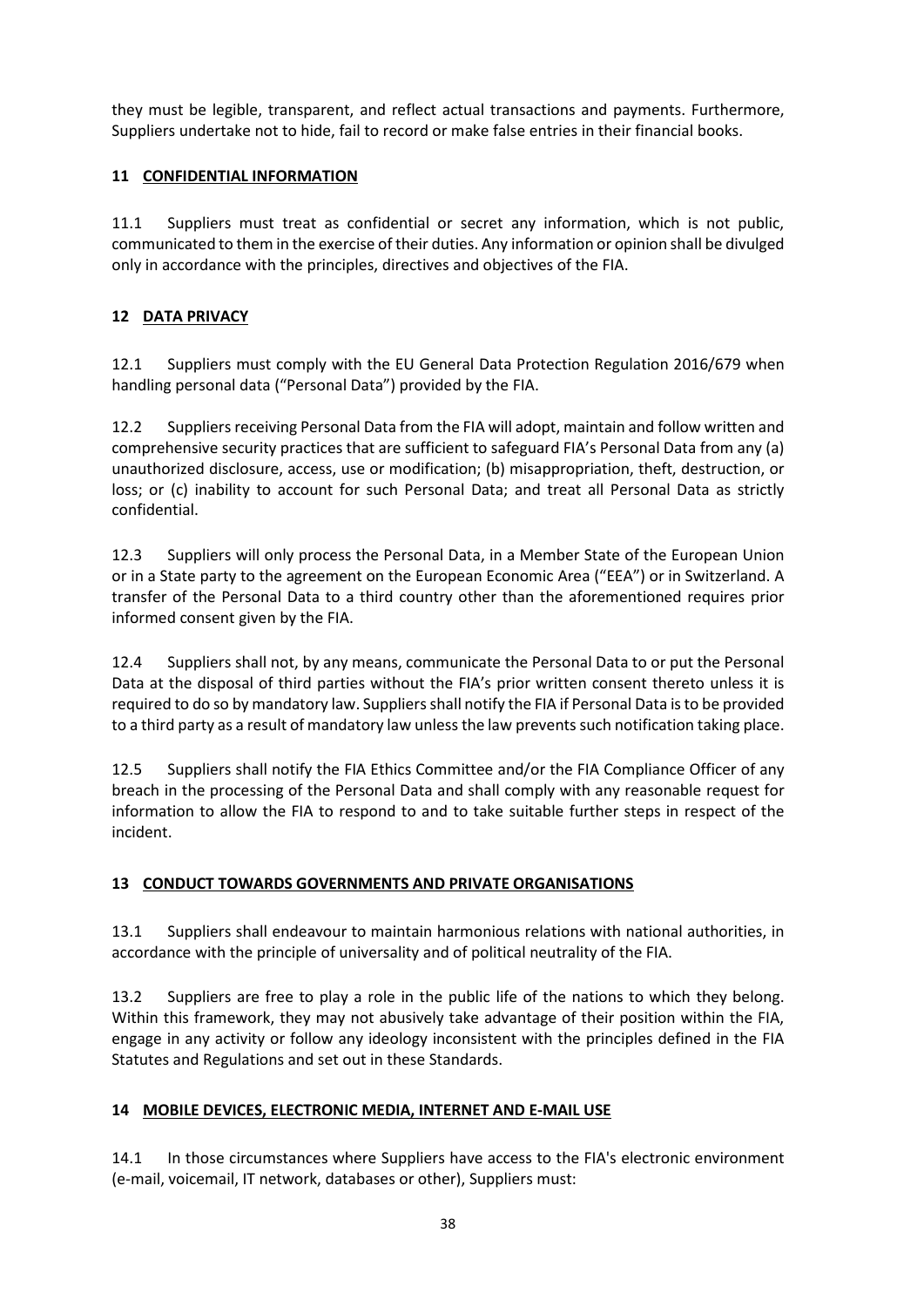- − Protect the FIA's confidential information and electronic media;
- − Secure mobile devices;
- − Encrypt or password the protected data;
- − Comply with all applicable data protection laws and regulations;
- − Use these tools for performance of the agreement only; and
- − Use these tools in accordance with good practices.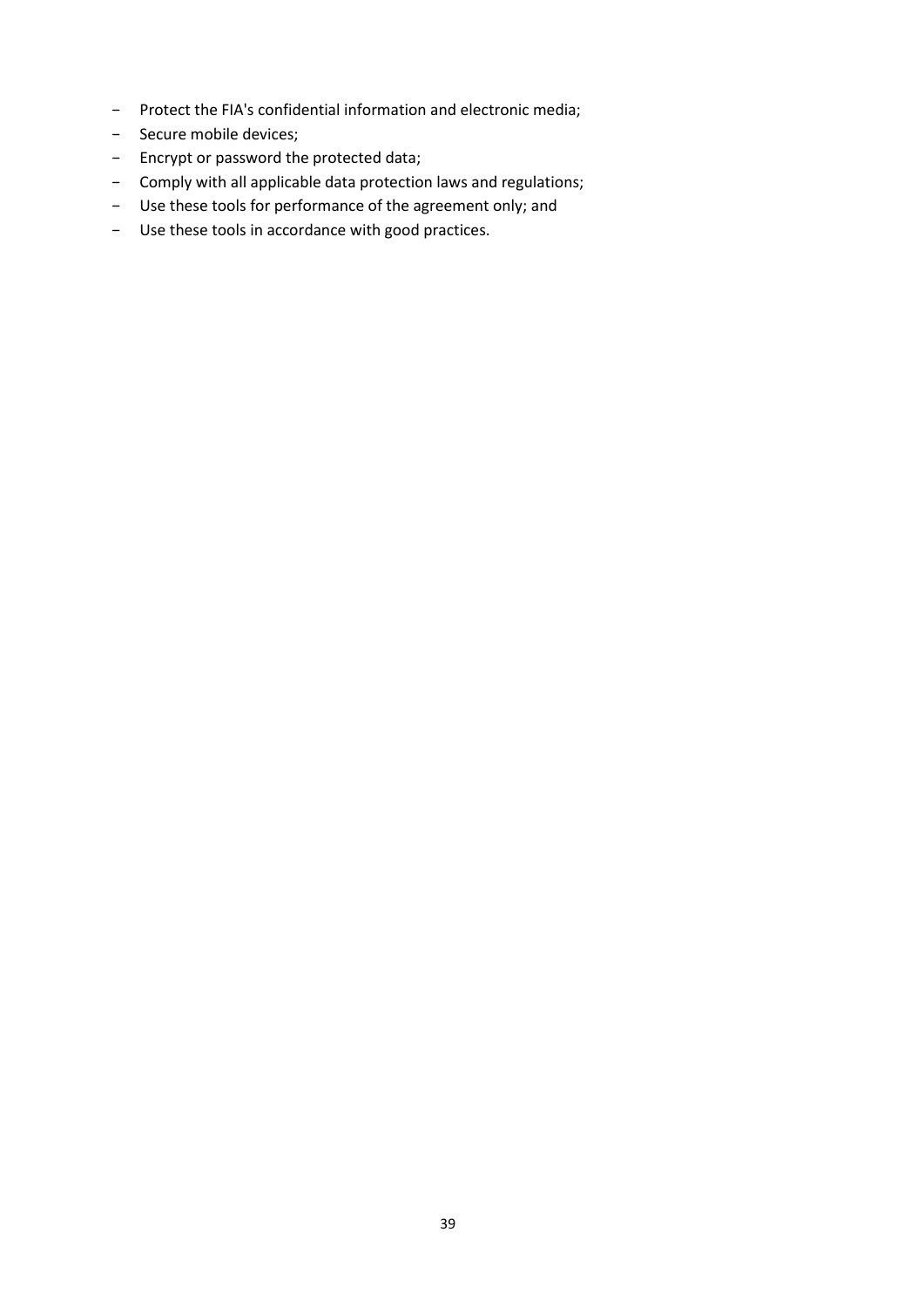### **APPENDIX V**

### **QUESTIONNAIRE COMPLIANCE – DUE DILIGENCE**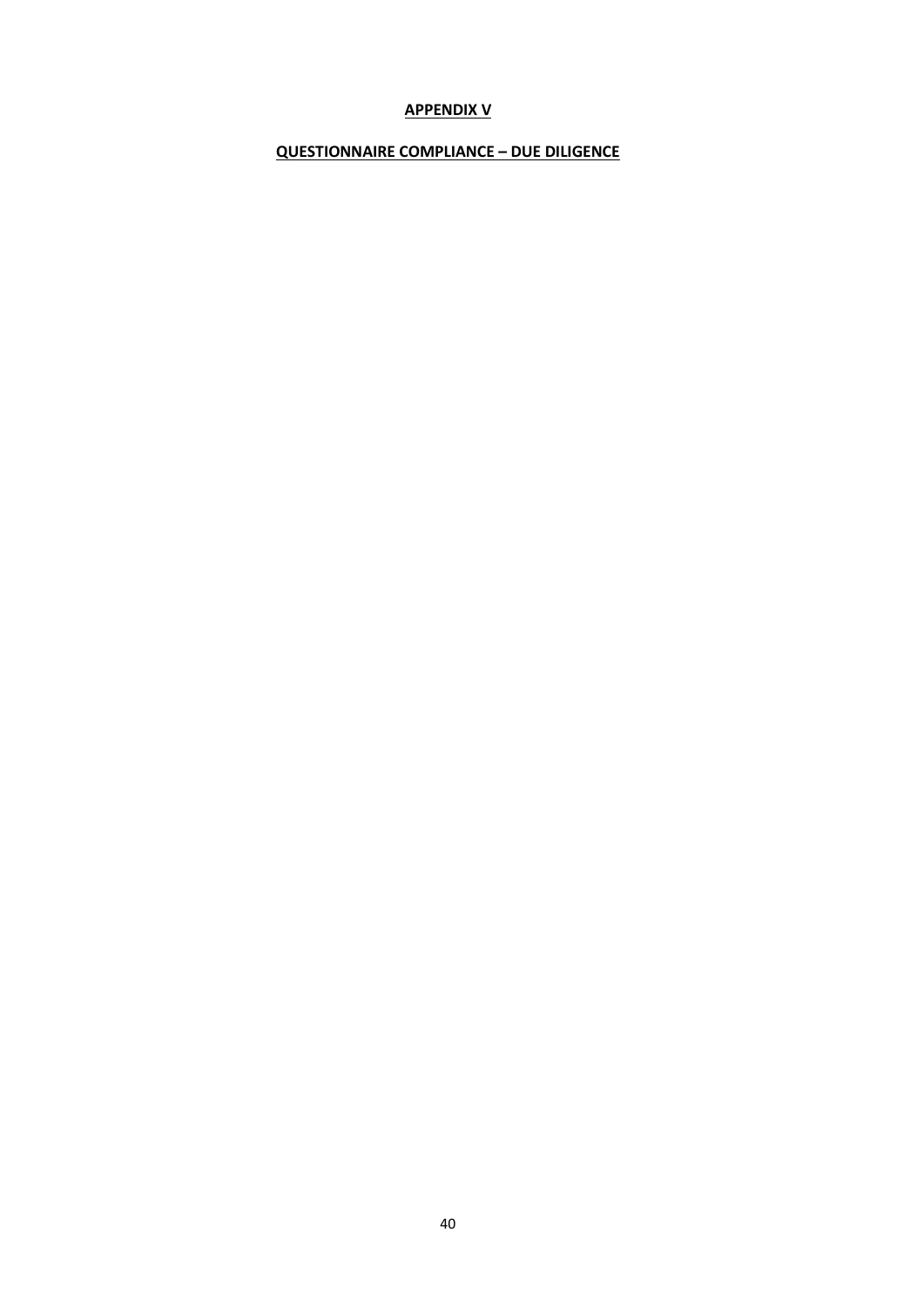

Compliance - Due Diligence

# **QUESTIONNAIRE**

| <b>Questions</b>                                                                                                                  | <b>Answers</b> |
|-----------------------------------------------------------------------------------------------------------------------------------|----------------|
| <b>1. GENERAL INFORMATION</b>                                                                                                     |                |
| Type of partnership<br>1.1.                                                                                                       |                |
| Name and country of the potential partner<br>1.2.<br>or stakeholder                                                               |                |
| 1.3. Name and country of the ultimate<br>beneficial owners                                                                        |                |
| Name and country of the officers and<br>1.4.<br>directors                                                                         |                |
| 1.5.<br>Name and country of the bank                                                                                              |                |
| <b>2. INTERNATIONAL RELATIONSHIPS</b>                                                                                             |                |
| 2.1. Will the relationship involve at any stage a<br>High-Risk Country as per the list below?                                     | No<br>Yes      |
| 2.2. If yes to Q2.1, will there be any transactions<br>denominated in USD between the FIA and the<br>potential partner?           | Yes            |
| 2.3. If yes to Q2.1, are there any US citizens<br>involved in the relationship?                                                   | No<br>Yes      |
| 2.4. If yes to any of the questions above, please                                                                                 |                |
| provide more details                                                                                                              |                |
| <b>3. PUBLIC AUTHORITIES</b>                                                                                                      |                |
| 3.1. Will the potential partner or stakeholder<br>represent the FIA before any public authority?                                  | No<br>Yes      |
| 3.2. Will the potential partner or stakeholder be<br>authorized to make payments to any public<br>authority on behalf of the FIA? |                |
| If yes to any of the two questions above,<br>3.3.<br>please provide more details                                                  |                |
| <b>4. PAYMENTS</b>                                                                                                                |                |
| 4.1. Will there be any payments through an<br>Offshore Financial Center as per the list below?                                    | No<br>Yes      |
| If yes, please provide more details<br>4.2.                                                                                       |                |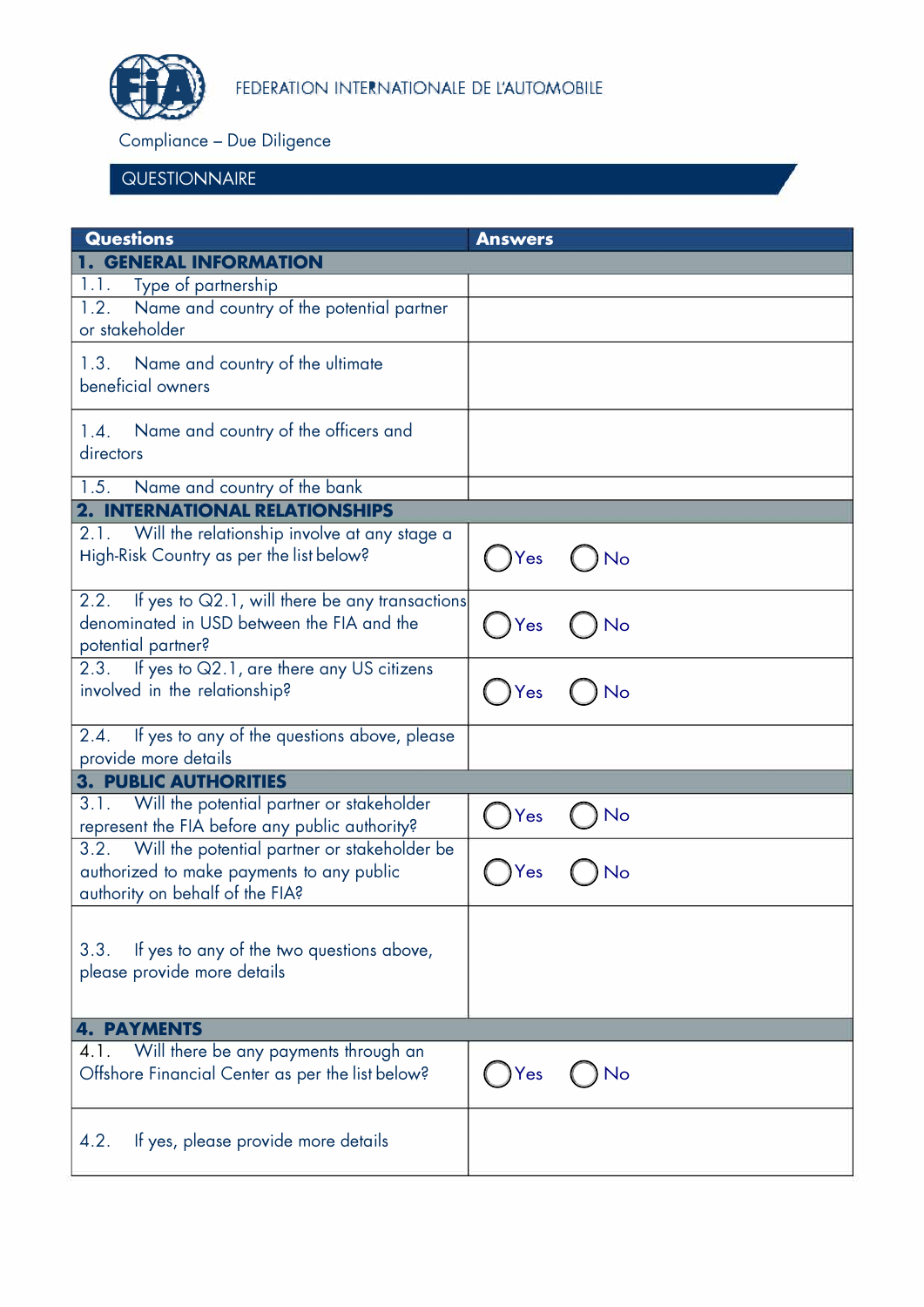

Compliance - Due Diligence Policy

| <b>5. CONNECTIONS</b>                                                                                                                              |           |
|----------------------------------------------------------------------------------------------------------------------------------------------------|-----------|
| 5.1. Do you have any personal or business<br>connections with any FIA Party (FIA members, FIA<br>body members, consultants, officials, employees)? | No<br>Yes |
| If yes, which?<br>5.2.                                                                                                                             |           |
|                                                                                                                                                    |           |
| Stamp and signature                                                                                                                                |           |